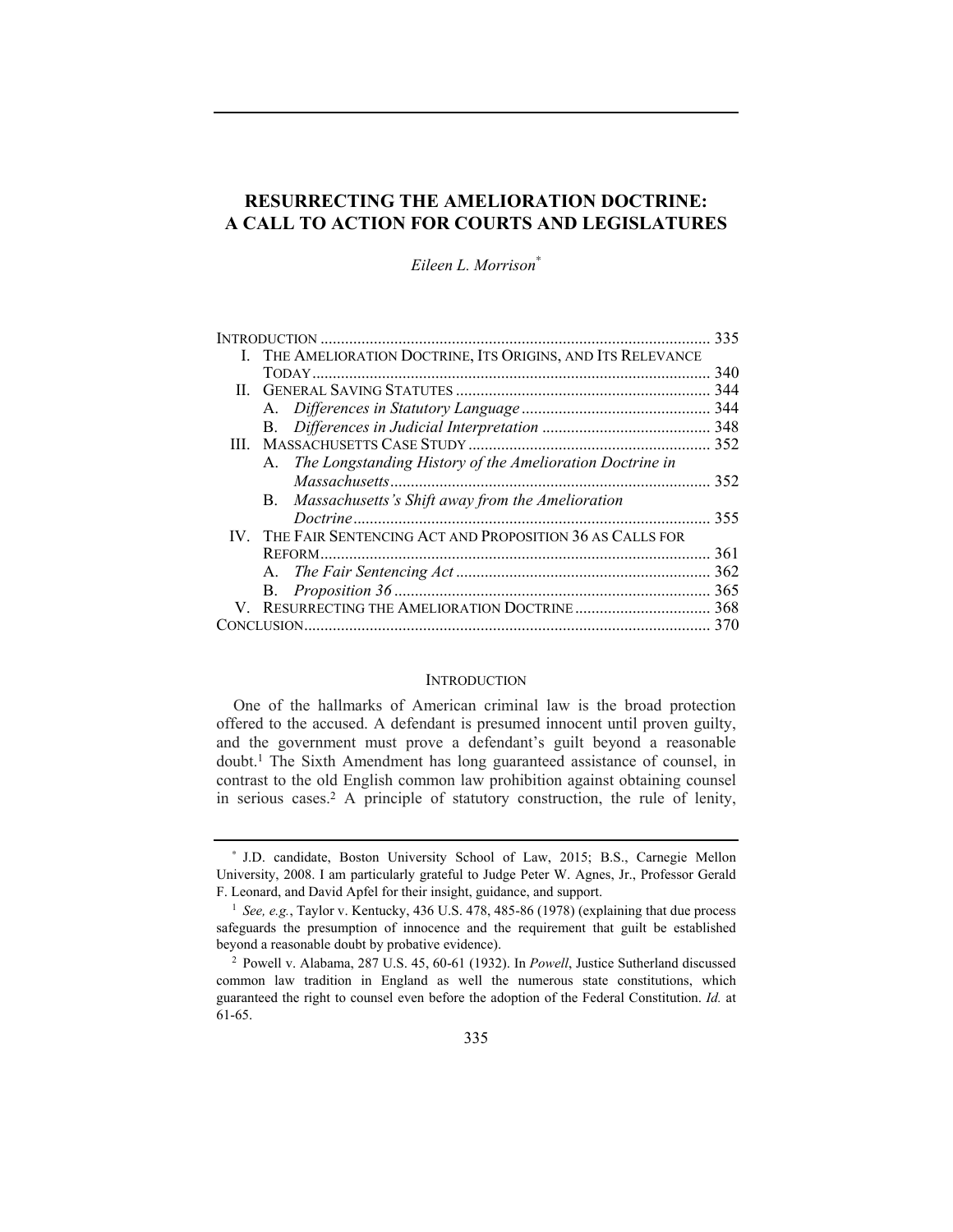guides courts to construe ambiguous criminal statutes in the defendant's favor.3 The Constitution protects against ex post facto laws, which punish people for acts that were lawful at the time they were committed<sup>4</sup> or increase the associated penalties after the commission of a crime.5 In keeping with the protection against ex post facto laws, a long-standing rule of statutory construction guides courts to construe statutes prospectively.

The prohibition against ex post facto laws and the presumption of prospective application are embodiments of the principles of notice and reliance.6 Notice—an important norm in Anglo-American criminal law presupposes that people are aware of the laws prescribing criminal conduct.7 Reliance builds upon this norm, standing for the principle that people act in reliance on the laws in place at the time.<sup>8</sup> That is, most people in society will avoid committing acts that they know are criminalized, whereas they will not have the opportunity to avoid committing a crime if their acts are criminalized after the fact.9 Ex post facto protections and the guidance to construe statues prospectively seem facially fair and just.10

aggravates a crime, or . . . inflicts a greater punishment" is an ex post facto law "within the words and the intent of the prohibition").

<sup>6</sup> Weaver v. Graham, 450 U.S. 24, 28-29 (1981) ("The *ex post facto* prohibition forbids the Congress and the States to enact any law 'which imposes a punishment for an act which was not punishable at the time it was committed; or imposes additional punishment to that then prescribed.' Through this prohibition, the Framers sought to assure that legislative Acts give fair warning of their effect and permit individuals to rely on their meaning until explicitly changed." (citations omitted)). 7 McBoyle v. United States, 283 U.S. 25, 27 (1931) ("Although it is not likely that a

criminal will carefully consider the text of the law before he murders or steals, it is reasonable that a fair warning should be given to the world in language that the common world will understand, of what the law intends to do if a certain line is passed.").<br><sup>8</sup> *Cf.* Harold J. Krent, *The Puzzling Boundary Between Criminal and Civil Retroactive* 

*Lawmaking*, 84 GEO. L.J. 2143, 2160 (1996) ("An offender's reliance interest is most significant when the legislature criminalizes conduct that was permissible when undertaken."). 9 *See* Dale v. Haeberlin, 878 F.2d 930, 935 (6th Cir. 1989) ("Whether or not this is an

<sup>&</sup>lt;sup>3</sup> BLACK'S LAW DICTIONARY 1532 (10th ed. 2014) ("The judicial doctrine holding that a court, in construing an ambiguous criminal statute that sets out multiple or inconsistent punishments, should resolve the ambiguity in favor of the more lenient punishment."). "The rule of lenity also applies when the same conduct satisfies two statutes with inconsistent penalties, requiring the lesser penalty to be applied." S. David Mitchell, *In with the New, Out with the Old: Expanding the Scope of Retroactive Amelioration*, 37 AM. J. CRIM. L. 1, 3 n.9 (2009) (citing Muscarello v. United States, 524 U.S. 125, 138-39 (1998)).

<sup>4</sup> U.S. CONST. art. 1, § 9, cl. 3; U.S. CONST. art. 1, § 10, cl. 1; THE FEDERALIST NO. 84, at 511-12 (Alexander Hamilton) (Clinton Rossiter ed., 1961) ("The creation of crimes after the commission of the fact, or, in other words, the subjecting of men to punishment for things which, when they were done, were breaches of no law . . . [is among] the favorite and most formidable instruments of tyranny.").<br><sup>5</sup> Calder v. Bull, 3 U.S. (3 Dall.) 386, 390 (1798) (holding that "[e]very law which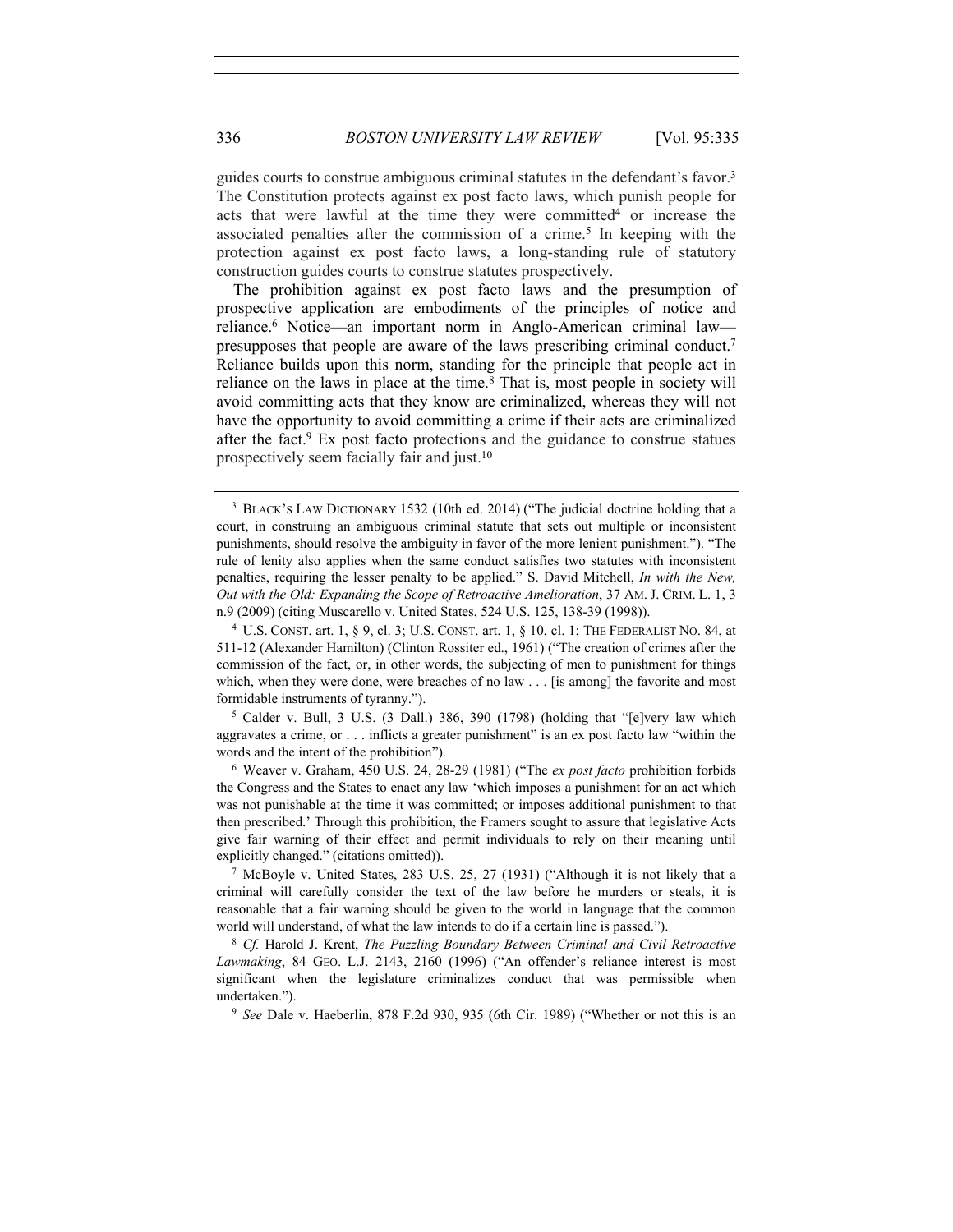But what if a change in the law benefits a criminal defendant? Should the presumption against retroactivity still apply? Which law should apply during the transition to the new law?11 Should a court apply the law in force at the time of the crime, or the law in force at the time the decision is rendered? Professor Kermit Roosevelt has described the two different approaches to this problem as the "transaction-time model" and the "decision-time model."12 Courts using the transaction-time model would apply the law in force at the time of the offense; courts choosing the decision-time model would apply the law in force at the time of sentencing.13 In deciding between these two approaches, notice, reliance, and the Ex Post Facto Clause no longer tip the scale in favor of prospective application. No rational defendant would claim prejudice from a lack of notice regarding a decrease in penalty.14 Likewise, no rational defendant would claim that she relied on the higher penalty when committing the crime and therefore is prejudiced by a penalty decrease. Accordingly, the Ex Post Facto Clause does not apply.15 Instead, where changes in the law benefit a defendant, the amelioration doctrine applies.

The amelioration doctrine is a lesser-known common law protection<sup>16</sup> that "allows a defendant to take advantage of a statute that decreases the penalty for

*Retroactivity*, 31 CONN. L. REV. 1075, 1075 (1999) (positing that central to the concept of retroactivity is the question of "to whom the new law should be applied, and to whom the old"). Roosevelt refers to this as "[t]he question of retroactivity." *Id.* 

<sup>12</sup> *Id.* at 1078-79 (explaining that the "decision-time model" was developed in response to the Supreme Court's decision in *Erie Railroad Co. v. Tompkins*, 304 U.S. 64 (1938), and that the "transaction-time model," constituting a "radical break . . . in terms of both the results reached and . . . the analytical approach," was created by the Court in *Linkletter v. Walker*, 381 U.S. 618 (1965)).<br><sup>13</sup> *Id.* 

<sup>14</sup> *Cf.* Krent, *supra* note 8, at 2160-63 ("[F]ew actors calculate the potential penalties before they engage in prohibited conduct . . . .").

<sup>15</sup> Millard H. Ruud, *The Savings Clause—Some Problems in Construction and Drafting*, 33 TEX. L. REV. 285, 288 (1955) ("If the retroactive law deprives a person of a substantial right involved in his liberty or materially alters the situation to his disadvantage, it is ex post facto; if it mollifies the rigors of the criminal law it is not."). *Cf.* Landgraf v. USI Film Prods., 511 U.S. 244, 245 (1994) ("[G]enuinely retroactive effect . . . would impair rights a party possessed when he acted, increase his liability for past conduct, or impose new duties with respect to transactions already completed . . . .").

<sup>16</sup> *See* Ryan E. Brungard, *Finally, Crack Sentencing Reform: Why It Should Be Retroactive*, 47 TULSA L. REV. 745, 761 (2012) ("[A]t common law, newly enacted penal statutes that mitigated previous penalties applied retroactively.").

accurate understanding of human behavior, the belief at the foundation of the 'fair warning' component of the *ex post facto* clause . . . is that the person committing an act is a rational actor.").<br><sup>10</sup> *See* 1 J.G. Sutherland, Statutes and Statutory Construction § 174, at 311 (John

Lewis ed., 2d ed. 1904) ("The injustice of permitting laws to have retroactive effect by relation is so manifest that it has not had much countenance in the United States."). 11 Kermit Roosevelt III, *A Little Theory Is a Dangerous Thing: The Myth of Adjudicative*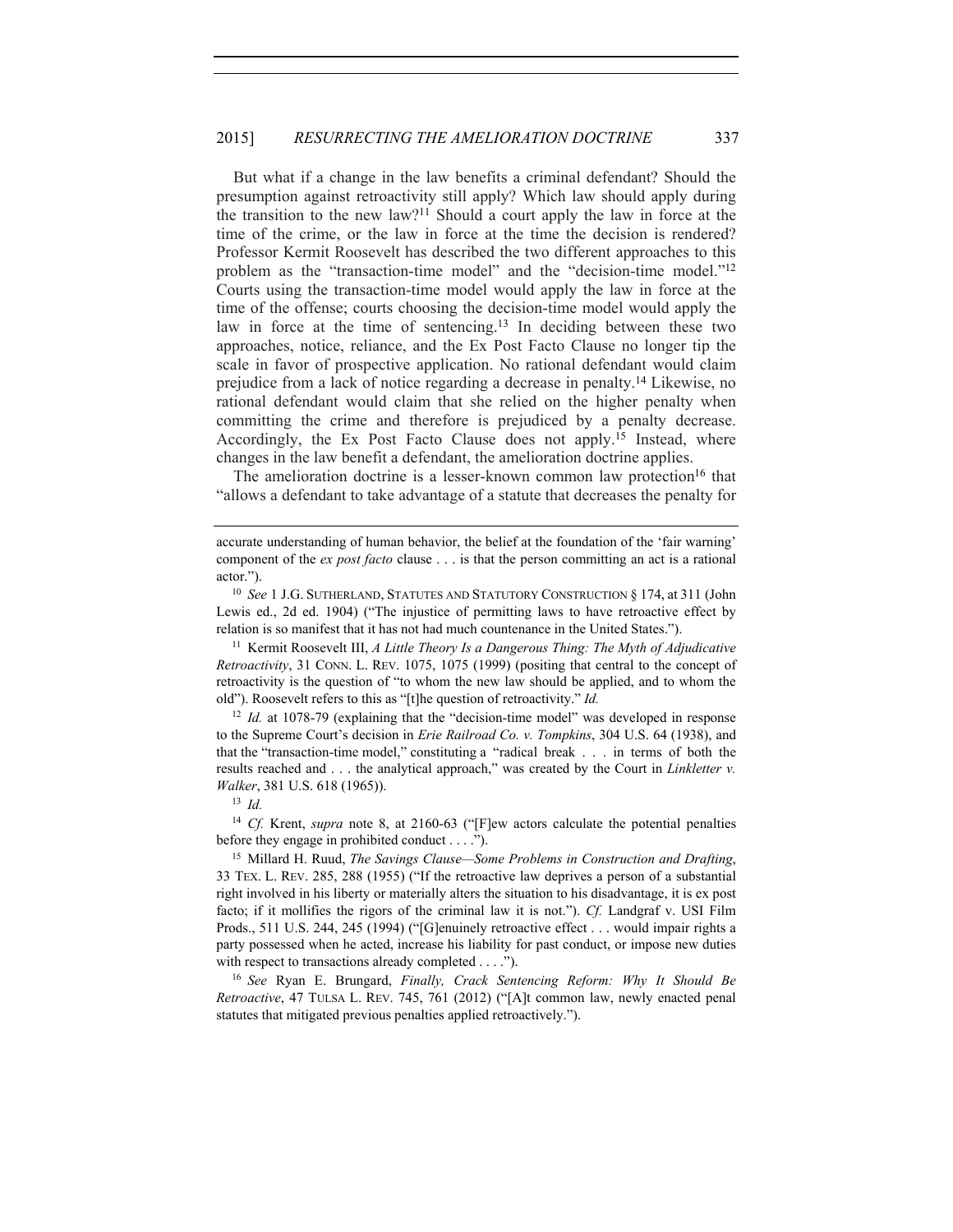a crime if the ameliorative amendment is enacted after commission of the crime but before sentencing."17 Under this doctrine, ameliorative changes rebut the presumption against statutory retroactivity18 because amelioration does not implicate the traditional concerns of notice and reliance.19 Ameliorative changes occur when a legislature amends a penal statute to lessen the penalty attached to certain criminalized conduct or to decrease the scope of criminalized conduct.20 A legislature can ameliorate a penalty through decriminalizing conduct, reclassifying conduct, redefining criminal responsibility, or reducing a sentence.21 Decriminalizing conduct may take one of two forms. First, the legislature may delete the statute entirely from the code; this is known as an "unqualified repeal."22 Second, the legislature may change the designation of certain conduct from a criminal to a civil violation.23 Reclassifying conduct involves two steps: first, crimes are differentiated into degrees; second, these degrees are assigned various penalties, most of which are reduced.24 Redefining criminal responsibility usually occurs when minors are relieved from the same liability as adults.25

This Note begins by explaining the history of the common law amelioration doctrine. Part II then discusses the differences in the language of the general saving statutes of the states and federal government, and subsequently analyzes the different ways in which state and federal courts have interpreted these

*Canons About How Statutes Are to Be Construed*, 3 VAND. L. REV. 395, 402 (1950). 19 *See, e.g.*, Comment, *Today's Law and Yesterday's Crime: Retroactive Application of* 

*Ameliorative Criminal Legislation*, 121 U. PA. L. REV. 120, 120 (1972) [hereinafter *Today's Law and Yesterday's Crime*] (arguing that concerns such as lack of notice are not implicated

where legislative change ameliorates rather than strengthens criminal sanctions).<br><sup>20</sup> *See id.* (discussing how ameliorative criminal legislation is characterized by "retroactive application of legislative changes which redefine criminal conduct or reduce the penalty for criminal behavior").<br><sup>21</sup> *Id.* at 131-45; Mitchell, *supra* note 3, at 18 (adopting this typology).<br><sup>22</sup> Mitchell, *supra* note 3, at 18 (citing *Today's Law and Yesterday's Crime, supra* note

19, at 121 n.10).

<sup>23</sup> *Id.*

<sup>&</sup>lt;sup>17</sup> TRACY BATEMAN FARREL, 8 INDIANA LAW ENCYCLOPEDIA § 10 (2014) (addressing "[a]mending or repealing criminal statutes"); People v. Walker, 623 N.E.2d 1, 4-5 (N.Y. 1993) (citing People v. Oliver, 134 N.E.2d 197, 201-02 (N.Y. 1956)) ("When, between the time a person commits a criminal act and the time of sentencing, a criminal statute is repealed or a penalty reduced because of a changed view regarding the gravity of the crime, the amelioration doctrine dictates that the punishment standard at the time of sentencing should guide the sentence."). 18 *See* Karl N. Llewellyn, *Remarks on the Theory of Appellate Decision and the Rules or* 

<sup>24</sup> *Today's Law and Yesterday's Crime*, *supra* note 19, at 139.

<sup>&</sup>lt;sup>25</sup> *Id.* at 140 ("Another class of legislative change is the redefining of criminal responsibility, most typically the removal of adult responsibility and punishment provisions from minors, making their offenses punishable only under juvenile delinquency proceedings.").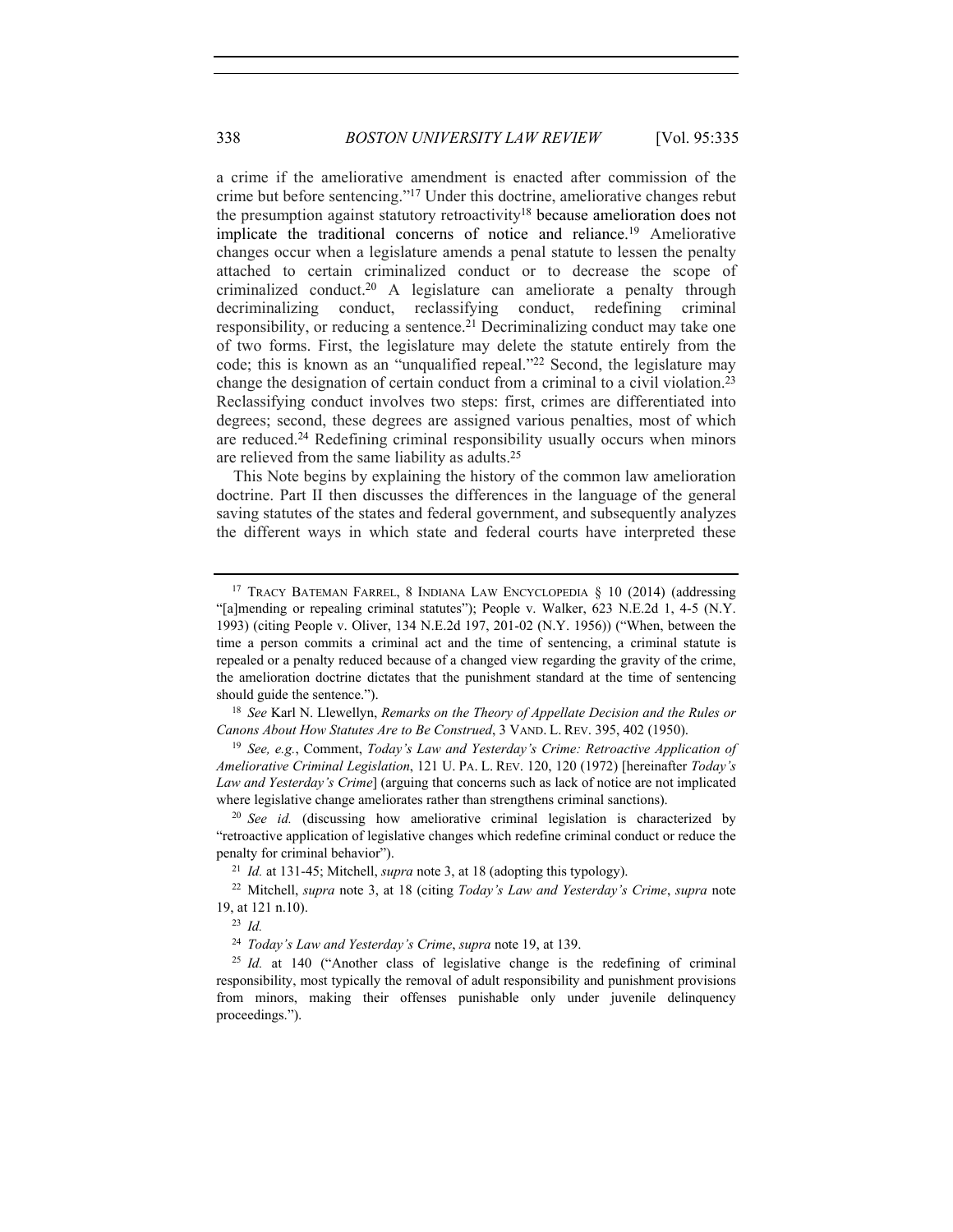statutes. Part III delves into Massachusetts case law to illustrate how the amelioration doctrine has devolved, ultimately resulting in the Massachusetts Supreme Judicial Court's complete abolition of the amelioration doctrine per the state's general saving statute. Part IV surveys two other examples of conflicting case law in the context of the federal Fair Sentencing Act and California Proposition 36. The Fair Sentencing Act illuminates a striking inconsistency: whereas general saving statutes guide courts to apply sentences in force on the date an offense was committed, the Sentencing Reform Act instructs courts to apply the Sentencing Guidelines in force on the date of sentencing.<sup>26</sup> This statutory inconsistency as well as conflicting case law demonstrate the need to amend general saving statutes.27 This Note argues that the amelioration doctrine is an accurate reflection of legislative intent and criminal law principles. States and the federal government should swiftly amend their saving statutes to explicitly provide for ameliorative changes to apply retrospectively. The baseline should be the presumption of ameliorative retroactivity. If a legislature desires the amendment to have only prospective effect, the legislature may still enact a specific saving clause within the act.<sup>28</sup> In the meantime, courts should look beyond general saving statutes to discern congressional intent and once again apply the amelioration doctrine at sentencing and on appeal. This interpretation, followed by courts in California, Michigan, Minnesota, and New York, should serve as the model for reform in the rest of the country.29

<sup>26</sup> United States v. Douglas, 644 F.3d 39, 41 (1st Cir. 2011) ("By their own terms, guidelines changes are automatically retroactive in one limited sense: defendants, including those who committed their offense when prior guidelines were in effect, are sentenced under the edition of the guidelines in force at the time of sentencing.").

<sup>&</sup>lt;sup>27</sup> *See id.* at 42 (discussing how "[t]he FSA does not address retroactivity questions at all and Congress, by inadvertence or design, may not have addressed the matter," while case law in other circuits remains inconclusive).

 $2<sup>8</sup>$  It is important to set the default for amelioration rather than asking legislatures to adopt ameliorative provisions in each statute. First, legislatures may forget to insert ameliorative provisions. *Today's Law and Yesterday's Crime*, *supra* note 19, at 150 ("[I]n the absence of a general saving statute, failure to include a statement indicating retroactive or non-retroactive intent would present a situation in which a court would have no standard other than common law abatement to apply in determining the application of the new statute."). Second, it is important to provide for uniform application of ameliorative changes, which will require robust provisions better left to a general statute. Finally, securing support for a general ameliorative provision undoubtedly will be easier than securing ameliorative provisions in every bill. *Id.* ("As a practical matter, this may create problems in securing passage of an ameliorative act since it will draw attention to the effect of the act upon past violators.").

<sup>29</sup> *See In re* Estrada, 408 P.2d 948, 951 (Cal. 1965); People v. Schultz, 460 N.W.2d 505, 510 (Mich. 1990); State v. Coolidge, 282 N.W.2d 511, 514 (Minn. 1979); People v. Oliver, 134 N.E.2d 197, 202 (N.Y. 1956).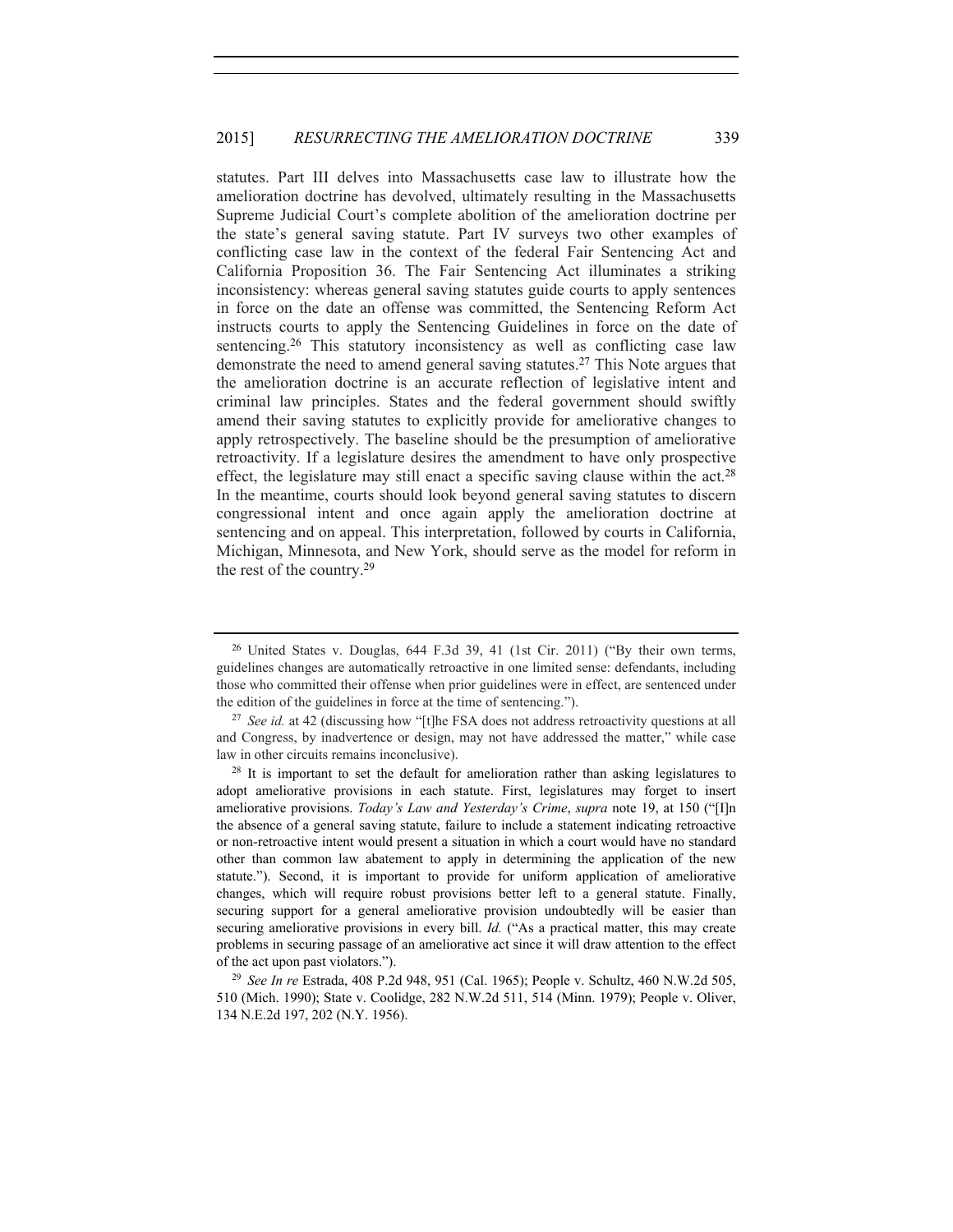# I. THE AMELIORATION DOCTRINE, ITS ORIGINS, AND ITS RELEVANCE TODAY

The protection against ex post facto laws had unintended consequences in the United States. The ex post facto clause was a direct response to practices in England, which had no such prohibition.<sup>30</sup> What England did have was the common law doctrine of abatement. The common law doctrine of abatement held that the repeal of a criminal statute terminated all prosecutions that had not yet reached a final conviction.31 The doctrine of abatement applies to repeals of criminal statutes, whereas the amelioration doctrine addresses amendments to penalties in criminal statutes that remain in force.

This distinction becomes difficult to maintain when taking into consideration another principle of statutory construction: that even a mitigation in penalty is a repeal of the entire prior statute.32 Following that principle, the amelioration doctrine would never come into play, because any change in penalty would repeal the statute. The statute's repeal would result in the forfeiture of all pending prosecutions. In England, this did not present a problem because a reduction in penalty simply meant that the prosecution against the accused was terminated and a new prosecution was initiated under the new law.33 In the United States, the constitutional prohibition against ex post facto laws meant that a defendant could not be charged under either law: the doctrine of abatement combined with the prohibition against ex post facto laws resulted in an effective pardon every time a penal statute was amended.<sup>34</sup> Therefore, changes to the law, whether harsher or more lenient, resulted in an effective pardon in all criminal cases that had not yet reached a final judgment.<sup>35</sup>

Some courts adhered strictly to this doctrinal interplay and granted pardons not intended by the legislature.<sup>36</sup> To prevent further inadvertent pardons,

<sup>30</sup> *Today's Law and Yesterday's Crime*, *supra* note 19, at 124 ("Parliament's power to pass laws with retroactive effect was unquestioned."). 31 Brungard, *supra* note 16, at 766. The doctrine of abatement is applicable in civil cases

as well. In fact, the first case in the United States to apply the doctrine of abatement was in the civil context. *Today's Law and Yesterday's Crime*, *supra* note 19, at 124 n.31 (discussing United States v. Schooner Peggy, 5 U.S. (1 Cranch) 103 (1801)). 32 THEODORE SEDGWICK, <sup>A</sup> TREATISE ON THE RULES WHICH GOVERN THE

INTERPRETATION AND APPLICATION OF STATUTORY AND CONSTITUTIONAL LAW 82, 125-26 (1857) (citing Commonwealth v. Kimball, 38 Mass. (21 Pick.) 373 (1838)) ("[I]n general, where a statute imposes a new penalty for an offense, it repeals, by implication, so much of a former statute as established a different penalty.").

<sup>33</sup> *See Today's Law and Yesterday's Crime*, *supra* note 19, at 123-24.

<sup>34</sup> *Id.* at 124-25.

<sup>35</sup> *Id.* at 126-27 (discussing the cases of *Kimball*, 38 Mass. (21 Pick.) 373, and State v. Daley, 29 Conn. 272 (1860)).

<sup>36</sup> *See, e.g.*, *Kimball*, 38 Mass. (21 Pick.) at 376-77 ("The result may or may not be conformable to the actual intent of those who passed the latter statute.").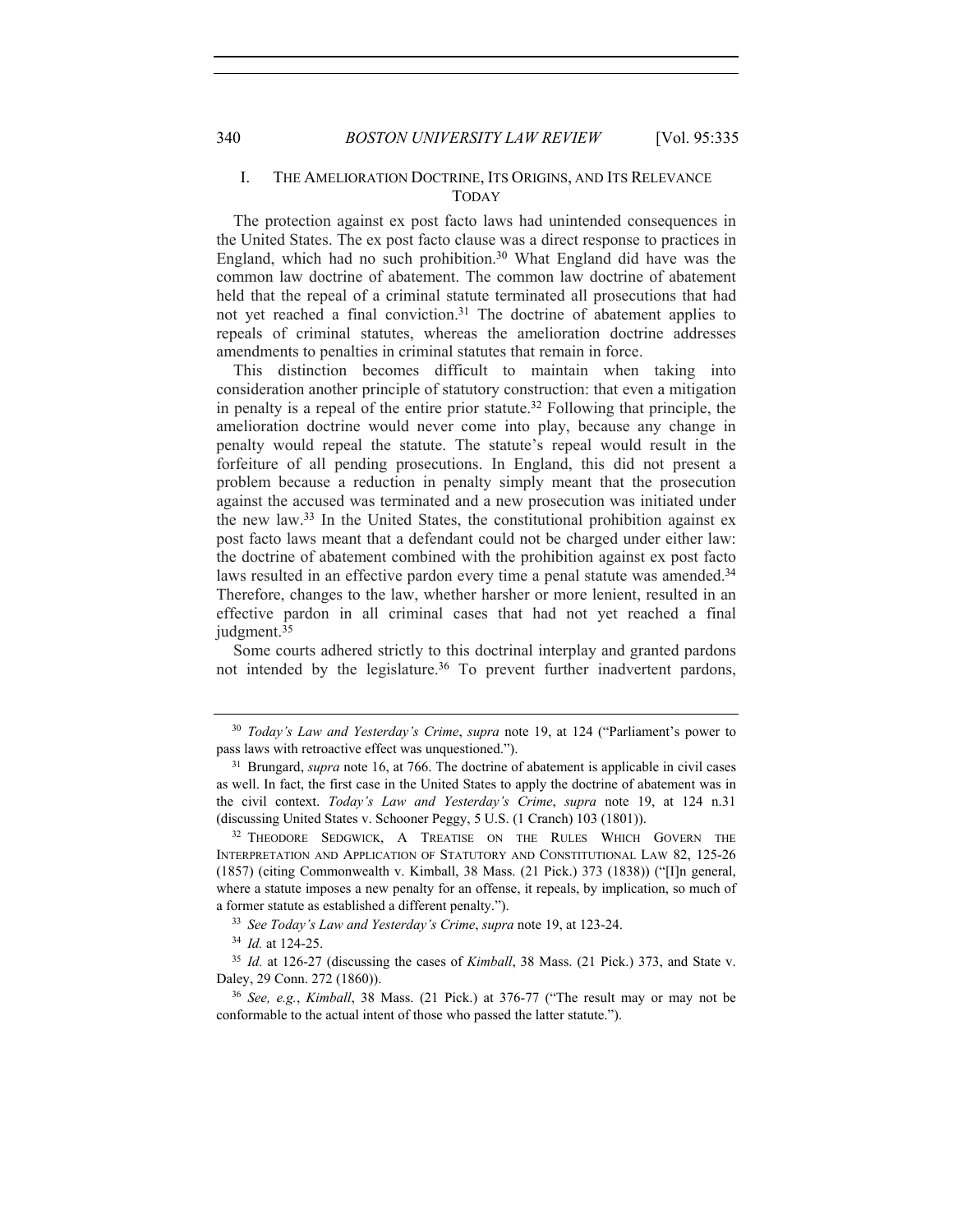legislatures began adopting general saving statutes.37 The federal general saving statute reads as follows:

The repeal of any statute shall not have the effect to release or extinguish any penalty, forfeiture, or liability incurred under such statute, unless the repealing Act shall so expressly provide, and such statute shall be treated as still remaining in force for the purpose of sustaining any proper action or prosecution for the enforcement of such penalty, forfeiture, or liability. The expiration of a temporary statute shall not have the effect to release or extinguish any penalty, forfeiture, or liability incurred under such statute, unless the temporary statute shall so expressly provide, and such statute shall be treated as still remaining in force for the purpose of sustaining any proper action or prosecution for the enforcement of such penalty, forfeiture, or liability.38

Although there is considerable variation in general saving statutes across the states, the federal general saving statute is in line with the majority of states'.39

General saving statutes were meant to address the limited problem of pardons resulting from the interplay between the doctrine of abatement and the constitutional prohibition against ex post facto laws.40 General saving statutes shift the legislative presumption from the common law doctrine of abatement—which halted prosecutions altogether—to non-abatement.41 General saving statutes were not intended to eliminate the amelioration

<sup>37</sup> *See, e.g.*, Warden, Lewisburg Penitentiary v. Marrero, 417 U.S. 653, 660 (1974) ("Congress enacted its first general saving provision, c. 71, 16 Stat. 432 (1871), to abolish the common-law presumption that the repeal of a criminal statute resulted in the abatement of 'all prosecutions which had not reached final disposition in the highest court authorized to review them.'"); People v. Schultz, 460 N.W.2d 505, 510 (Mich. 1990) (detailing the history of the Michigan general saving statute; the Michigan Supreme Court "invited the Legislature to enact a general saving statute" in *People v. Lowell*, 230 N.W. 202, 206 (Mich. 1930)); People v. Behlog, 543 N.E.2d 69, 71 (N.Y. 1989) (citing People v. Oliver, 134 N.E.2d 197, 201 (N.Y. 1956)) ("The 'savings clauses' were enacted principally to prevent the resultant anomaly in such case—of allowing criminals to go unpunished—by specifically providing for continued prosecution under the older more lenient statute."). <sup>38</sup> 1 U.S.C. § 109 (2012).

<sup>39</sup> *See, e.g.*, ALASKA STAT. § 01.10.100 (2012) ("The repeal or amendment of a law does not release or extinguish any penalty, forfeiture, or liability incurred or right accruing or accrued under that law, unless the repealing or amending act so provides expressly. The law shall be treated as remaining in force for the purpose of sustaining any proper action or prosecution for the enforcement of the right, penalty, forfeiture, or liability."). 40 *See* Ruud, *supra* note 15, at 298 (discussing La Porte v. State, 132 P. 563, 564-65

<sup>(</sup>Ariz. 1913)).

<sup>41</sup> *See Today's Law and Yesterday's Crime*, *supra* note 19, at 125 n.34 ("A saving clause refers to any language that would 'save' pending prosecutions or future prosecutions for acts committed under the repealed statute from being abated.").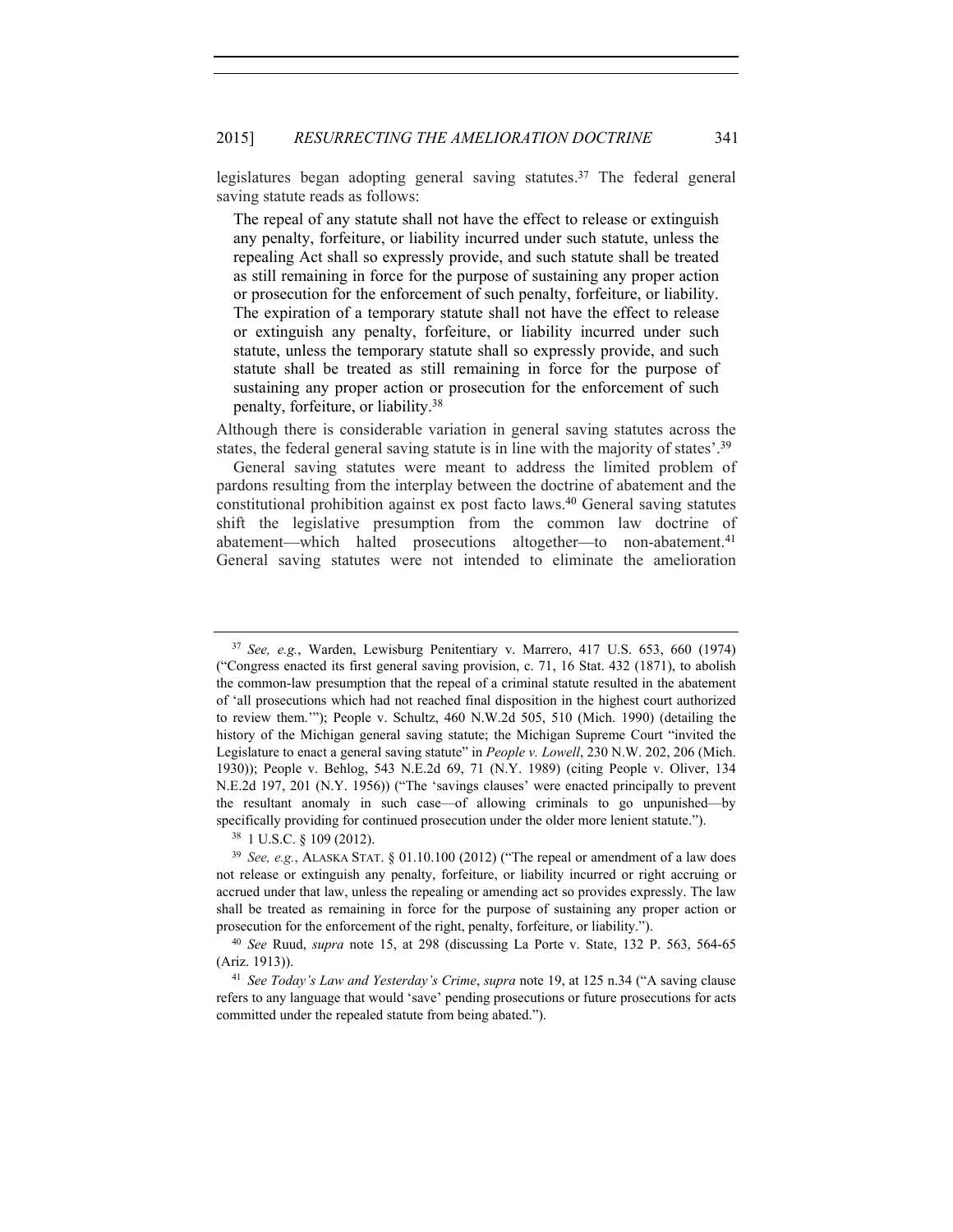doctrine, which merely offered a defendant the benefit of a reduction in penalty after a legislature amended the charging statute.42

The plethora of statutory construction tools often point in different directions.43 General saving statutes are but one tool of statutory interpretation with which legislatures seek to guide courts to construe all other legislation prospectively unless otherwise noted.44 Courts may, and do, choose to consider ameliorative changes in context to analyze whether the legislature desired retroactive application.45 However, many courts ignore the historical basis of general saving statutes, which were intended to address the limited situation in which unintended pardons occurred.<sup>46</sup> These courts refuse to apply the common law amelioration doctrine and prohibit the retroactive application of ameliorative changes.47

The need to resurrect the amelioration doctrine is clear. There is a growing recognition that many of the United States' criminal laws prescribe punishments that are too harsh, resulting in a prison population that is far too large.48 As legislatures ameliorate penalties, an important question regarding

<sup>45</sup> It is important to recognize that amelioration in the criminal law context does not impair the rights of parties, and therefore does not have a truly "retroactive" effect. Landgraf v. USI Film Prods., 511 U.S. 244, 245 (1994) ("[G]enuinely retroactive effect . . . [is] where it would impair rights a party possessed when he acted, increase his liability for past conduct, or impose new duties with respect to transactions already completed . . . .").

<sup>46</sup> La Porte v. State, 132 P. 563, 564-65 (Ariz. 1913) ("The history of legislation . . . shows that through the inattention, carelessness, and inadvertence of the lawmaking body crimes and penalties have been abolished, changed, or modified after the commission of the offense and before trial in such material way as to effect many legislative pardons. To prevent such mistakes and miscarriages of justice many of the states have enacted general saving statutes.").<br><sup>47</sup> *See id.* at 565 ("The old law is abrogated, repealed, and modified for future offenses,

but preserved by the saving clause contained in the general body of the Penal Code in so far as the penalties to be inflicted for offenses committed under it are concerned as much as if the latter act had contained a special saving clause.").

minimum\_n\_3744575.html, *archived at* http://perma.cc/D2CW-TF82 (discussing Attorney General Eric Holder's memo guiding federal prosecutors to elude mandatory minimum sentences for low-level, non-violent drug offenses).

<sup>42</sup> *See, e.g.*, *Schultz*, 460 N.W.2d at 510 ("[Michigan's general saving statute] was specifically adopted to abrogate an anomaly resulting from the interplay between the common law abatement doctrine and the constitutional Ex Post Facto Clause.").

<sup>43</sup> *See* Llewellyn, *supra* note 18, at 402.

<sup>44</sup> *See Today's Law and Yesterday's Crime*, *supra* note 19, at 127-28 ("Forty-two states currently have general saving statutes which apply to criminal prosecutions, many of which are part of the state general statutory construction law.").

<sup>48</sup> *See, e.g.*, WILLIAM J. STUNTZ, THE COLLAPSE OF AMERICAN CRIMINAL JUSTICE 56 (2011); Robin Wilkey & Ryan J. Reilly, *Eric Holder: "Broken" Justice System Needs "Sweeping" Changes, Reforms to Mandatory Minimum*, HUFFINGTON POST (Aug. 12, 2013), http://www.huffingtonpost.com/2013/08/12/eric-holder-mandatory-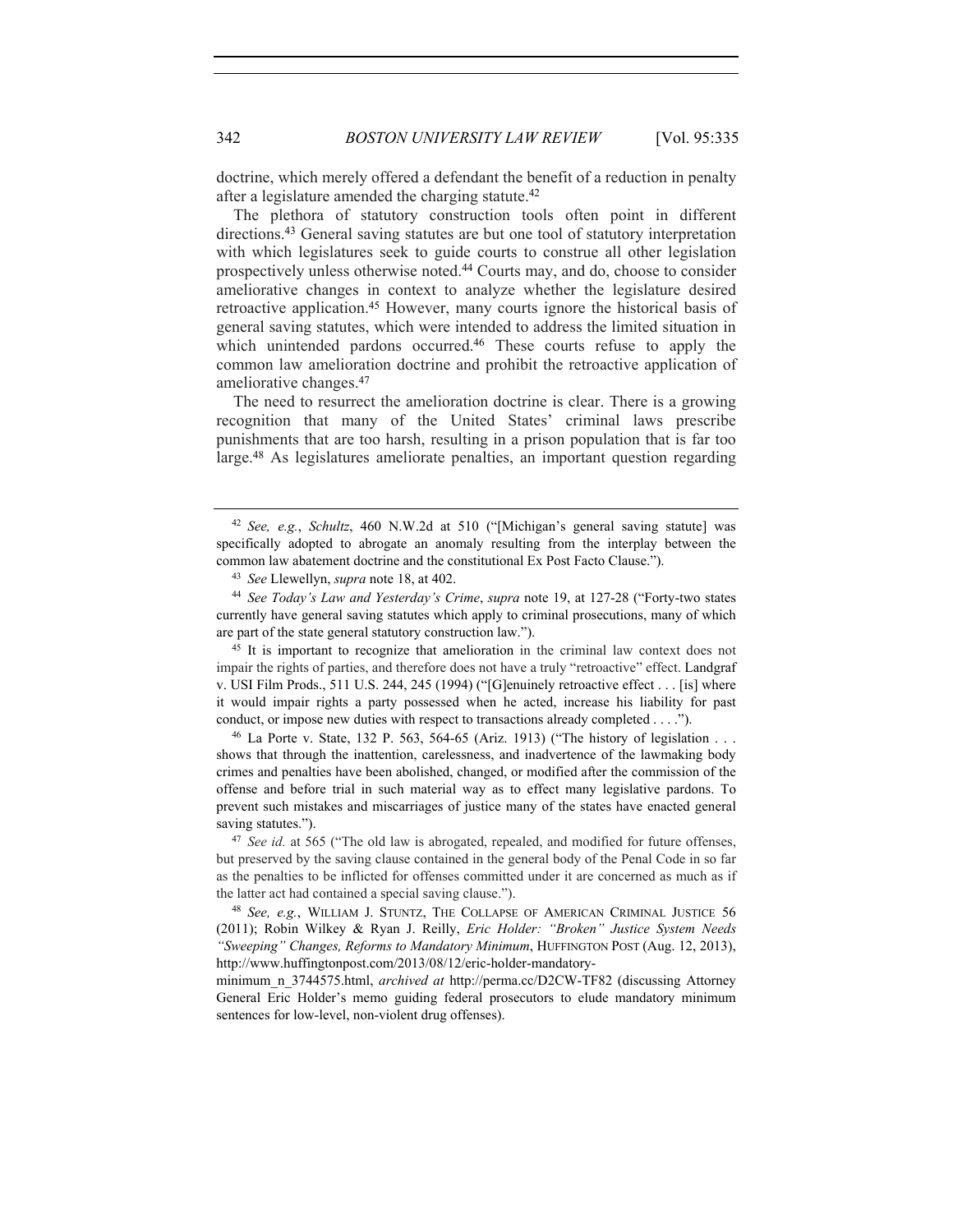the application of these changes arises: To which defendants do these changes apply?

The Fair Sentencing Act<sup>49</sup> and Proposition 36<sup>50</sup> are two recent examples of these ameliorative changes. The Fair Sentencing Act ameliorated the penalty for possession of crack cocaine by raising the amount of the drug required to implicate increasing mandatory minimum penalties.<sup>51</sup> Proposition 36 ameliorated California's Three Strikes Law.52

"Three strikes" laws increase punishment for repeat offenders by requiring increasing sentences for subsequent convictions.53 Currently, twenty-four states and the federal government have three strikes laws, all of which were adopted between 1993 and 1995.54 The first true three strikes law was passed in Washington State in 1993, when voters passed Initiative 593.55 California followed the next year with Proposition 184.56 California's Three Strikes law was the "harshest and most broadly applied (noncapital) sentencing scheme in

<sup>51</sup> Editorial, *The Fair Sentencing Act Corrects a Long-Time Wrong in Cocaine Cases*, WASH. POST (Aug. 3, 2010), http://www.washingtonpost.com/wpdyn/content/article/2010/08/02/AR2010080204360.html, *archived at* http://perma.cc/ZJ46- HDWK ("A person found holding 500 grams of powder cocaine would face a five-year mandatory minimum; crack offenders would have to be in possession of a mere 5 grams to face the same obligatory sentence. . . . The Fair Sentencing Act of 2010 reduced the disparity to 18 to 1. An offender would have to be convicted of peddling 28 grams or more of crack to be hit with a five-year mandatory sentence.").<br><sup>52</sup> People v. Yearwood, 151 Cal. Rptr. 3d 901, 904 (Cal. Ct. App. 2013) ("The Act

diluted the three strikes law by reserving the life sentence for cases where the current crime is a serious or violent felony or the prosecution has pled and proved an enumerated disqualifying factor. In all other cases, the recidivist will be sentenced as a second strike offender.").

<sup>53</sup> Erik G. Luna, *Foreword: Three Strikes in a Nutshell*, 20 T. JEFFERSON L. REV. 1, 1 (1998) ("Pursuant to its provisions, Three Strikes exacts enhanced punishment for recidivists who have been previously convicted of serious or violent felonies."). 54 Jennifer Cox Shapiro, Note, *Life in Prison for Stealing \$48?: Rethinking Second-*

*Degree Robbery As A Strike Offense in Washington State*, 34 SEATTLE U. L. REV. 935, 940 (2011).

<sup>55</sup> David Schultz, *No Joy in Mudville Tonight: The Impact of "Three Strike" Laws on State and Federal Corrections Policy, Resources, and Crime Control*, 9 CORNELL J.L. & PUB. POL'Y 557, 568 (2000) ("The state of Washington, the first state to adopt three strikes legislation, did so via a voter initiative that supported the law by a three-to-one margin."); Daniel W. Stiller, Note, *Initiative 593: Washington's Voters Go Down Swinging*, 30 GONZ. L. REV. 433, 436 (1994-1995)

<sup>56</sup> Brian Brown & Greg Jolivette, *A Primer: Three Strikes – The Impact After More Than a Decade*, LEGISLATIVE ANALYST'S OFFICE (Oct. 2005), *available at* http://www.lao.ca.gov/2005/3\_Strikes/3\_strikes\_102005.htm, *archived at* http://perma.cc/7QS5-FRE2.

<sup>49</sup> Fair Sentencing Act of 2010, Pub L. No. 111-220, 124 Stat. 2372.

<sup>50</sup> CAL. PENAL CODE §1170.126 (West 2012).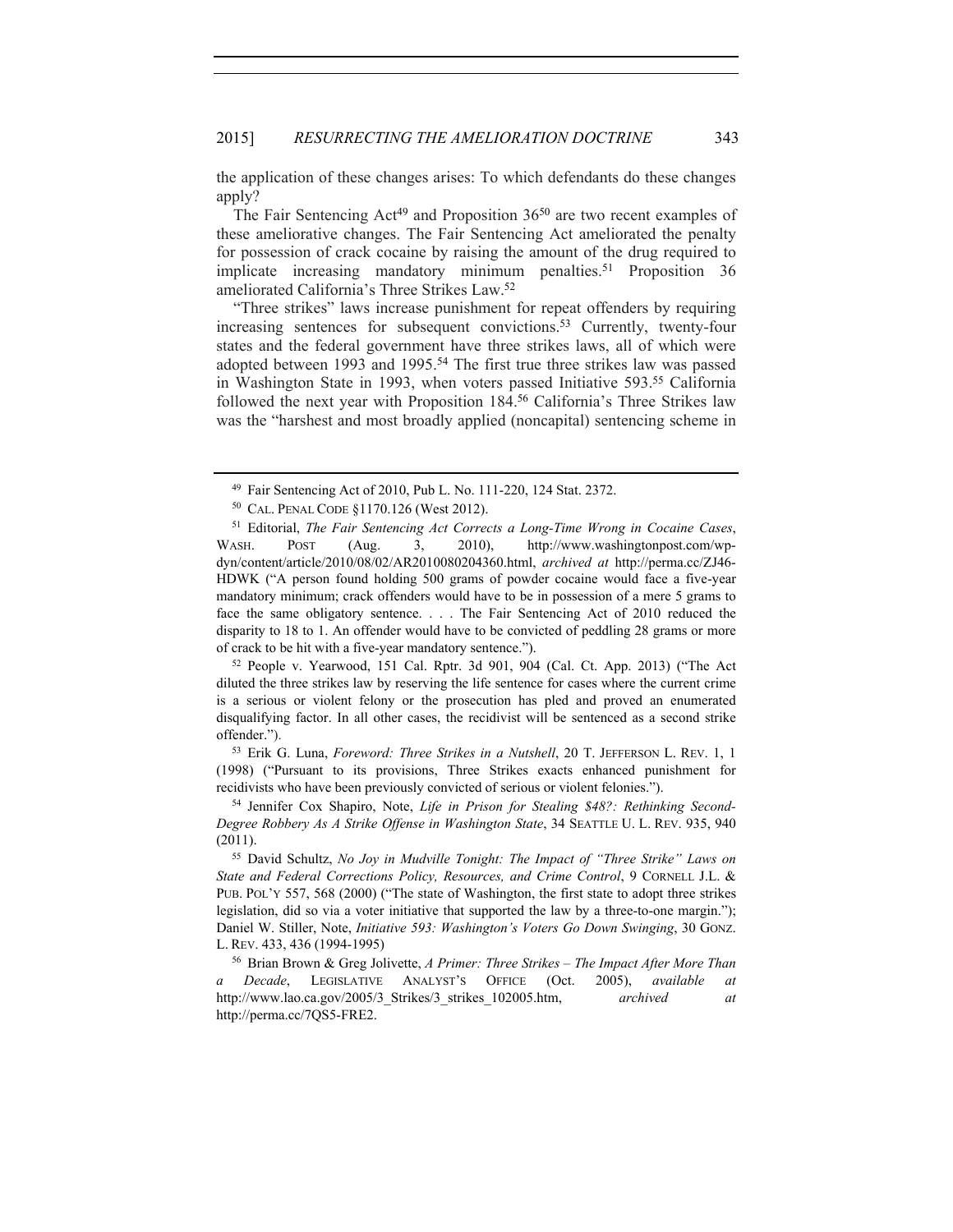the country."57 Professor Erik G. Luna described California's Three Strikes law as follows:

Recidivists with one prior serious or violent felony conviction must receive twice the normal term for the current felony conviction. In other words, an individual with one prior strike will receive double the punishment prescribed by law for his present crime. A recidivist with at least two prior serious or violent felony convictions faces a minimum sentence of 25 years. His punishment will be the longer of: (1) three times the prescribed sentence for the current felony conviction or (2) 25 years to life.

Three Strikes also contains several provisions which limit statutory, judicial, and prosecutorial methods to reduce a criminal's sentence.<sup>58</sup>

As of 2009, more than twenty-five percent of California's prison population was serving an enhanced sentence as a result of the Three Strikes law.59 In 2012, California voters decided to curtail the Three Strikes law by restricting its effect to third felony convictions that are "serious or violent."<sup>60</sup> In cases where the third felony conviction does not involve a serious or violent crime, the Three Strikes law no longer prescribes additional penalties.61 Instead, the convicted defendant is sentenced as a second-strike offender.62

# II. GENERAL SAVING STATUTES

# A. *Differences in Statutory Language*

The federal system $63$  and forty-one states $64$  have general saving statutes $65$ that apply to criminal laws; three additional states have general saving

<sup>63</sup> 1 U.S.C. § 109 (2012).

<sup>57</sup> Michael Romano, *Striking Back: Using Death Penalty Cases to Fight Disproportionate Sentences Imposed Under California's Three Strikes Law*, 21 STAN. L. & POL'Y REV. 311, 313 (2010) (introducing constitutional issues raised by the stringency of California's Three Strikes laws under the Eighth Amendment).

<sup>58</sup> Luna, *supra* note 53, at 10-11 (footnotes omitted).

<sup>59</sup> Romano, *supra* note 57, at 313 n.9.

<sup>60</sup> People v. Yearwood, 151 Cal. Rptr. 3d 901, 904 (Cal. Ct. App. 2013). 61 *Id.* (describing the amendment to California's Three Strikes law mitigating the severity

of sentences for certain non-serious, non-violent felonies).

<sup>62</sup> *Id.*

<sup>64</sup> ALASKA STAT. § 01.10.100 (2012); ARIZ. REV. STAT. ANN. §§ 1-246, 1-247, 1-249 (2002 & Supp. 2013); ARK CODE ANN. § 5-1-103 (2013); CAL. GOV'T CODE § 9608 (West 2005); COLO. REV. STAT. § 2-4-303 (2014); CONN. GEN. STAT. ANN. § 1-1 (West 2007); CONN. GEN. STAT. ANN. § 54-194 (West 2009 & Supp. 2014); GA. CODE ANN. § 16-1-11 (2011); HAW. REV. STAT. §§ 1-10, 1-11 (LexisNexis 2012); IDAHO CODE ANN. 67-513 (2014); 5 ILL. COMP. STAT. 70/4 (West 2013); IND. CODE ANN. § 1-1-5-1 (West 2011 & Supp. 2014); IOWA CODE ANN. § 4.13 (West 2008 & Supp. 2014); KAN. STAT. ANN. § 77- 201 (1997 & Supp. 2013); KY. REV. STAT. ANN. § 446.110 (LexisNexis 2010 & Supp.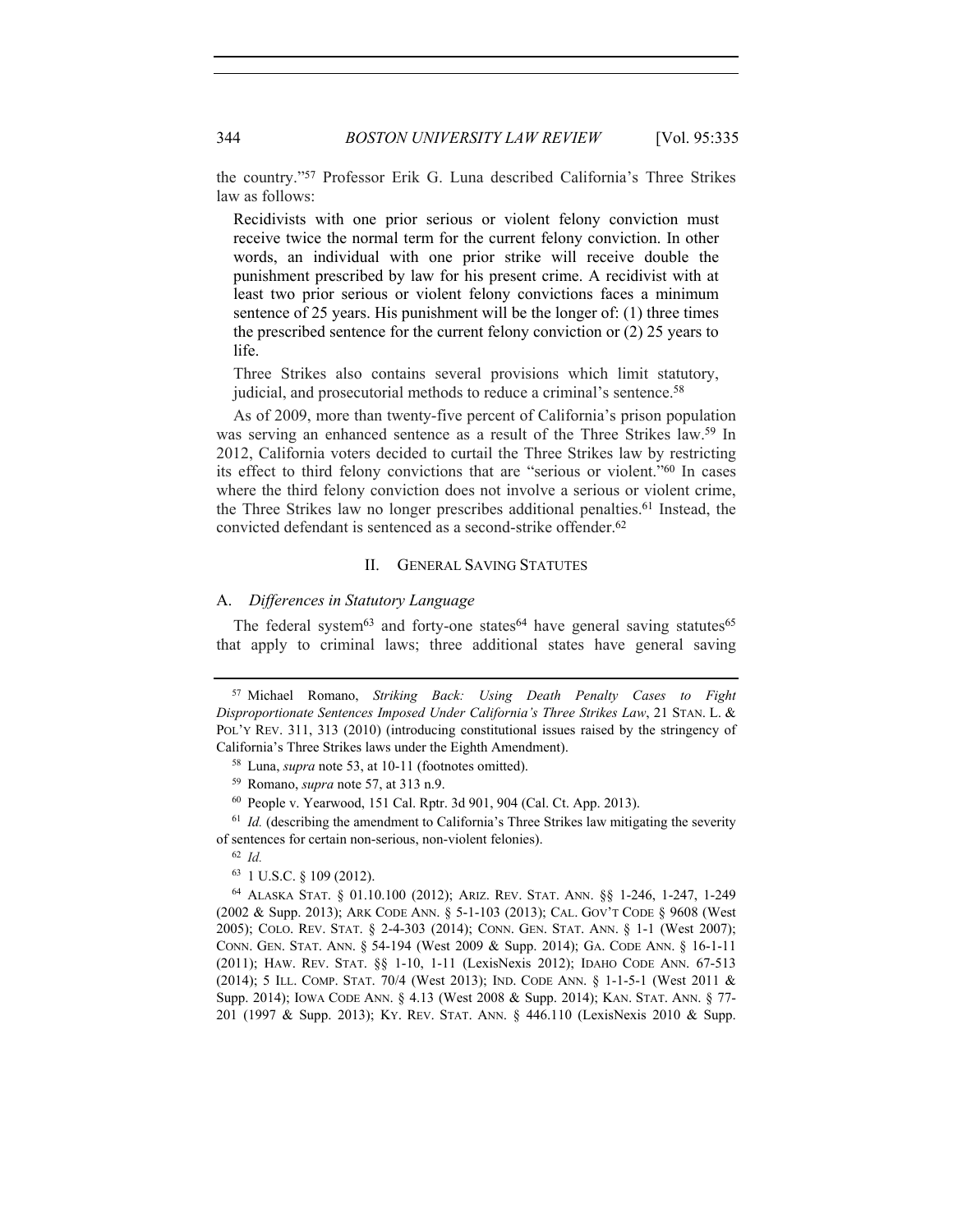provisions written into their constitutions.<sup>66</sup> Only six states (Alabama, <sup>67</sup>) Delaware, Pennsylvania, Mississippi, North Carolina, and South Carolina) do not have general saving statutes. General saving statutes were first instituted to prevent inadvertent legislative pardons where an enacting legislature forgot to insert an express savings clause each time it passed an amendatory bill.<sup>68</sup> Although general saving statutes are common, there is considerable variation in what the general saving statutes prescribe. Some general saving statutes address only criminal law.69 Some general saving statutes address both civil

2013); LA. REV. STAT. ANN. § 24:171 (2007); ME. REV. STAT. ANN. tit. 1, § 302 (1989 & Supp. 2013); MD. CODE ANN. §§ 1, 2, 3 (LexisNexis 2011 & Supp. 2014); MASS. GEN. LAWS ANN. ch. 4, § 6 (West 2006 & Supp. 2014); MICH. COMP. LAWS ANN. § 8.4a (West 2004 & Supp. 2014); MINN. STAT. ANN. § 645.35 (West 1947 & Supp. 2014); MO. ANN. STAT. § 1.160 (West 2000 & Supp. 2014); MONT. CODE ANN. § 1-2-205 (2013); NEB. REV. STAT. § 49-301 (2010); NEV. REV. STAT. §§ 169.235, 193.130 (2013); N.H. REV. STAT. ANN. § 624:5 (2001); N.J. STAT. ANN. § 1:1-15 (West 1992 & Supp. 2014); N.Y. GEN. CONSTR. LAW §§ 93, 94 (McKinney 2003 & Supp. 2014); N.D. CENT. CODE § 1-02-17 (2008); OHIO REV. CODE ANN. § 1.58 (LexisNexis 2009); OR. REV. STAT. ANN. § 161.035 (West 2003 & Supp. 2014); R.I. GEN. LAWS § 43-3-23 (2010); S.D. CODIFIED LAWS § 2-14-18 (2012); TENN. CODE ANN. § 1-3-101 (2014); TEX. GOV'T CODE ANN. § 311.031 (2013 & Supp. 2014); UTAH CODE ANN. § 68-3-5 (LexisNexis 2011); VT. STAT. ANN. tit. 1, § 214 (2010 & Supp. 2013); VA. CODE ANN. § 1-239 (2011 & Supp. 2014); WASH. REV. CODE ANN. § 10.01.040 (West 2002 & Supp. 2014); W. VA. CODE ANN. § 2-2-8 (LexisNexis 2013); WIS. STAT. ANN. § 990.04 (West 2007 & Supp. 2013); WYO. STAT. ANN. § 8-1-107 (2013).

<sup>65</sup> For simplicity, this Note will subsequently refer to both statutory and constitutional saving provisions as "general saving statutes." 66 Ruud, *supra* note 15, at 293 (discussing Florida, New Mexico, and Oklahoma); *see* 

FLA. CONST. art. X, § 9 ("Repeal or amendment of a criminal statute shall not affect prosecution or punishment for any crime previously committed."); N.M. CONST. art. IV, § 33 ("No person shall be exempt from prosecution and punishment for any crime or offenses against any law of this state by reason of the subsequent repeal of such law."); OKLA. CONST. art. V, § 54 ("The repeal of a statute shall not revive a statute previously repealed by such statute, nor shall such repeal affect any accrued right, or penalty incurred, or proceedings begun by virtue of such repealed statute.").

 $67$  Although Alabama does not have a general saving statute, the Alabama Court of Criminal Appeals recently held that the repeal and simultaneous enactment of similar provisions did not result in an inadvertent pardon. Burt v. State, No. CR-11-1500, 2013 WL 5966891, at \*6 (Ala. Crim. App. Nov. 8, 2013) ("Although §§ 15-20A-1 through 15-20A-48 were enacted without a savings clause saving the repealed statute, it is clear that the legislature intended that conduct punishable under the repealed statute was not pardoned."). The court recognized that the new statute did not contain a savings clause, and Alabama has neither a general saving statute nor a constitutional savings clause. *Id.* at \*3 n.5. The court based its decision on legislative intent. *Id.* at \*6.<br><sup>68</sup> Ruud, *supra* note 15, at 298 (discussing La Porte v. State, 132 P. 563, 564-65 (Ariz.

1913).

<sup>69</sup> For example, the savings provisions in Florida and Georgia apply only to criminal laws. *See* Ruud, *supra* note 15, at 294; GA. CODE ANN. § 16-1-11 (2011) (stating the "[e]ffect of repeal or amendment of criminal law on prosecution of prior violations").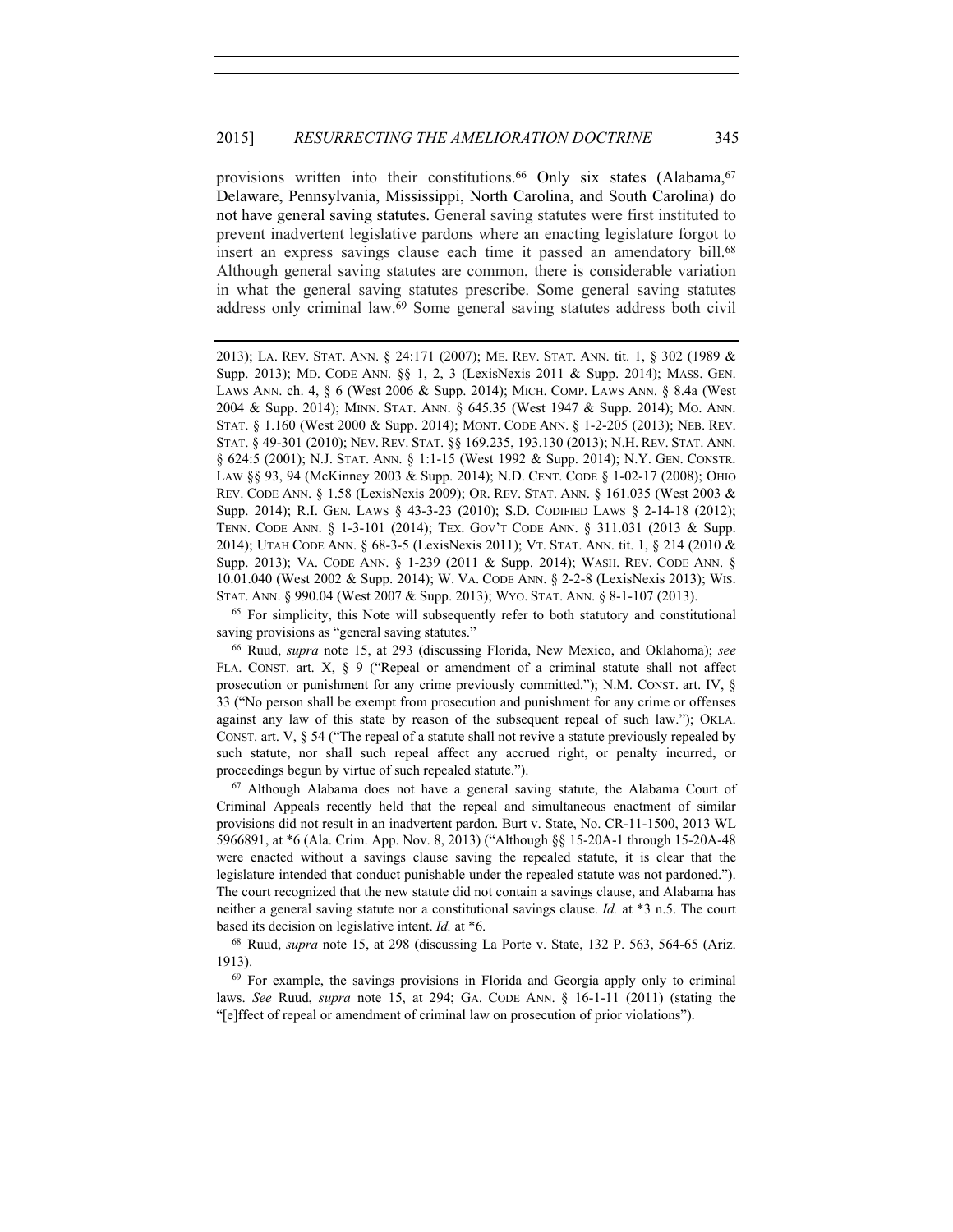and criminal law in the same provision;<sup>70</sup> others address civil and criminal law separately.<sup>71</sup>

Georgia's saving statute is unique in that it is narrowly tailored only to eliminate the doctrine of abatement.72 Nine states provide explicitly for retroactive application of ameliorative amendments.<sup>73</sup> Illinois's statute is representative:

No new law shall be construed to repeal a former law, whether such former law is expressly repealed or not, as to any offense committed against the former law, or as to any act done, any penalty, forfeiture or punishment incurred, or any right accrued, or claim arising under the former law, or in any way whatever to affect any such offense or act so committed or done, or any penalty, forfeiture or punishment so incurred, or any right accrued, or claim arising before the new law takes effect, save only that the proceedings thereafter shall conform, so far as practicable, to the laws in force at the time of such proceeding. *If any penalty, forfeiture or punishment be mitigated by any provisions of a new* 

criminal law); ARIZ. REV. STAT. ANN. § 1-249 (2002  $&$  Supp. 2013) (addressing civil law); R.I. GEN. LAWS § 43-3-22 (2010) (addressing civil law); R.I. GEN. LAWS § 43-3-23 (2010) (addressing criminal law).<br><sup>72</sup> GA. CODE ANN. § 16-1-11 (2011) ("The repeal, repeal and reenactment, or amendment

of any law of this state which prohibits any act or omission to act and which provides for any criminal penalty therefor, whether misdemeanor, misdemeanor of a high and aggravated nature, or felony, shall not affect or abate the status as a crime of any such act or omission which occurred prior to the effective date of the Act repealing, repealing and reenacting, or amending such law, nor shall the prosecution of such crime be abated as a result of such repeal, repeal and reenactment, or amendment unless the General Assembly expressly declares otherwise in the Act repealing, repealing and reenacting, or amending such law.").<br><sup>73</sup> The states are Illinois, Iowa, Kentucky, New Hampshire, Ohio, Texas, Vermont,

Virginia, and West Virginia. 5 ILL. COMP. STAT. 70/4 (2013); IOWA CODE § 4.13 (2008 & Supp. 2014); KY. REV. STAT. ANN. § 446.110 (LexisNexis 2010 & Supp. 2013); N.H. REV. STAT. ANN. § 624:5 (2001); OHIO REV. CODE ANN. § 1.58 (LexisNexis 2009); TEX. GOV'T CODE ANN. § 311.031 (West 2013 & Supp. 2014); VT. STAT. ANN. tit. 1, § 214 (2010 & Supp. 2013); VA. CODE ANN. § 1-239 (2011 & Supp. 2013); W. VA. CODE § 2-2-8 (2013); Missouri used to provide for amelioration; in 2005, the legislature struck that section from the code. *Compare* MO. REV. STAT. § 1.160 (2000) ("[I]f the penalty or punishment for any offense is reduced or lessened by any alteration of the law creating the offense prior to original sentencing, the penalty or punishment shall be assessed according to the amendatory law."), *with* MO. REV. STAT. § 1.160 (2000 & Supp. 2014) ("No offense committed and no fine, penalty or forfeiture incurred . . . shall be affected by the repeal or amendment . . . .").

<sup>70</sup> *See, e.g.*, 5 ILL. COMP. STAT. 70/4 (2013) ("No new law shall be construed to repeal a former law . . . [t]his section shall extend to all repeals . . . whether the repeal is in the act making any new provision upon the same subject or in any other act."); N.Y. GEN. CONSTR. LAW §§ 93, 94 (McKinney 2003 & Supp. 2014) (stating the effects of repealing a statute on existing rights and pending actions for "all actions and proceedings, civil or criminal"). 71 *See, e.g.*, ARIZ. REV. STAT. ANN. §§ 1-246, 1-247 (2002 & Supp. 2014) (addressing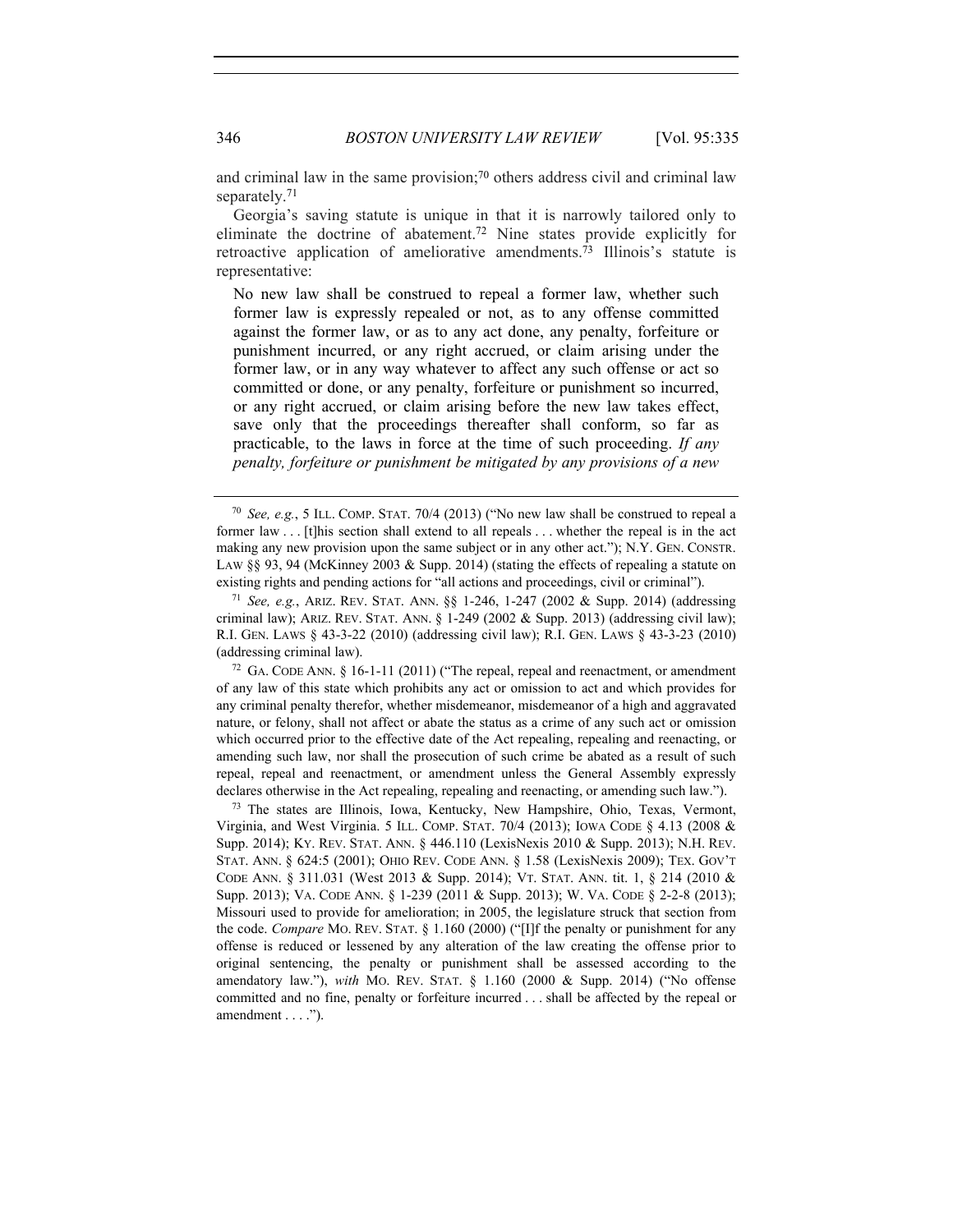law, such provision may, by the consent of the party affected, be applied *to any judgment pronounced after the new law takes effect.* This section shall extend to all repeals, either by express words or by implication, whether the repeal is in the act making any new provision upon the same subject or in any other act.<sup>74</sup>

The emphasis on pre-sentence amelioration is uniform throughout the nine statutes.75 These statutes express strong legislative desires for ease of application; ameliorative changes apply only to defendants who have not yet been sentenced.

The majority of states (thirty-one) and the federal statute do not provide for retroactive application of a statute that mitigates a penalty.76 Massachusetts's general saving statute provides one example:

The repeal of a statute shall not affect any punishment, penalty or forfeiture incurred before the repeal takes effect, or any suit, prosecution or proceeding pending at the time of the repeal for an offence committed, or for the recovery of a penalty or forfeiture incurred, under the statute repealed.77

Although these statutes do not explicitly allow for the application of the amelioration doctrine and seem in fact to preclude it, differences in judicial

<sup>77</sup> MASS. GEN. LAWS ANN. ch. 4, § 6 (West 2006 & Supp. 2014).

<sup>74</sup> 5 ILL. COMP. STAT. 70/4 (2013) (emphasis added).

<sup>&</sup>lt;sup>75</sup> *See supra* note 73.<br><sup>76</sup> 1 U.S.C. § 109 (2012) ("The repeal of any statute shall not have the effect to release or extinguish any penalty, forfeiture, or liability incurred under such statute, unless the repealing Act shall so expressly provide . . . ."); ALASKA STAT. § 01.10.100 (2012) ("The repeal or amendment of a law does not release or extinguish any penalty, forfeiture, or liability incurred or right accruing or accrued under that law, unless the repealing or amending act so provides expressly."); ARIZ. REV. STAT. ANN. §§ 1-246, 1-247 (2002 & Supp. 2014); ARK. CODE ANN. § 5-1-103 (2014); CAL. GOV'T CODE § 9608 (West 2005); COLO. REV. STAT. § 2-4-303 (2014); CONN. GEN. STAT. ANN. § 1-1 (West 2008); CONN. GEN. STAT. ANN. § 54-194 (West 2009 & Supp. 2014); HAW. REV. STAT. §§ 1-10, 1-11 (2012); IDAHO CODE ANN. § 67-513 (2014); IND. CODE. § 1-1-5-1 (2011 & Supp. 2014); KAN. STAT. ANN. § 77-201 (1998 & Supp. 2012); LA. REV. STAT. ANN. § 24.171 (2007); ME. REV. STAT. tit. 1, § 302 (1989 & Supp. 2013); MD. CODE ANN. art. 1, § 3 (LexisNexis 2011 & Supp. 2014); MASS. GEN. LAWS ANN. ch. 4, § 6 (West 2006 & Supp. 2014); MICH. COMP. LAWS § 8.4a (2004); MINN. STAT. § 645.35 (1947 & Supp. 2014 MO. REV. STAT. § 1.160 (2000 & Supp. 2014); MONT. CODE ANN. § 1-2-205 (2013); NEB. REV. STAT. § 49-301 (2010); NEV. REV. STAT. §§ 169.235 (2013); N.J. STAT. ANN. § 1:1-15 (West 1992 & Supp. 2014); N.Y. GEN. CONSTR. LAW §§ 93, 94 (McKinney 2003 & Supp. 2014); N.D. CENT. CODE § 1-02-17 (2008); OR. REV. STAT. ANN. § 161.035 (West 2003 & Supp. 2013); R.I. GEN. LAWS § 43-3-23 (2010); S.D. CODIFIED LAWS § 2-14-18 (2012); TENN. CODE ANN. § 1- 3-101 (2003 & Supp. 2014); UTAH CODE ANN. § 68-3-5 (LexisNexis 2011); WASH. REV. CODE ANN § 10.01.040 (West 2002 & Supp. 2014); WIS. STAT. ANN. § 990.04 (West 2007 & Supp. 2013); WYO. STAT. ANN. § 8-1-107 (2013).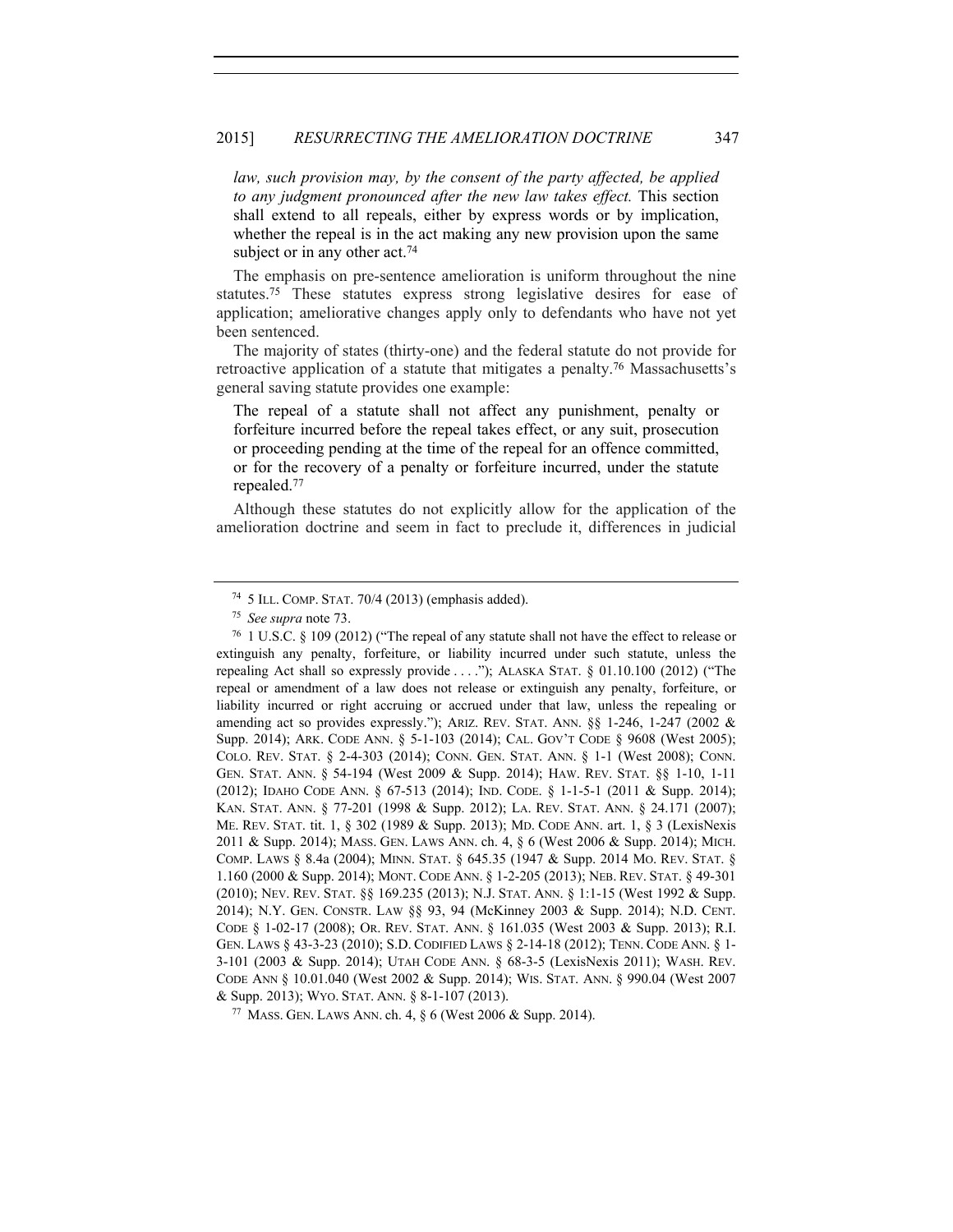348 *BOSTON UNIVERSITY LAW REVIEW* [Vol. 95:335

interpretation have resulted in varying interpretations of similar legislative language.

### B. *Differences in Judicial Interpretation*

A general saving statute is a legislatively ratified principle of statutory construction whereby the legislature tells courts to construe legislation prospectively, rather than treating legislation as retrospectively repealing prior, conflicting legislation.78 As such, general saving statutes are typically found in the section of state codes that address statutory interpretation.79 Tools of statutory construction are intended to assist courts with deciphering legislative intent.80 However, the general saving statute is not the only tool of statutory construction at a court's disposal. Theories of punishment also come into play.81 If the legislature decriminalizes conduct, it would seem that the legislature means to halt all prosecutions for that conduct, justifying the application of the doctrine of abatement.82 If the legislature mitigates punishment, the legislature has determined that a longer sentence is no longer considered appropriate, justifying the amelioration doctrine.83 One scholar has

<sup>81</sup> *See Today's Law and Yesterday's Crime*, *supra* note 19, at 132 (citing People v. Harmon, 351 P.2d 329 (Cal. 1960) (discussing the application of a mitigated punishment in the context of "modern theories of penology"); *see also* Mitchell, *supra* note 3, at 10-12 (arguing that the two traditional goals of punishment, consequentialist and retributivist, both point in favor of retroactive amelioration). 82 *See Today's Law and Yesterday's Crime*, *supra* note 19, at 145 ("If a repeal is

unqualified, then it is apparent that the legislature no longer views the formerly proscribed conduct as offensive; any punishment would appear contrary to legislative purpose."). 83 *See* Dorean M. Koenig, *Advocating Consistent Sentencing of Prisoners:* 

*Deconstructing the Michigan Myth that Retroactive Application of Lesser Penalties for Crimes Violates the Governor's Power of Commutation*, 16 T.M. COOLEY L. REV. 61, 65 (1999) (citing David Yellen, *What Juvenile Court Abolitionists Can Learn from the Failures of Sentencing Reform*, 1996 WIS. L. REV. 577, 586) (arguing that the notion of parsimony guides that "unnecessary punishment and suffering should be avoided"); *cf.* United States v. Douglas, 644 F.3d 39, 43-44 (1st. Cir. 2011) (construing the Fair Sentencing Act's ameliorative sentencing structure as a condemnation of prior penalties as "too harsh"); United States v. Goncalves, 642 F.3d 245, 253 (1st Cir. 2011) ("Congress did think that the superseded law was too harsh, so that it will be too harsh for Goncalves just as much as for those who committed the same offense after the [Fair Sentencing Act] went into effect."); *In re* Estrada, 408 P.2d 948, 951 (Cal. 1965); People v. Schultz, 460 N.W.2d 505, 512 (Mich. 1990); State v. Cummings, 386 N.W.2d 468, 472 (N.D. 1986); *Today's Law and Yesterday's Crime*, *supra* note 19, at 132.

<sup>78</sup> *Today's Law and Yesterday's Crime*, *supra* note 19, at 127.

 $79$  For example, Massachusetts's general saving statute is found in volume I, chapter 4, section 6 of the Massachusetts General Laws: Rules for Construction of Statutes. MASS. GEN. LAWS ANN. ch. 4, § 6 (West 2006 & Supp. 2014). Iowa's general saving statute is found in volume 3, chapter 4 of the Iowa Code: Construction of Statutes. IOWA CODE § 4.13 (2008 & Supp. 2014). 80 *See* Llewellyn, *supra* note 18, at 400 (discussing methods of statutory interpretation).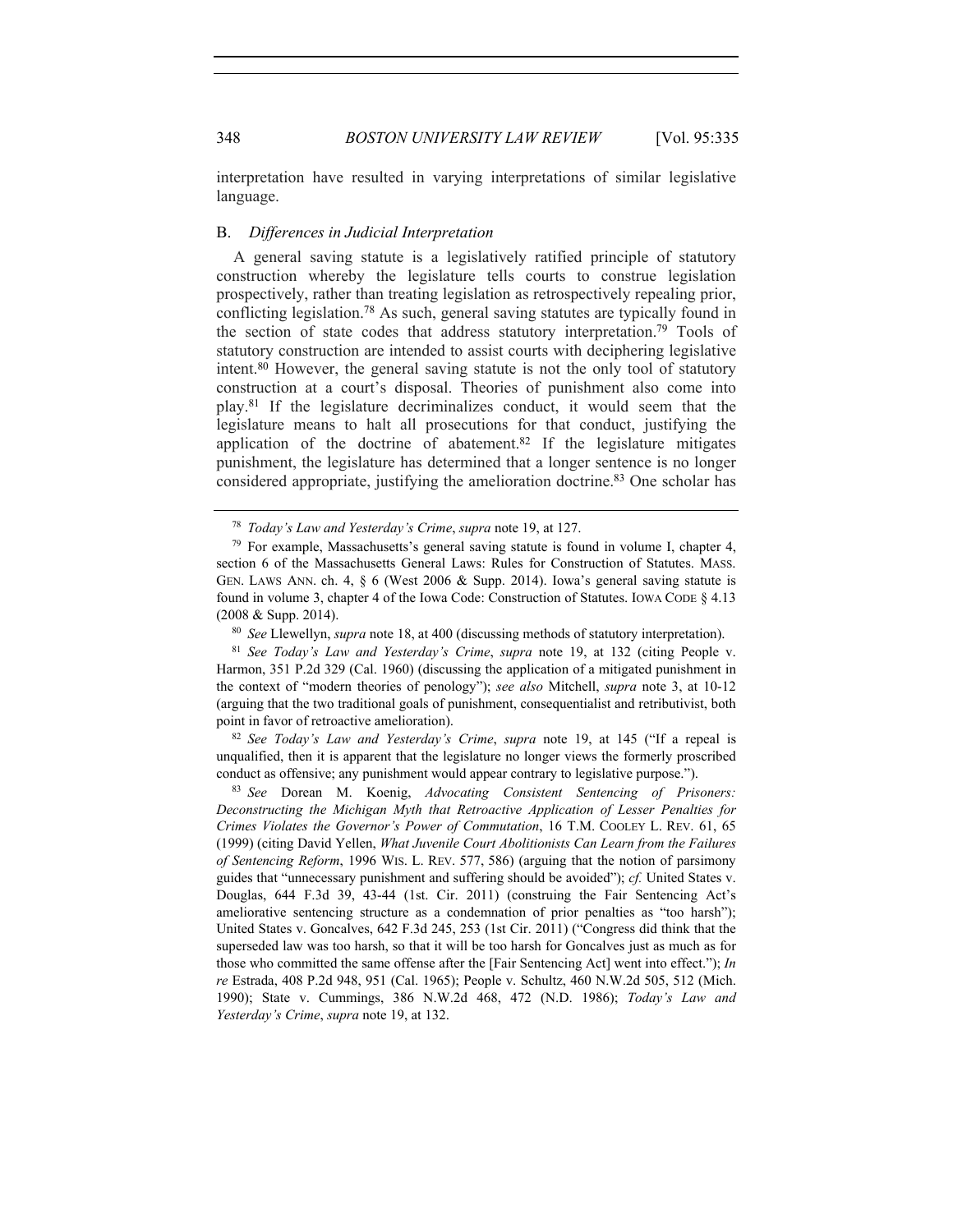forcefully argued that even retributive theories support the application of the amelioration doctrine because the legislature has re-evaluated offenders' blameworthiness and the former, more excessive penalty is now morally uniustified.<sup>84</sup>

The majority of general saving statutes do not account explicitly for ameliorative changes.<sup>85</sup> Most courts have interpreted this omission to eliminate the common law amelioration doctrine. The federal courts have long followed the federal general saving statute to the letter, barring the application of the amelioration doctrine86—albeit not uniformly.87 In 1888, sixteen years after the federal general saving statute's enactment, the Supreme Court held that the saving statute did not allow for retroactive amelioration of criminal penalties.<sup>88</sup> The majority of federal courts have interpreted the saving statute to sustain an entire prosecution, including the pre-amendment sentence, unless the repealing statute expressly provided otherwise.<sup>89</sup>

However, not all courts have interpreted similar general saving statutes to eliminate the amelioration doctrine.<sup>90</sup> Even some federal courts have recently applied the amelioration doctrine in spite of the federal general saving statute.<sup>91</sup> New York, California, Minnesota, and Michigan have taken a more holistic view of the tools at their disposal to glean a legislative intent to apply ameliorative changes retroactively.

In 1956, New York was the first state to find that the general saving statute did not prevent retroactive ameliorative changes in *People v. Oliver*. 92 The *Oliver* court emphasized that the general saving clause "'provide<sup>[s]</sup> merely a

<sup>88</sup> United States v. Reisinger, 128 U.S. 398, 40 (1888) (holding that the use of the terms "penalty," "liability," and "forfeiture," in the federal saving statute limited its application to "'all forms of punishment for crime'" (citation omitted)). 89 United States v. Santana, 761 F. Supp. 2d 131, 150 (S.D.N.Y. 2011) ("[T]here is no

basis to argue that while the Saving Statute might prevent the abatement of a *prosecution* against a defendant, it would not cover the *sentence* that is a part of that prosecution.").<br><sup>90</sup> Mitchell, *supra* note 3, at 7-10 (discussing the minority's reasoning to apply the

amelioration doctrine and stating that the majority position is inconsistent with both retributivist and utilitarian theories of punishment).

<sup>91</sup> An example of this lack of uniformity will be examined in detail in the context of the Fair Sentencing Act, *infra* Part IV. *See, e.g.*, United States v. Douglas, 644 F.3d 39, 44 (1st Cir. 2011).<br><sup>92</sup> 134 N.E.2d 197 (N.Y. 1956).

<sup>84</sup> Mitchell, *supra* note 3, at 16-18 ("To continue to apply the former, more severe punishment following an ameliorative change is a repudiation of the proportionality principle and undermines the retributivist goal of punishment.").

<sup>85</sup> *See supra* note 76.

<sup>86</sup> Warden, Lewisburg Penitentiary v. Marrero, 417 U.S. 653, 661 (1974) ("[T]he saving clause has been held to bar application of ameliorative criminal sentencing laws repealing harsher ones in force at the time of the commission of an offense." (citations omitted)). 87 *See infra* Part IV.A. (discussing federal courts' varying applications of the general

saving statute in the context of the Fair Sentencing Act).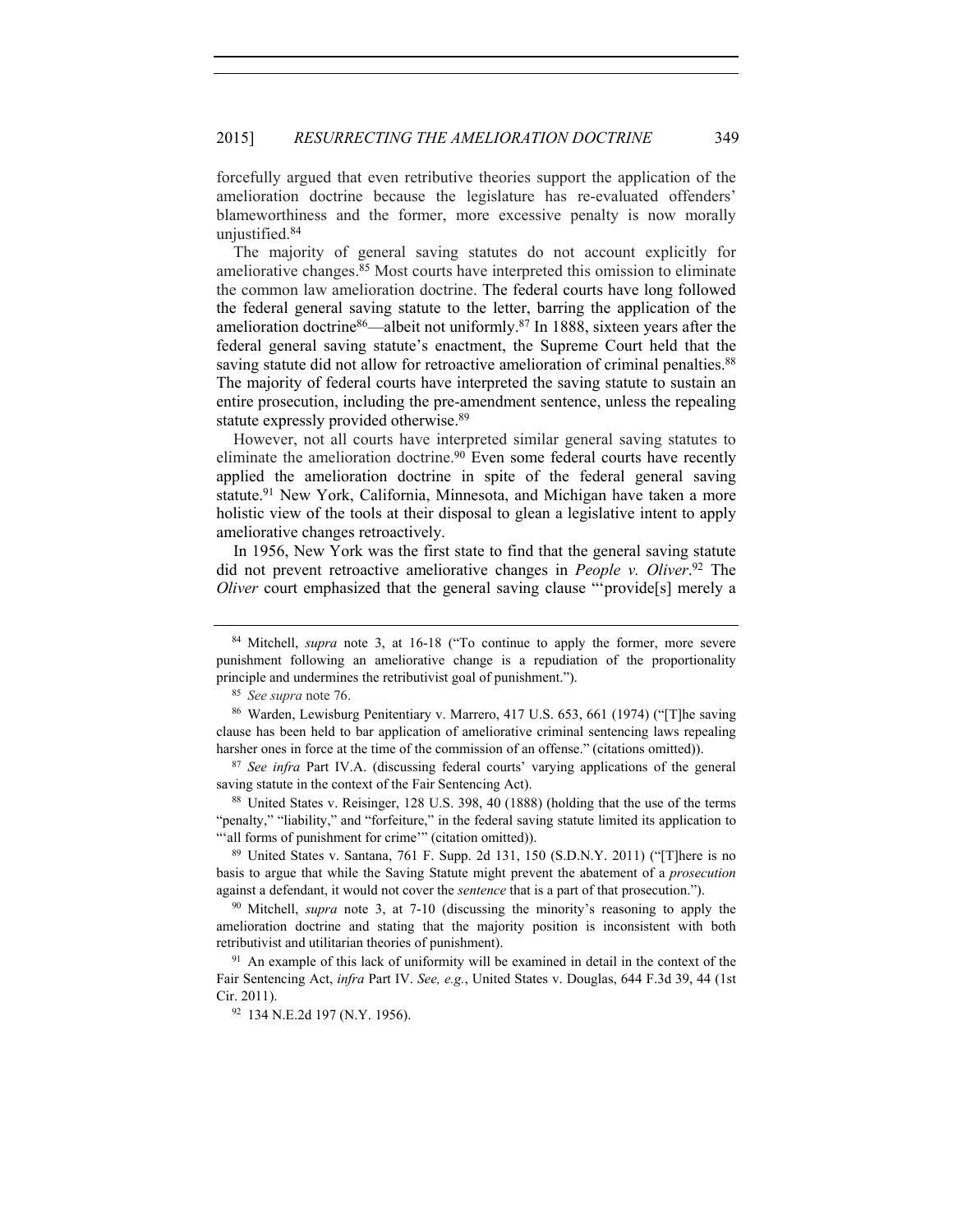principle of construction'[] which governs '[i]n the absence of . . . contrary intent.'"93 *Oliver* dealt with a change in the definition of a juvenile; the defendant was fourteen when he committed the crime.<sup>94</sup> The defendant was accused of committing first degree murder in 1945.95 However, he was mentally incompetent to stand trial until 1954.96 In the interim, the New York Legislature passed a juvenile reform bill, raising the age for juvenile delinquency from seven to fourteen.97 The *Oliver* court found that the state could no longer prosecute the defendant; it was limited to instituting juvenile delinquency proceedings against him.98 The *Oliver* court's reasons for finding that the ameliorative change applied retroactively mirrored the reasoning behind the Act. The court quoted Governor Dewey: "If in 1948 it was 'a shocking thought' that a child between 7 and 15 'may be guilty of crime and conceivably ... electrocuted for the crime of murder' ... it was no less shocking to try this defendant for murder in 1955, simply because his childhood offense occurred before the legislative change."99

The California Supreme Court followed New York's lead nine years later. In *In re Estrada*,<sup>100</sup> the California Supreme Court reconsidered its rejection of the amelioration doctrine in *People v. Harmon*. 101 The court stated that the defendant presented a more factually compelling case because the defendant in *Harmon* had already been tried, convicted, and sentenced by the time the amendatory act became effective,102 whereas the defendant in *Estrada* had not yet been convicted when the amendment took effect.<sup>103</sup> The court emphasized, however, that the legal question was the same—"[t]he key date is the date of final judgment."104 The *Estrada* court adopted a far more lenient version of the amelioration doctrine than the nine states that recognize ameliorative changes before sentencing.105 In California, a convicted offender may take advantage of ameliorative changes until he has exhausted his opportunity for appeal.106 As a

<sup>100</sup> 408 P.2d 948, 950 (Cal. 1965).

<sup>102</sup> *Estrada*, 408 P.2d at 951.

<sup>103</sup> *Id.* at 951 ("In the instant case the amendatory act, although passed after the criminal act was committed, became effective before trial, conviction or sentence."). 104 *Id.* at 950.

<sup>105</sup> *See supra* note 73 and accompanying text (discussing the statutes of the nine states).

<sup>93</sup> *Id.* at 201 (quoting People v. Roper, 182 N.E. 213 (N.Y. 1932).

<sup>94</sup> *Id.* at 198.

<sup>95</sup> *Id.* 

<sup>96</sup> *Id.* 

<sup>97</sup> *Id.* at 199.

<sup>&</sup>lt;sup>98</sup> *Id.* at 203 ("The 1948 amendment ... narrows the area of a child's criminal responsibility, and there is every reason to give it similar effect in all cases thereafter tried, even for offenses previously committed."). 99 *Id.* at 203 (citation omitted).

<sup>101</sup> 351 P.2d 329, 338 (Cal. 1960).

<sup>&</sup>lt;sup>106</sup> *Cf.* People v. Yearwood, 151 Cal. Rptr. 3d 901, 907 (Cal. Ct. App. 2013) ("Cases in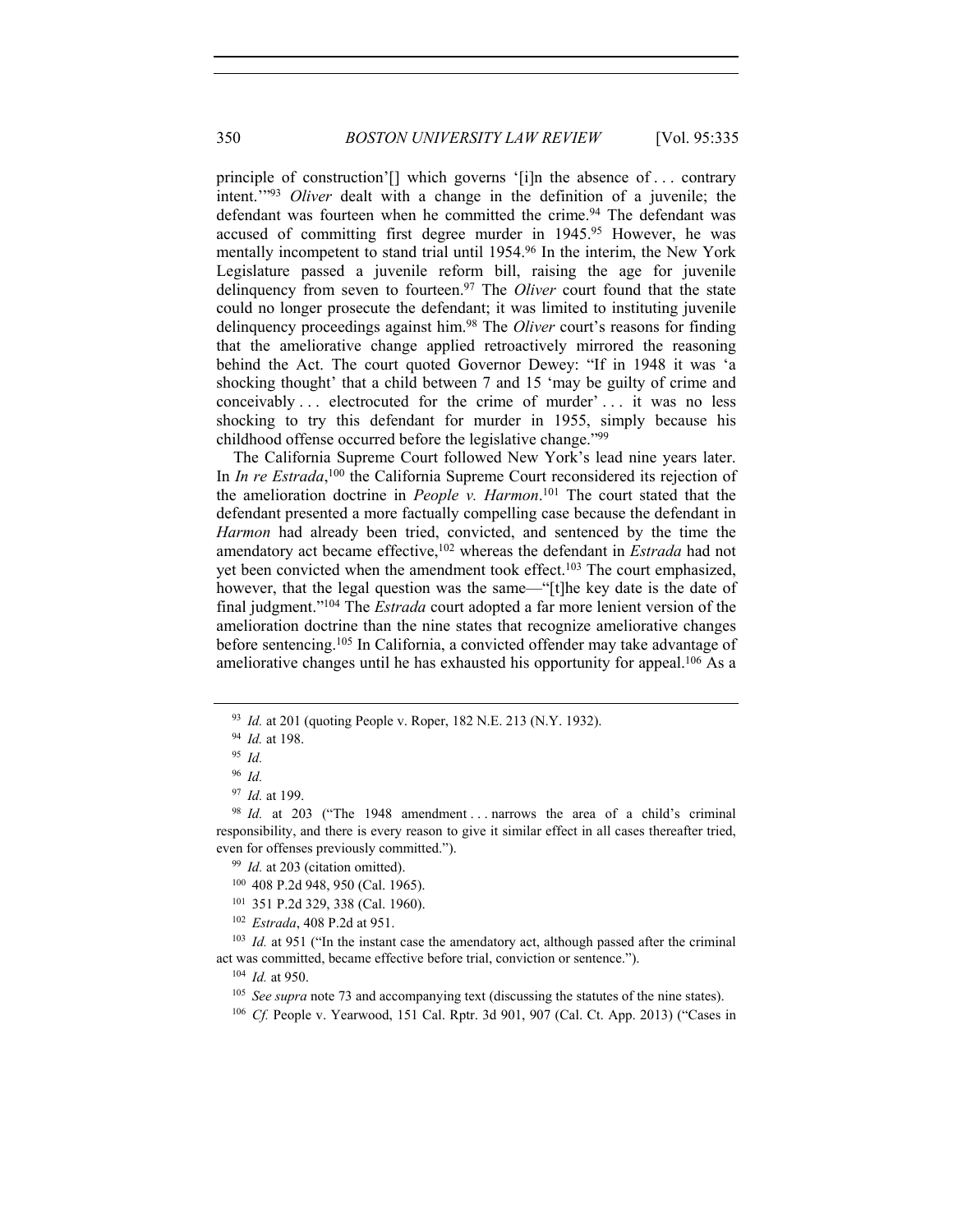court recently noted, *Estrada* does not alter the default rule of statutory construction that changes should apply prospectively, but it instead informs that rule's application in the specific context of mitigating punishments.107 *Estrada* articulates a "reasonable presumption" that legislatures intend ameliorative changes to apply retroactively to all non-final judgments.<sup>108</sup>

In *State v. Coolidge*, 109 the Supreme Court of Minnesota relied on the common law amelioration doctrine as well as practical considerations of legislative intent to apply mitigation retroactively.<sup>110</sup> The facts of the case were particularly compelling—the maximum punishment had been changed from ten years to one year.111 In line with *Estrada*, the *Coolidge* court found that a mitigating statute should be applied as long as a final judgment had not been reached.112

The Supreme Court of Michigan reviewed the history of the amelioration doctrine and the purpose of general saving statutes and came to the same conclusion.113 In *People v. Schultz*, 114 defendant Schultz was convicted of possession of cocaine and sentenced to a mandatory minimum of twenty years' imprisonment.115 Ten months after he was sentenced, the legislature reduced the mandatory minimum to ten years.116 The court asserted that "[t]o conclude [that ameliorative changes are not retroactive] would be inconsistent with the *underlying purpose of the general saving statute and the sentencing policies of this state*."117 The court recognized that the general saving statute was intended only to address technical abatement, which resulted from the interplay between the common law doctrine of abatement and the constitutional prohibition against ex post facto laws.118 The *Schultz* court emphasized, "[o]ur general

- (citations omitted)). 107 *Id.* at 909 (citing People v. Brown, 278 P.3d 1182, 1188 (Cal. 2012)).
	- <sup>108</sup> *Id.* (citing *Brown*, 278 P.3d at 1188).
	- <sup>109</sup> 282 N.W.2d 511 (Minn. 1979). 110 *Id.* at 514.
	-

<sup>111</sup> *Id.* ("Ilt would be harsh for defendant to receive a 10-year sentence in the spring of 1977, when the legislature was repealing the statute under which defendant was convicted and changed the maximum punishment for his act from 10 years to 1 year."). 112 *Id.*

<sup>113</sup> People v. Schultz, 460 N.W.2d 505, 509-11, 511 n.16 (Mich. 1990) (citing *Estrada*, *Oliver*, and *Coolidge*) ("It should likewise be the rule in Michigan . . . ."). 114 *Id.* at 507.

<sup>115</sup> *Id.* The court consolidated Schultz's case with another defendant's, Sand. Sand had an even more compelling case—the mandatory minimum for his offense was reduced prior to sentencing. *Id.* at 508-09.<br><sup>116</sup> *Id.* 

<sup>117</sup> *Id.* at 509 (emphasis added).

<sup>118</sup> *Id.* at 510 ("By enacting § 8.4a, the Legislature has expressed its intent that conduct remains subject to punishment whenever a statute imposing criminal liability either is

which judgment is not yet final include those in which a conviction has been entered and sentence imposed but an appeal is pending when the amendment becomes effective."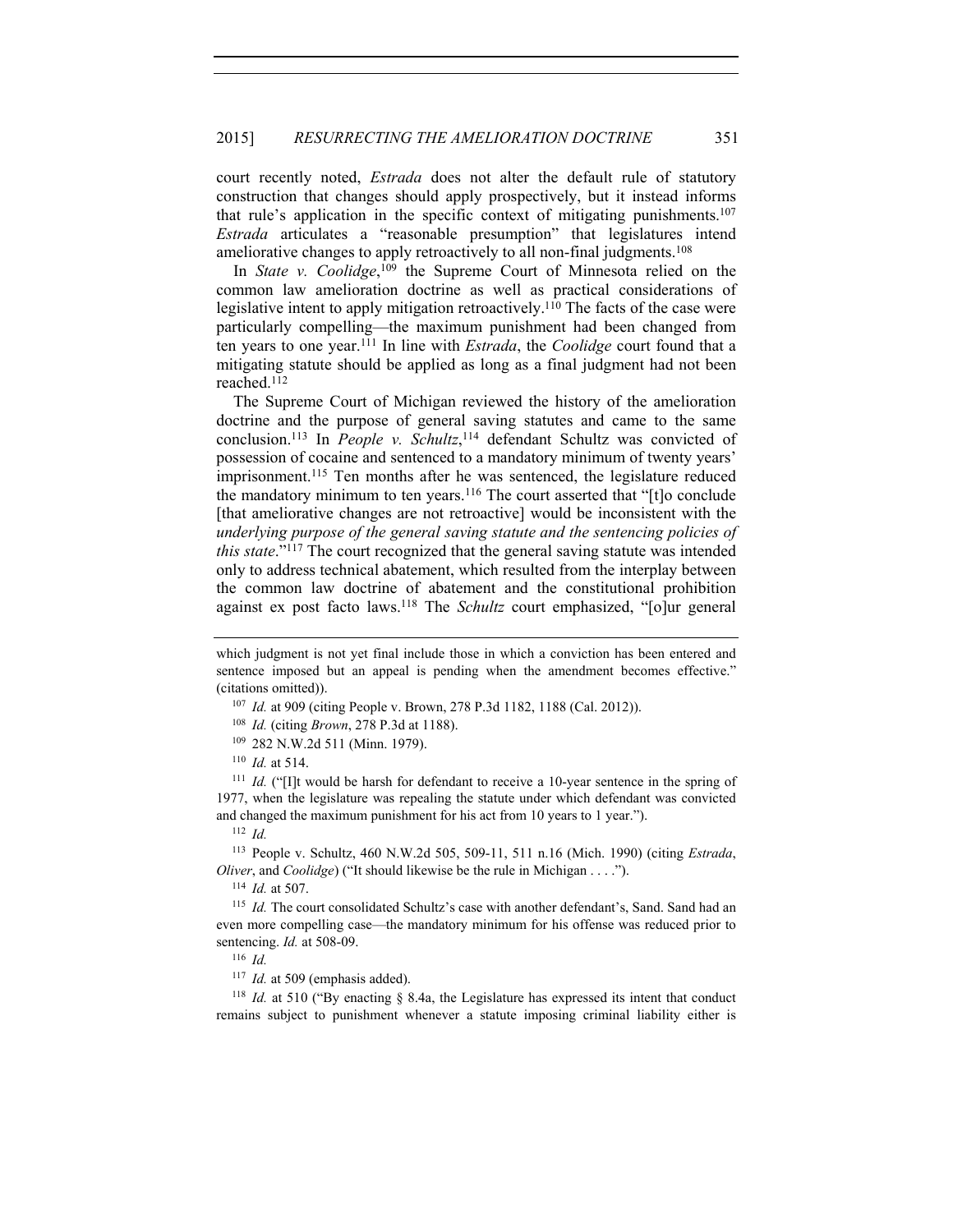saving statute was adopted to amend a technically correct but logically absurd result that arose from a legislative oversight. To ignore the plain intent of the Legislature in this case would lead to an equally anomalous result."119

# III. MASSACHUSETTS CASE STUDY

### A. *The Longstanding History of the Amelioration Doctrine in Massachusetts*

*Commonwealth v. Marshall*120 was the first in a long line of Massachusetts cases dealing with the questions of abatement and amelioration. *Marshall*  implicated the doctrine of abatement. The defendants disinterred a body while the  $1814$  statute was in place.<sup>121</sup> They were indicted; a few days later, the legislature passed a superseding statute (the statute of 1830), which resulted in a repeal by implication.122 The *Marshall* court explained that it was usual for repealing laws to contain savings clauses; the statute of 1830 did not contain a savings clause.<sup>123</sup> The court held that the defendants could not be convicted under the 1814 statute because it was repealed without a saving clause, and the defendants also could not be convicted under the 1830 statute because the defendants committed their offenses before the legislature passed the 1830 statute (and any prosecution under the 1830 statute would violate the ex post facto clause).124 Therefore, neither statute covered their offenses; the court could not render a judgment.<sup>125</sup>

An inadvertent pardon occurred again in *Commonwealth v. Kimball*126 when the court, following the common law doctrine of abatement, held that the defendant could not be charged with selling liquor without a license.127 Before the judgment, the legislature mitigated the statutory penalties for the offense.128

<sup>119</sup> *Id.* at 512.<br><sup>120</sup> 28 Mass. (11 Pick.) 350, 351 (1831).

<sup>121</sup> *Id.* at 351.

<sup>123</sup> *Id.* at 351 ("Hence, it is usual in every repealing law, to make it operate prospectively only, and to insert a saving clause, preventing the operation of the repeal, and continuing the repealed law in force, as to all pending prosecutions, and often as to all violations of the existing law already committed.").<br><sup>124</sup> *Id.* ("It is clear, that there can be no legal conviction for an offence, unless the act be

contrary to law at the time it is committed; nor can there be a judgment, unless the law is in force at the time of the indictment and judgment."). 125 *Id.* 

<sup>126</sup> 38 Mass. (21 Pick.) 373 (1838).

<sup>127</sup> *Id.* (holding that "every statute is a repeal of all former ones by implication . . . without a repealing clause"). 128 *Id.* at 375.

repealed outright or reenacted with modification, even though a specific saving clause has not been adopted.").

<sup>122</sup> *Id.* at 350-51.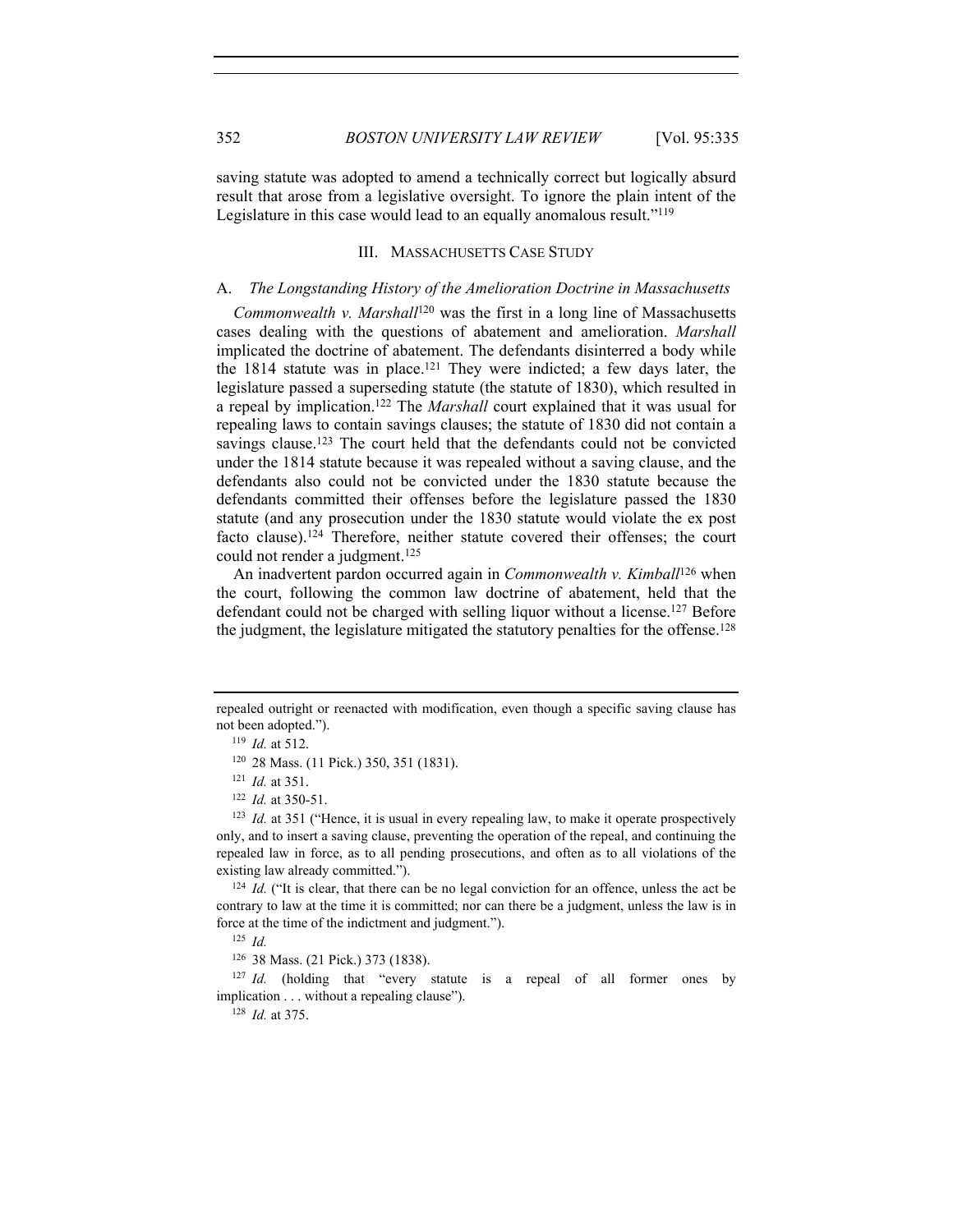Although only the penalty was changed,129 the *Kimball* court reasoned from "known rules of construction" that the judgment could not lie.130 Without a saving clause, the latter statute repealed the former statute, and the prosecution failed.131

Fifteen years later, the Massachusetts Supreme Judicial Court again confronted the question of an ameliorative statute in *Commonwealth v.*  Wyman,<sup>132</sup> which concerned a woman who was convicted of arson.<sup>133</sup> At the time Wyman committed the offense, the punishment for arson was death.<sup>134</sup> Before her trial, the legislature amended the statute and prescribed a punishment of life imprisonment.135 The *Wyman* court chose to address the question of construction with an eye to the intention of the legislature instead of strictly following the doctrine of abatement, as the court had in *Marshall*  and *Kimball*. 136 The *Wyman* court recognized that the change in punishment was a repeal by implication—a conclusion that was "unavoidably necessary."137 However, the repugnancy lay in the punishment—not in the criminalization of the act itself.138 Therefore, the defendant could still be convicted of arson, defeating the doctrine of abatement.139 The defendant could not be sentenced to death because the legislature repealed that punishment, in line with the doctrine of abatement.140 The new punishment scheme did not violate the protection against ex post facto laws, because mitigation of punishment was an act of clemency.141

<sup>137</sup> *Wyman*, 66 Mass*.* at 239.

<sup>140</sup> *See id.*

<sup>141</sup> *Id.* (citing Calder v. Bull, 3 U.S. (3 Dall.) 386 (1798) and Commonwealth v. Mott, 38 Mass. (21 Pick.) 492 (1839)).

<sup>129</sup> The case did not address the other changes in the statute because the defendant's actions were covered equally under the former statute and the amended statute. *Id.* at 376 ("Upon this comparison, it is manifest, that the facts charged in this case, would bring the offender under both the one and the other of these statutes, inasmuch as they both agree in this, that they prohibit any person, not licensed, from selling rum, brandy or other spirituous liquor, in a less quantity than fifteen gallons."). 130 *Id.* at 377.

<sup>131</sup> *Id.*

<sup>132</sup> 66 Mass. (12 Cush.) 237, 238 (1853). 133 *Id.*

<sup>134</sup> *Id.* at 238.

<sup>135</sup> *Id.*

<sup>136</sup> *See Kimball*, 38 Mass. at 373; Commonwealth v. Marshall, 28 Mass. (11 Pick.) 350, 357-58 (1831).

<sup>&</sup>lt;sup>138</sup> *Id.* ("Between these two legal enactments there is no such repugnancy. Each declares arson punishable. Two acts *in pari materia*, each declaring a certain act to be a crime, may well stand and be enforced at the same time. The repugnancy is in the provision for the punishment; therefore, the law declaring the punishment of death for the offence was repealed by an implication unavoidably necessary."). 139 *See id.*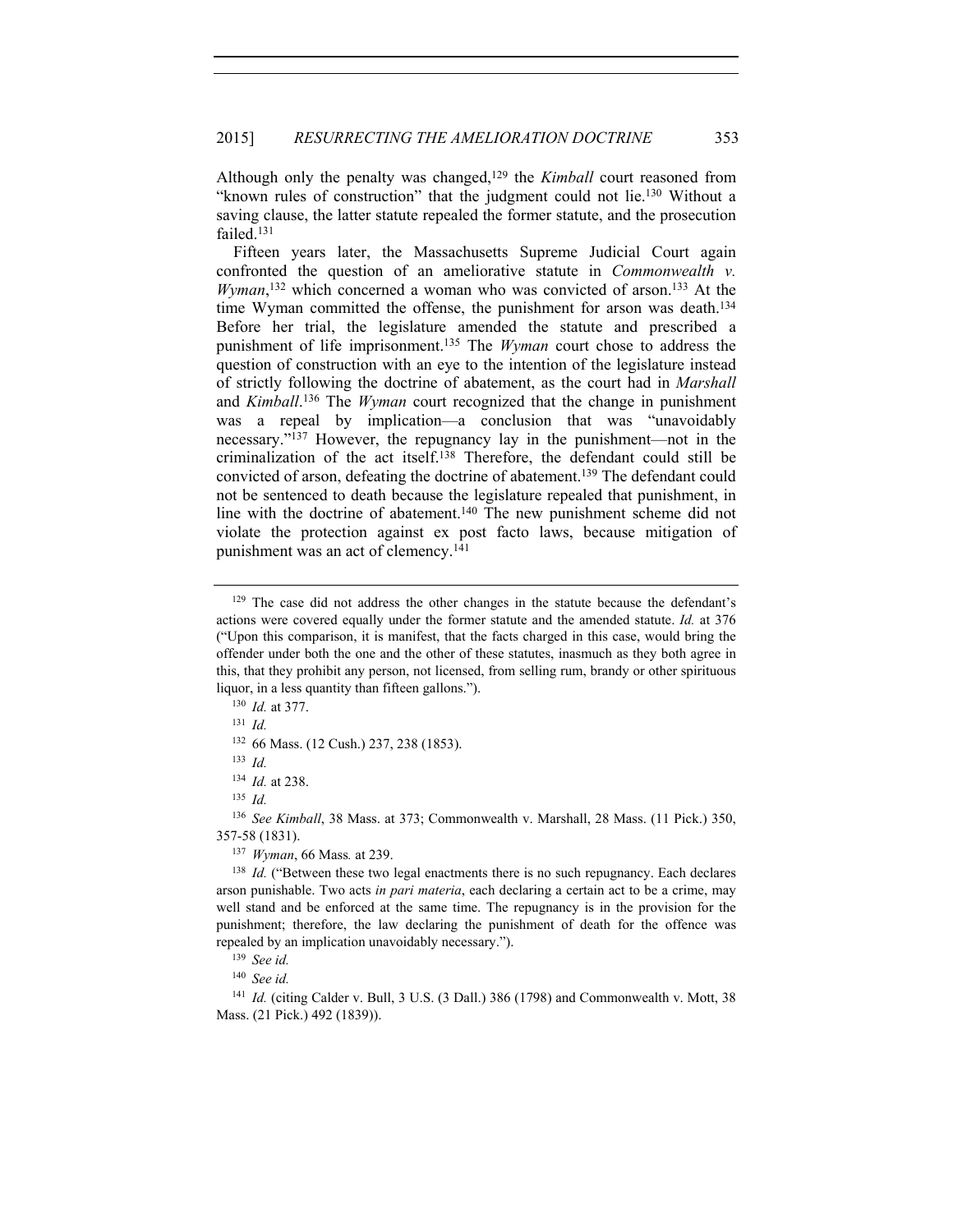*Wyman* was not a solitary case. The court extended this reasoning in other cases, including *Commonwealth v. Gardner*, <sup>142</sup> *Commonwealth v.*  McKenney,<sup>143</sup> and *Dolan v. Thomas*.<sup>144</sup> The Massachusetts legislature then enacted a general saving statute in 1869, two years before the federal government enacted its general saving statute.<sup>145</sup> The statute currently reads:

In construing statutes the following rules shall be observed, unless their observance would involve a construction inconsistent with the manifest intent of the law-making body or repugnant to the context of the same statute . . . .

The repeal of a statute shall not affect any punishment, penalty or forfeiture incurred before the repeal takes effect, or any suit, prosecution or proceeding pending at the time of the repeal for an offence committed, or for the recovery of a penalty or forfeiture incurred, under the statute repealed.146

The federal general saving statute is similar, but not identical:

The repeal of any statute shall not have the effect to release or extinguish any penalty, forfeiture, or liability incurred under such statute, unless the repealing Act shall so expressly provide, and such statute shall be treated as still remaining in force for the purpose of sustaining any proper action or prosecution for the enforcement of such penalty, forfeiture, or liability. The expiration of a temporary statute shall not have the effect to release or extinguish any penalty, forfeiture, or liability incurred under such statute, unless the temporary statute shall so expressly provide, and such statute shall be treated as still remaining in force for the purpose of sustaining any proper action or prosecution for the enforcement of such penalty, forfeiture, or liability.147

 $142$  77 Mass. (11 Gray) 438, 447 (1858) ("[W]here a law uses the same words as an old law, the second is declaratory, and not repugnant, and the party may still be punished for an offence alleged to have been committed prior to the passage of the last act.").<br><sup>143</sup> 80 Mass. (14 Gray) 1, 3 (1859) ("[T]his change in the law affords no ground for

arresting the judgment; first, because it merely affects the mode of taxing the costs; and secondly, because a diminution of the punishment, after the act done and before conviction, does not prevent a judgment for the milder punishment.").<br><sup>144</sup> 94 Mass. (12 Allen) 421, 424 (1866) ("[The statute] does not inflict any greater

punishment than was before prescribed; it is not therefore *ex post facto*; it only authorizes a mitigation of a penalty; it is therefore an act of clemency, which violates no right, but grants a privilege to a convicted party.").<br><sup>145</sup> An Act to Establish Certain Rules for the Construction of Repealing Statutes, ch. 410,

<sup>1869</sup> Mass. Acts 704.<br><sup>146</sup> Mass. Gen. Laws ch. 4, § 6 (2013).

<sup>147</sup> 1 U.S.C. § 109 (2012).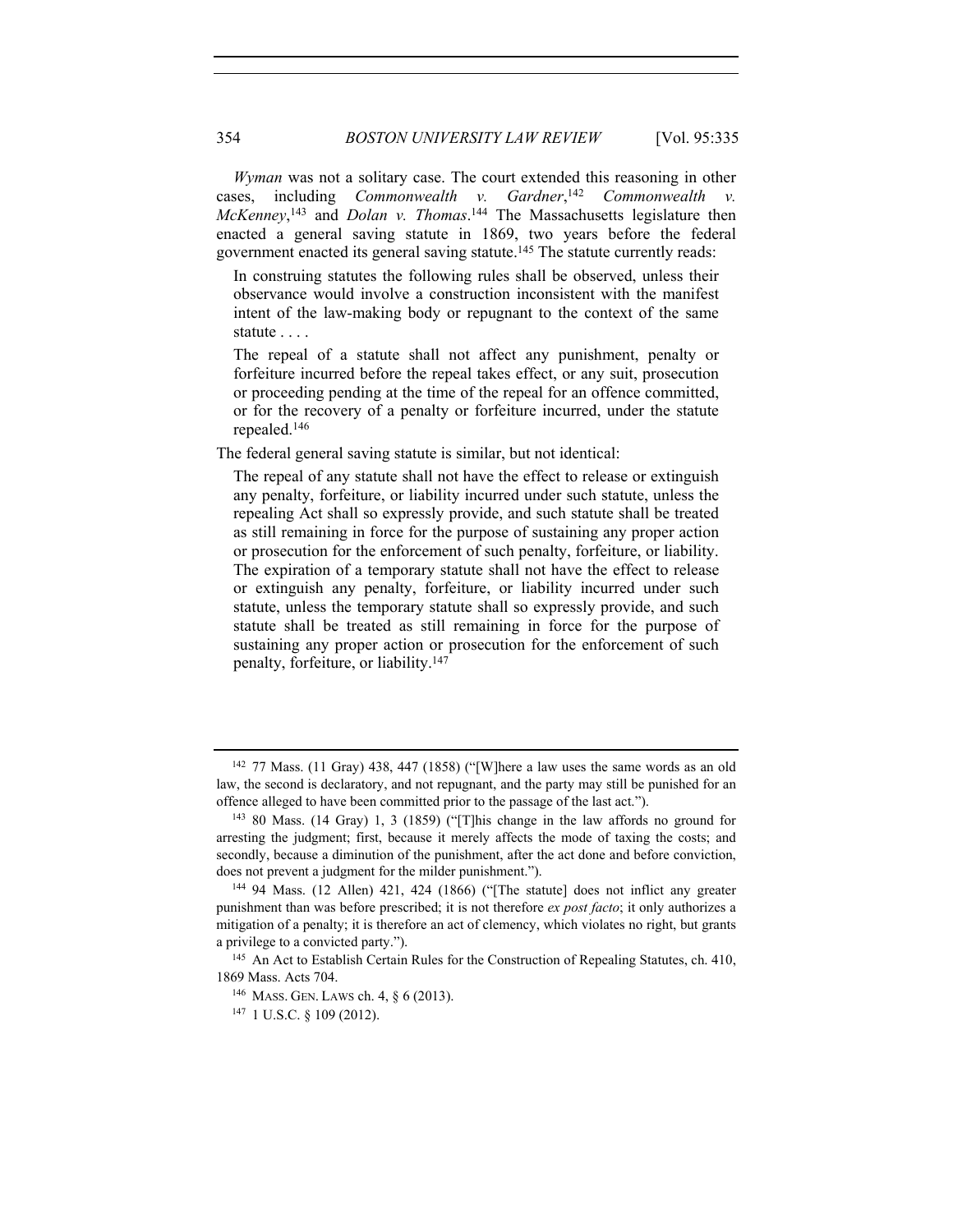An important difference between the two statutes regards the underlying presumption. The Massachusetts statute announces that "the following rules shall be observed, *unless their observance would involve a construction inconsistent with the manifest intent* of the law-making body or repugnant to the context of the same statute."148 Many courts have found that ameliorative changes manifest legislative intent that the changes be applied retroactively.149 The federal statute requires that the repealing act "expressly provide" for retroactivity.150 However, the Supreme Court stated that even this narrow requirement can be met "either by express declaration or *necessary implication*."151

#### B. *Massachusetts's Shift away from the Amelioration Doctrine*

Even after the Massachusetts legislature enacted the general saving statute, the court continued to follow the amelioration doctrine. In *Commonwealth v. Vaughn*, 152 the defendant challenged his sentence of life without parole after a conviction for first degree murder.153 The defendant argued that his permanent ineligibility for parole was an ex post facto punishment.154 However, the court explained that at the time of the murder, the statute mandated a sentence of death for a first degree murder conviction.155 The court reasoned that the defendant benefited from the change in penalty from death to life

<sup>148</sup> MASS. GEN. LAWS ch. 4, § 6 (emphasis added).

<sup>149</sup> *In re* Estrada, 408 P.2d 948, 951 (Cal. 1965) ("When the Legislature amends a statute so as to lessen the punishment it has obviously expressly determined that its former penalty was too severe and that a lighter punishment is proper as punishment for the commission of the prohibited act."); State v. Coolidge, 282 N.W.2d 511, at 514-15 (Minn. 1979) ("The rationale for [the amelioration doctrine] is that the legislature has manifested its belief that the prior punishment is too severe and a lighter sentence is sufficient. Nothing would be accomplished by imposing a harsher punishment, in light of the legislative pronouncement, other than vengeance." (citations omitted)); People v. Oliver, 134 N.E.2d 197, 202 (N.Y. 1956) ("A legislative mitigation of the penalty for a particular crime represents a legislative judgment that the lesser penalty or the different treatment is sufficient to meet the legitimate ends of the criminal law. Nothing is to be gained by imposing the more severe penalty after such a pronouncement; the excess in punishment can, by hypothesis, serve no purpose other than to satisfy a desire for vengeance. As to a mitigation of penalties, then, it is safe to assume, as the modern rule does, that it was the legislative design that the lighter penalty should be imposed in all cases that subsequently reach the courts."); *Today's Law and Yesterday's Crime*, *supra* note 19, at 145 ("If a repeal is unqualified, then it is apparent that the legislature no longer views the formerly proscribed conduct as offensive; any punishment would appear contrary to legislative purpose.").<br><sup>150</sup> 1 U.S.C. § 109 (2012).

<sup>151</sup> Great N. Ry. Co. v. United States, 208 U.S. 452, 465 (1908) (emphasis added).

<sup>152</sup> 108 N.E.2d 559 (Mass. 1952).

<sup>153</sup> *Id.* at 562.

<sup>154</sup> *Id.* at 562-63.

<sup>155</sup> *Id.* at 563.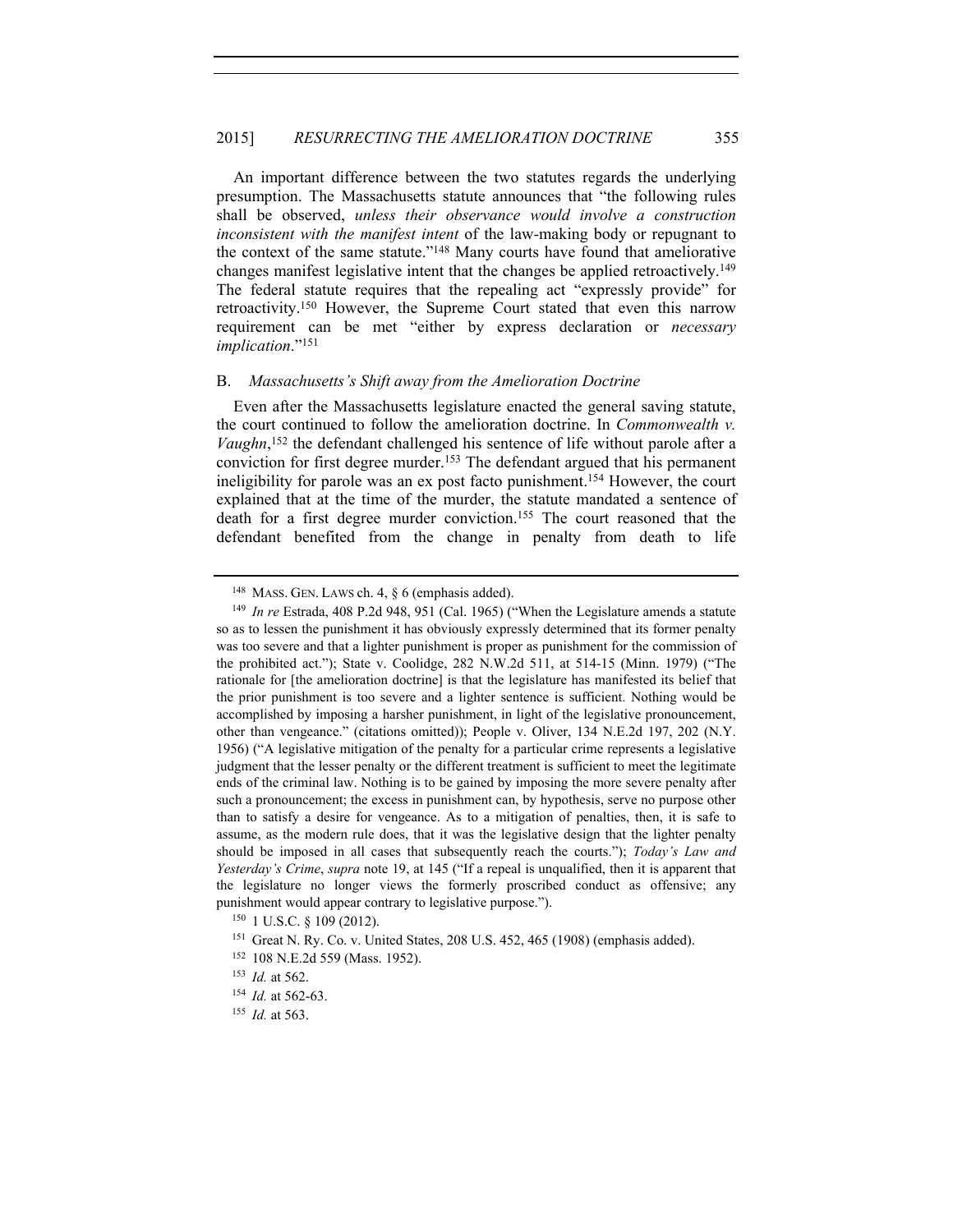imprisonment, and the defendant could not complain that he did not receive an even greater benefit (the possibility of parole).156 The court cited *Wyman* to support the notion that the statutory change was an act of clemency, and the defendant was a beneficiary of the statute.157

The Supreme Judicial Court also cited *Wyman* positively in 1961 in *Nassar v. Commonwealth*, 158 while distinguishing *Nassar* on its facts.159 *Nassar*  involved two defendants who pleaded guilty to second degree murder.<sup>160</sup> They were sixteen years old; at the time of the murder, the law allowed for capital prosecutions against children.161 Just before the defendants entered their guilty pleas, the legislature amended the juvenile delinquency statute to prohibit such prosecutions.162 The defendants challenged their sentences in 1960, nearly twelve years after they pleaded guilty.<sup>163</sup> The defendants were in their late twenties at the time.164 It seems likely that these unique circumstances drove the court to distinguish this case from *Wyman* in order to avoid the application of the amelioration doctrine. Practically speaking, what remedy could the court offer to these defendants other than abatement? As the *Nassar* court reasoned, "the changes are sufficiently substantive, and affect so much more than . . . the amount of punishment."165

<sup>159</sup> *Id.* at 161 ("The 1948 amendments were not so wholly procedural in character as to make applicable any general rule of construction that statutory changes, merely procedural in character, should be given retroactive effect, or that the punishment alone was affected."

(citation omitted)). 160 *Id.* at 158. 161 *Id.* at 158-59. A capital sentence includes life imprisonment. *Id.* at 160 ("Even after the effective date, the language of § 74, read literally, would not prohibit the Superior Court from completing proceedings pursuant to earlier indictments for first degree murder, a charge which included the lesser offence of second degree murder (an offence 'punishable by death or imprisonment for life' excepted from the prohibition of § 74 prior to January 1, 1949)."). "Children" is the court's wording. *Id.* at 159 (asserting that the case turns on whether the legislature intended the statute to mean that "the children could no longer be prosecuted for the capital offence").

<sup>162</sup> *Id.* at 158-59 ("On January 17, 1949, each petitioner . . . pleaded guilty to murder in the second degree . . . . On January 17, 1949, the relevant statutes in effect were those considered in Metcalf v. Commonwealth . . . ."). The legislature passed the amendment on May 13, 1948; the provisions went into effect on January 1, 1949. *Id.* at 159.

<sup>163</sup> *Id.* at 158-59.

<sup>164</sup> *Id.*

<sup>165</sup> *Id.* at 161. However, scholars and other courts have found that the amelioration doctrine includes redefining criminal responsibility (removing adult responsibility from minors). *See supra* notes 21, 25; *supra* notes 92-99 (discussing People v. Oliver, 134 N.E.2d

<sup>156</sup> *Id.* 

<sup>&</sup>lt;sup>157</sup> *Id.* ("But an act plainly mitigating the punishment of an offence is not ex post facto; on the contrary, it is an act of clemency." (citing Commonwealth v. Wyman, 66 Mass. (12 Cush.) 237, 239 (1853))).

<sup>158</sup> 171 N.E.2d 157 (Mass. 1961).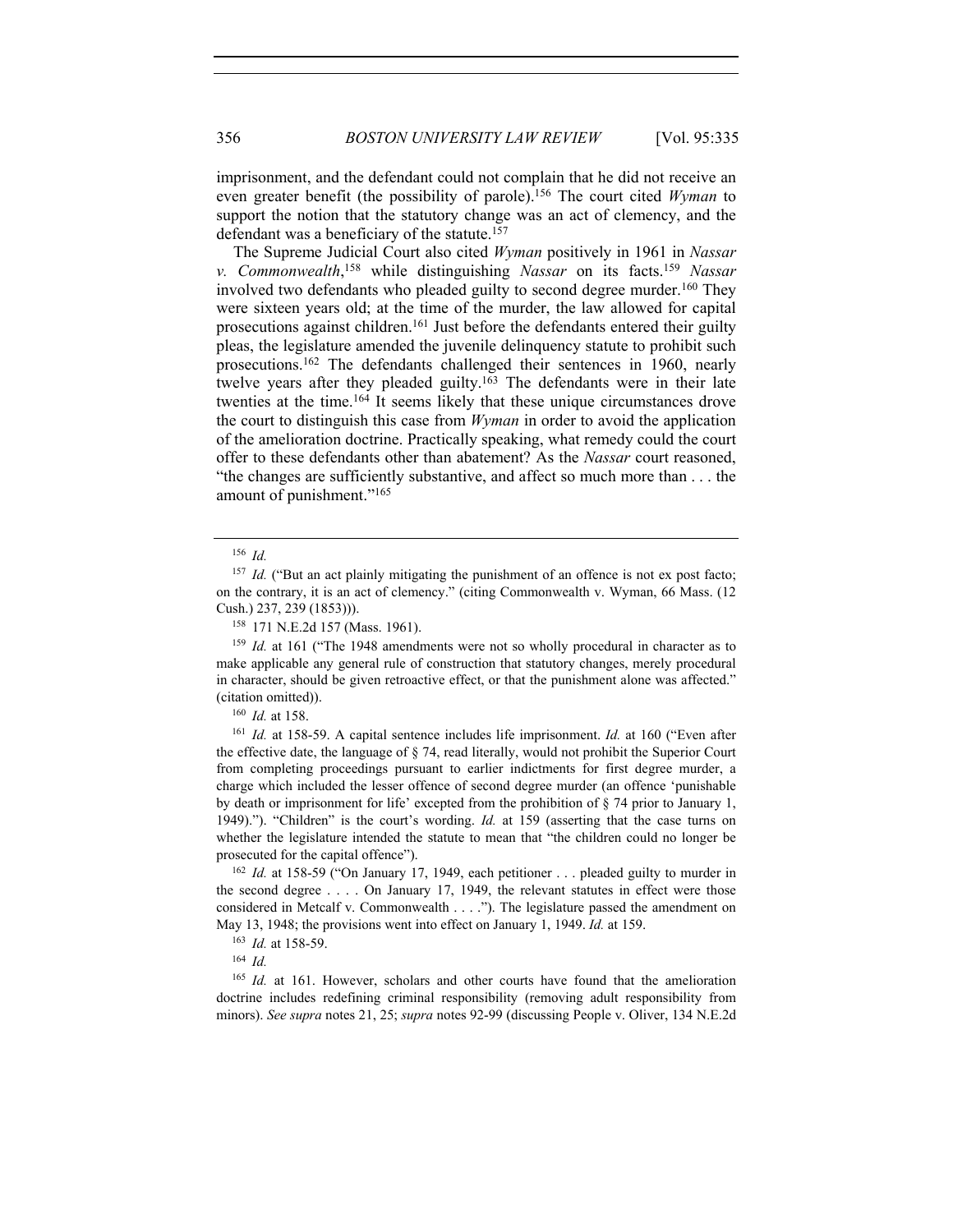The court's analysis of the impact of the general saving statute is instructive. The court stated that the question of retroactive application had to be "considered in the light of the general rule of construction" embodied in the general saving statute.166 While the court noted that the statute may have rendered cases prior to its enactment in 1869 irrelevant, the court cited only *Marshall* and *Kimball*—two cases that dealt with the doctrine of abatement, not amelioration.167

In *Commonwealth v. Benoit*,<sup>168</sup> the defendants were charged with bribery under a statute that had been repealed before the indictment.169 Therefore, *Benoit* addresses the doctrine of abatement, not amelioration; the *Nassar* court had already recognized that the general saving statute abolished the doctrine of amelioration.170 Addressing the general saving statute, the *Benoit* court stated, "[w]e recognize, as the defendants contend, that the words 'punishment . . . incurred' are not precisely the equivalent of 'liability for punishment incurred.' But we think they were so intended."<sup>171</sup> Subsequent decisions have failed to limit *Benoit*'s holding regarding the general saving statute to the abatement context, and have used it to justify the elimination of the amelioration doctrine.172

In *Patrick v. Commissioner of Correction*, 173 Patrick petitioned for a writ of mandamus to compel the Commissioner of Correction to apply good conduct deductions to his term of imprisonment.174 The prior statute required prisoners to forfeit good conduct time already accrued if they committed a crime while incarcerated.175 Patrick attempted to escape from prison; after this attempt but before his sentencing, the statute was amended such that accrued good conduct time was not forfeited, but a prisoner was not able to earn any deductions for his new sentence.<sup>176</sup> The court found that the general saving statute guided the

<sup>197 (</sup>N.Y. 1956)).

<sup>166</sup> *Nassar*, 171 N.E.2d at 160 ("The question whether the 1948 amendments may be applied retroactively must be considered in the light of the general rule of construction found in G.L. c. 4, § 6, Second."). 167 *Id*.

<sup>168</sup> 191 N.E.2d 749 (Mass. 1963).

<sup>169</sup> *Id.* at 749-50.

<sup>170</sup> *Nassar*, 171 N.E.2d at 160.

<sup>171</sup> *Benoit*, 191 N.E.2d at 752.

<sup>172</sup> *See, e.g.*, Commonwealth v. Dotson, 966 N.E.2d 811, 815 (Mass. 2012) (citing *Benoit*, 191 N.E.2d at 750) ("Further, we have decided that 'a "punishment, penalty, or forfeiture" is "incurred," within the meaning of [G.L. c. 4,]  $\S$  6, Second, at the time of the offence for which punishment is imposed is committed.'"). 173 227 N.E.2d 348 (Mass. 1967).

<sup>174</sup> *Id.* at 350.

 $175$  *Id.* 

<sup>176</sup> *Id*.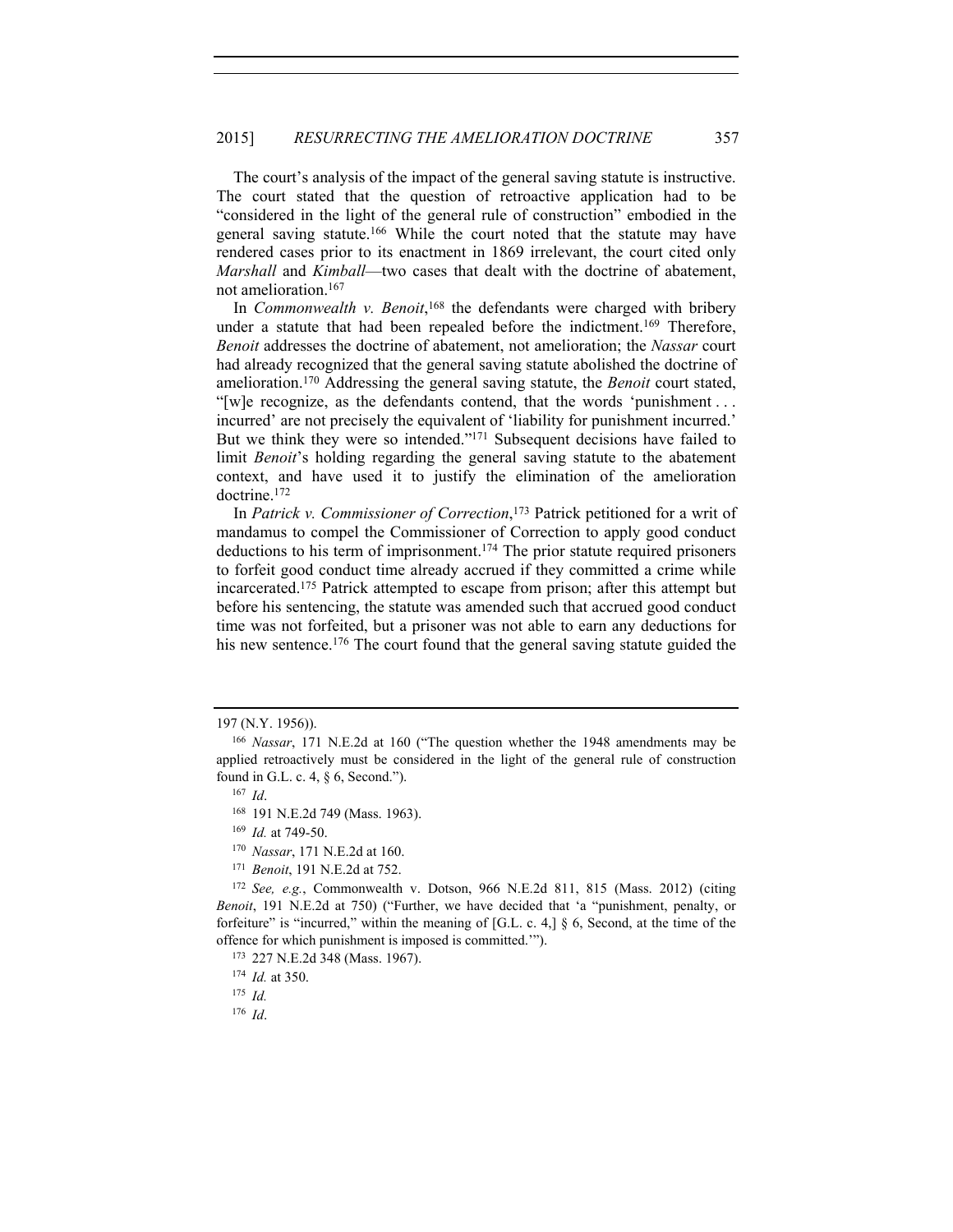court to apply the prior statute.<sup>177</sup> However, the court noted that although applying the amendment retroactively would be advantageous to Patrick, the amendment would disadvantage prisoners whose new sentences were longer than their original sentences.<sup>178</sup> Therefore, the court recognized that the amendment was not strictly ameliorative.179

The *Patrick* court's emphasis on the intention of the legislature is illuminating. The court stated, in line with chapter 4, section 6, that "the forfeiture was governed by the ... [prior] amendment, unless such a construction, as stated in s[ection] 6, would be 'inconsistent with the manifest intent of the lawmaking body or repugnant to the context of the same statute.'"180 This sentiment calls for a change in the baseline assumptions of legislative amendments. Although it is true that "[i]t is settled that 'legislation *commonly* looks to the future, not to the past,"<sup>181</sup> considerations of fairness should prevail over tools of statutory construction.<sup>182</sup> The baseline understandings of our criminal justice system guide courts to apply ameliorative changes retroactively. Furthermore, since ameliorative changes mean that the legislature has determined lesser penalties are appropriate for punishment, no appropriate purpose is served by enforcing greater penalties.<sup>183</sup>

In 2011, the Massachusetts Appeals Court articulated its understanding of the amelioration doctrine in *Commonwealth v. Hill*. 184 In 1998, Hill was convicted of various crimes including armed home invasion.185 While his appeal was pending, the legislature amended the home invasion statute.<sup>186</sup> However, he did not raise this claim on direct appeal.<sup>187</sup> Twelve years after his conviction became final, Hill sought to correct his sentence pursuant to Massachusetts Rule of Criminal Procedure 30(a), which provides for postconviction relief "upon the ground that the confinement or restraint was imposed in violation of the Constitution or laws of the United States or of the

<sup>182</sup> *Cf. id.* ("Considerations of fairness do not lead to a different conclusion.").

<sup>183</sup> *See supra* notes 81-84 and accompanying text (explaining how the theories of punishment affect judicial interpretation).<br><sup>184</sup> 950 N.E.2d 458, 461 n.3 (Mass. App. Ct. 2011) ("The text of the amendment is clear

in creating a new, lesser punishment for a certain class of individuals convicted of 'said crime.' It cannot be read to create a new, lesser crime or to repeal the existing statute, but only to impose a new, lesser sentence."). 185 *Id.* at 459.

<sup>186</sup> *Id.* 

<sup>187</sup> *Id.* at 460.

<sup>&</sup>lt;sup>177</sup> *Id.* at 351 n.2 ("We need not, and do not, consider whether a retrospective operation of the 1963 amendment, if clearly intended by the Legislature, would have been permissible." (citations omitted)).

<sup>178</sup> *Id.* at 351.

<sup>179</sup> *Id.* at 350.

<sup>&</sup>lt;sup>180</sup> *Id.* at 351 (quoting MASS. GEN. LAWS ch. 4, § 6 (2012)).<br><sup>181</sup> *Id.* (emphasis added) (quoting Hanscom v. Malden & Melrose Gaslight Co., 107 N.E. 426, 427-28 (Mass. 1914)).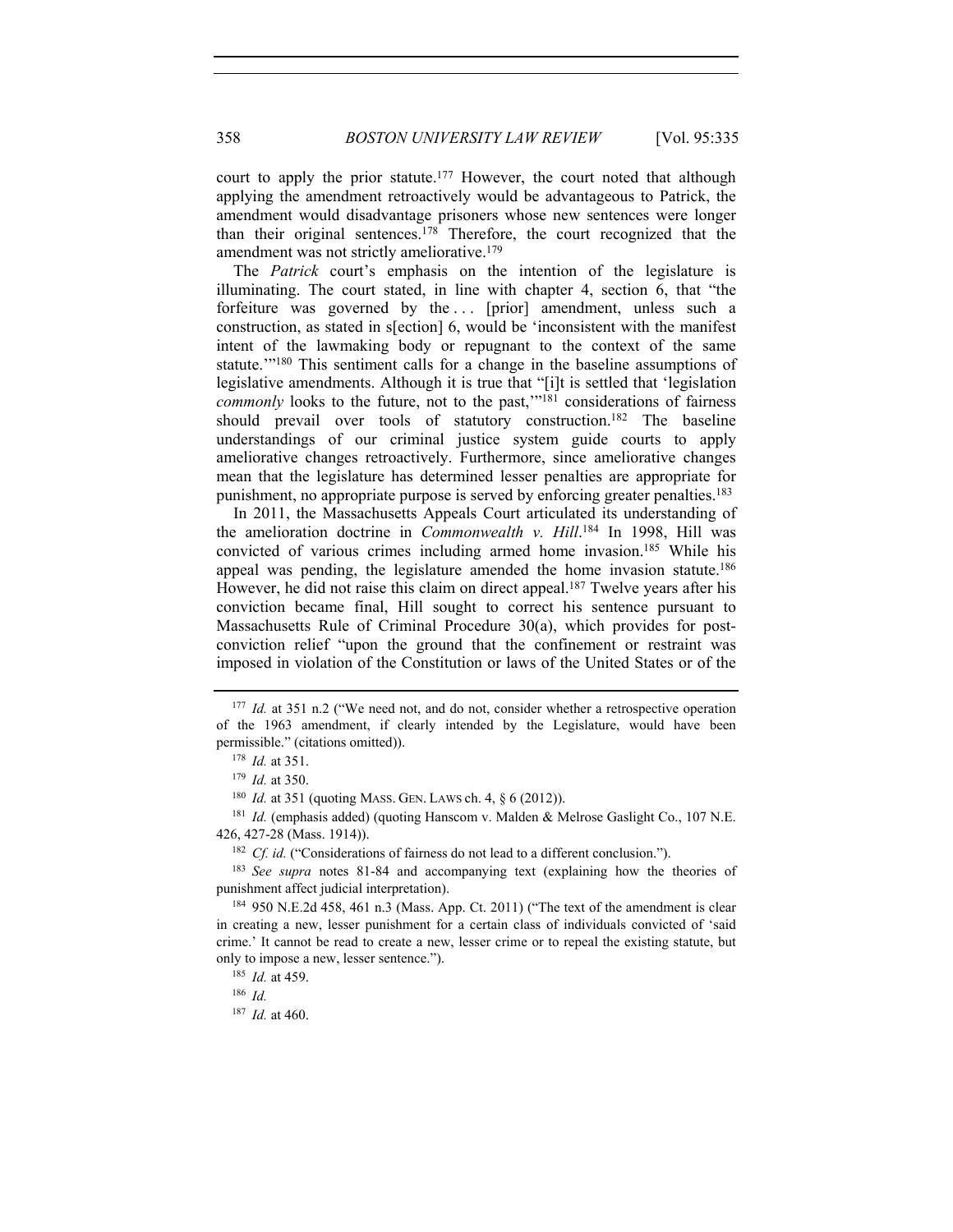Commonwealth of Massachusetts."188 The court found that Massachusetts General Laws chapter 278, section 28B limits appellate court jurisdiction to impose only those sentences that could have been imposed at the time of sentencing.189 This is in line with the traditional amelioration doctrine, which applies to lessened penalties in force at the time of sentencing, not on appeal.190 While this foreclosed the applicability of the amelioration doctrine to Hill, the court rejected the Commonwealth's argument that a reduction in penalty would implicate the general saving statute.<sup>191</sup> The court reasoned that a legislative ameliorative change was not a repeal, and thus it did not invoke the general saving statute.192

As the law stood after *Hill*, the amelioration doctrine survived the Massachusetts legislature's enactment of the general saving statute in 1869.<sup>193</sup> *Benoit* made it clear that the doctrine of abatement, as articulated in *Marshall*  and *Kimball*, did not survive the general saving statute.<sup>194</sup> This makes sense after all, the general saving statutes were originally intended precisely to do away with the doctrine of abatement.195 However, neither *Vaughn*, *Nassar*, nor *Patrick* overturned *Wyman* in light of the general saving statute.<sup>196</sup> As confirmed by the *Hill* court, *Wyman* stood for the proposition that ameliorative changes in effect at the time of sentencing should be applied.197 The *Hill* court

<sup>194</sup> Commonwealth v. Benoit, 191 N.E.2d 749, 752 (Mass. 1963) ("We recognize . . . that the words 'punishment . . . incurred' are not precisely the equivalent of 'liability for punishment incurred.' But we think they were so intended."). In *Commonwealth v. Yee*, 281 N.E.2d 248 (Mass. 1972), the court cited *Benoit* in a case which held, in the alternative, that the general saving statute eliminated the doctrine of abatement. *Yee*, 281 N.E.2d at 252-53. 195 *See supra* notes 40-41 and accompanying text (discussing the purpose of general

<sup>196</sup> Patrick v. Commissioner of Correction, 227 N.E.2d 348, 351 n.2 (Mass. 1967) ("We need not, and do not, consider whether a retrospective operation of the 1963 amendment, if clearly intended by the Legislature, would have been permissible."); Nassar v. Commonwealth, 171 N.E.2d 157, 161 (Mass. 1961) ("The 1948 amendments were not so wholly procedural in character as to make applicable any general rule of construction that statutory changes, merely procedural in character, should be given retroactive effect  $\dots$ . Commonwealth v. Vaughn, 108 N.E.2d 559, 563 (Mass. 1952) ("But an act plainly mitigating the punishment of an offence is not ex post facto; on the contrary, it is an act of clemency." (citing Commonwealth v. Wyman, 66 Mass. (12 Cush.) 237, 239 (1853))). 197 *Hill*, 950 N.E.2d at 461 n.3; *Wyman*, 66 Mass. (12 Cush.) at 238 (recognizing that the

<sup>188</sup> *Id.* (quoting MASS. R. CRIM. P. 30(a)). 189 *Id.* at 461.

<sup>190</sup> *See supra* notes 16-19 and accompanying text (discussing the traditional amelioration doctrine).

<sup>&</sup>lt;sup>191</sup> *Hill*, 950 N.E.2d at 461 n.3 ("The statutory amendment in this case] cannot be read to create a new, lesser crime or to repeal the existing statute, but only to impose a new, lesser sentence."). 192 *Id.*

<sup>193</sup> *Id.*

saving statutes).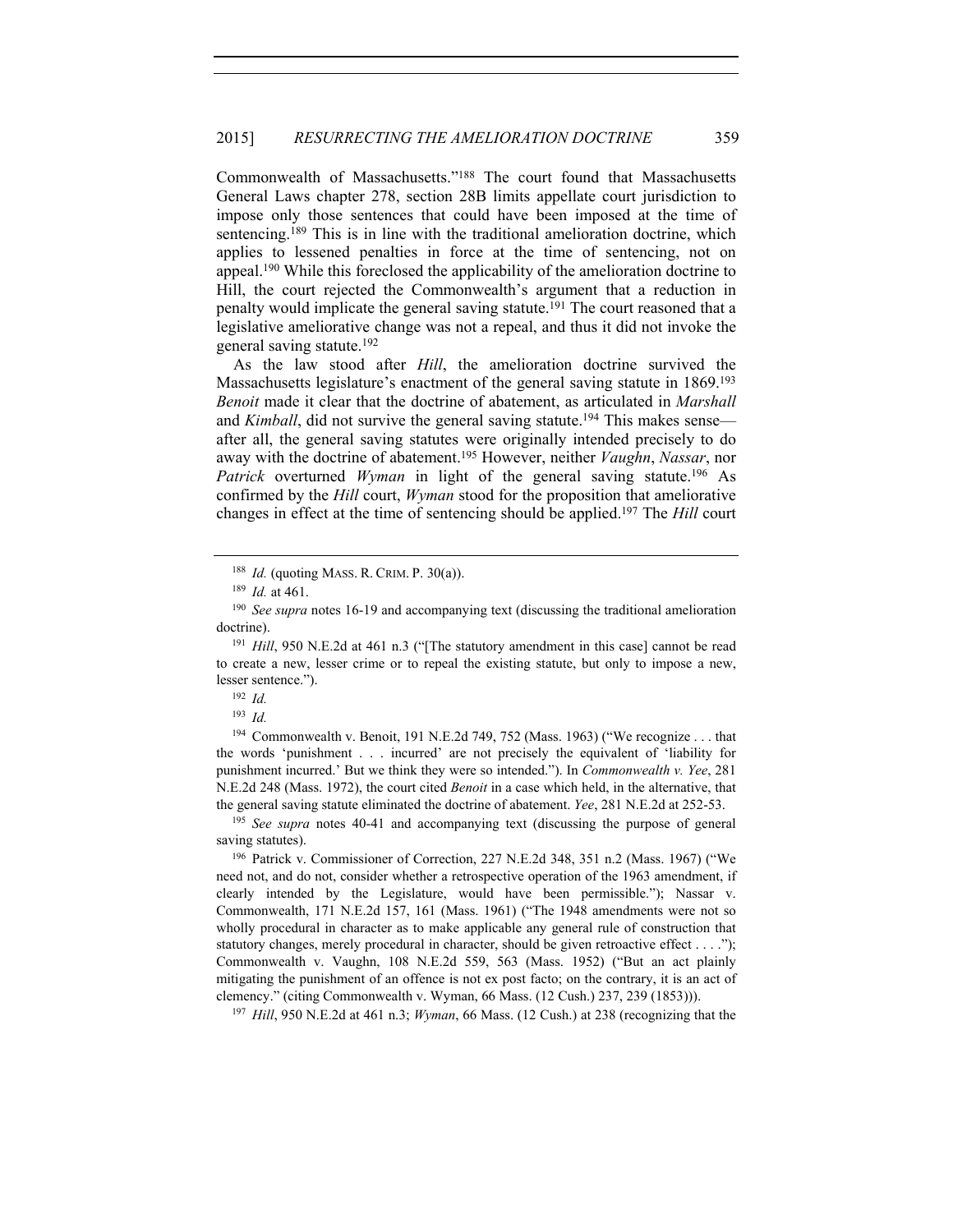also confirmed that lesser sentences would still be applied despite the general saving statute; the general saving statute only saved repealed penalties, and ameliorative changes were not repeals.198

Just one year later in *Commonwealth v. Dotson*, 199 the Massachusetts Supreme Judicial Court manipulated the holdings in *Nassar*, *Benoit*, and *Patrick*, and did not recognize that it was overruling *Wyman* and 159 years of consistent case law in spite of the general saving statute.200 In *Dotson*, the defendant committed disorderly conduct prior to the statute's amendment, but was not convicted until after the amendment.<sup>201</sup> The reduction in penalty was drastic—from up to six months' imprisonment to a fine of not more than \$150.<sup>202</sup> Dotson was sentenced to two years of probation.<sup>203</sup> Although Dotson's probation had terminated and the case was moot,<sup>204</sup> the Supreme Judicial Court decided to hear the case and held that the general saving statute required courts to impose sentences in effect on the date that the offense was committed.205 Although the court acknowledged that this might be viewed as an "unfair consequence" of the general saving statute, it found that this unfairness did not lead the court to believe that the legislature intended the court to impose the lesser penalty.206 The Supreme Judicial Court admitted that:

It is conceivable, as the defendant contends, that by reducing the penalty for a first offense of disorderly conduct from the possibility of incarceration to merely a fine, the Legislature intended to confer a benefit on those defendants subject to impending prosecutions . . . . However, it is well settled that "legislation commonly looks to the future, not to the past, and has no retroactive effect unless such effect manifestly is required by unequivocal terms."207

legislature amended the penalty before the defendant's trial).

<sup>198</sup> *Hill*, 950 N.E.2d at 461 n.3. 199 966 N.E.2d 811 (Mass. 2012).

<sup>200</sup> *Id.* at 815.

<sup>201</sup> *Id.* at 813.

<sup>202</sup> *Id.* at 813-14 (citing Act effective July 1, 2009, ch. 27, 2009 Mass. Acts 518 (codified as amended at MASS. GEN. LAWS ch. 272,  $\S$  53(b) (2012))) (discussing the penalties prescribed for first-time offenders).<br><sup>203</sup> *Id.* at 813.<br><sup>204</sup> *Id.* at 814.

<sup>&</sup>lt;sup>205</sup> *Id.* at 815 ("Here, we see no clearly expressed intention by the Legislature to have the 2009 amendment to G.L. c. 272, § 53, applied retroactively.").<br><sup>206</sup> *Id.* ("The fact that a defendant who committed the offense of disorderly conduct

before July 1, 2009, is not entitled to benefit from the 2009 amendment may be, in the defendant's view, an unfair consequence of G.L. c. 4, § 6, Second, but it does not rise to the level of repugnancy."). 207 *Id.* (quoting Patrick v. Commissioner of Corr., 227 N.E.2d 348, 351 (Mass. 1967)).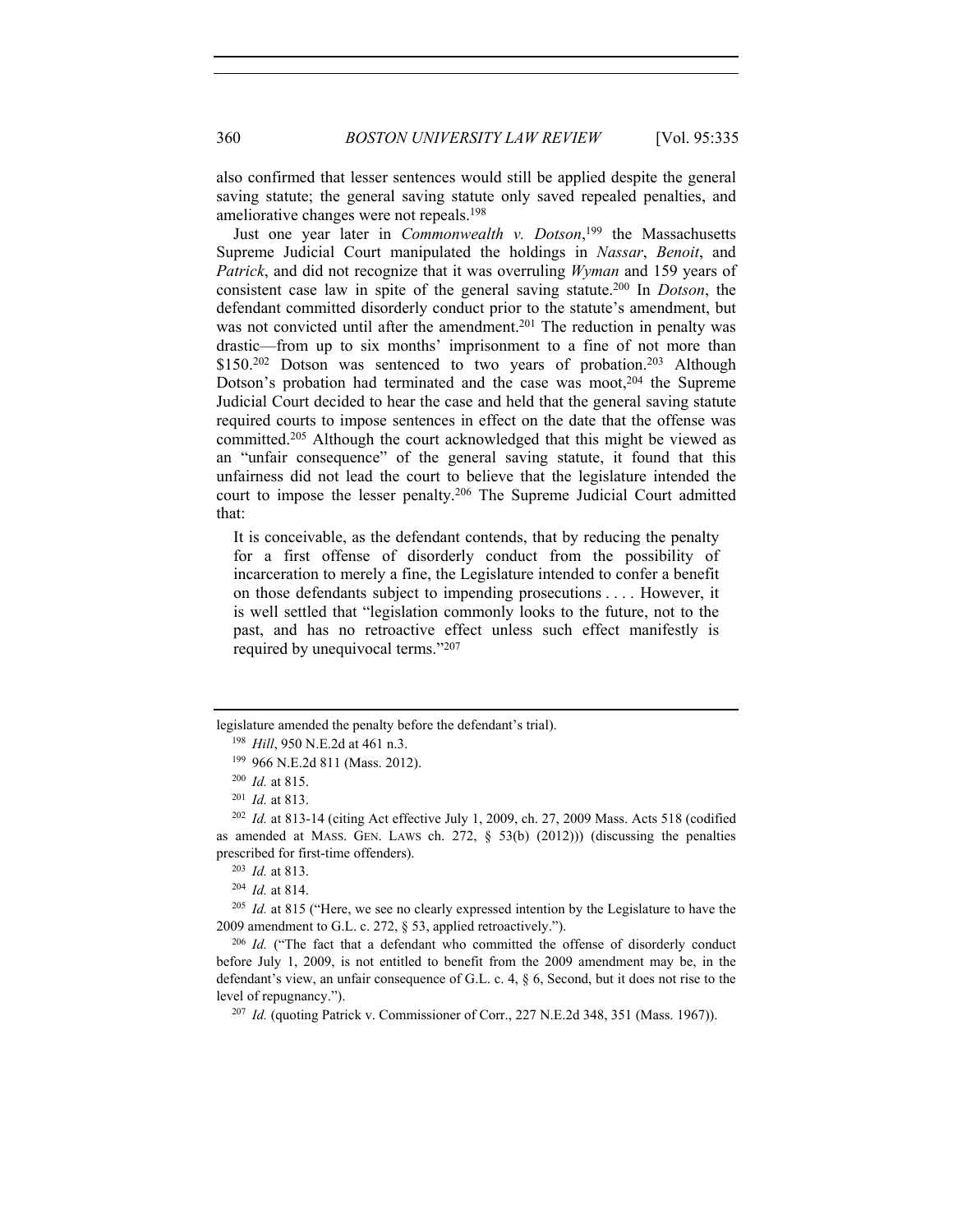Although it is true that "legislation commonly looks into the future," canons of statutory construction are notoriously contradictory.208 The amelioration doctrine, as articulated in *Wyman* in 1853, rebuts the presumption of prospectivity.209

One year after *Dotson*, the Massachusetts Appeals Court was faced with a defendant in a similar situation. In *Commonwealth v. Gardner*, 210 the defendant was convicted under the same statute.<sup>211</sup> Similar to Dotson, Gardner's actions occurred prior to the ameliorative change in penalty, but her arraignment and conviction occurred after the change.<sup>212</sup> Gardner's punishment was much more severe than Dotson's sentence to mere probation; Gardner was sentenced to six months, fifteen days to serve.<sup>213</sup> Interestingly, even the prosecution in *Gardner* acknowledged that the "ameliorative principle" might apply to Gardner's case.214 Ultimately, the Appeals Court did not reach this issue as they reversed the defendant's conviction.215

### IV. THE FAIR SENTENCING ACT AND PROPOSITION 36 AS CALLS FOR REFORM

Recent discussion around harsh mandatory minimum sentences, prison reform, and drug sentencing  $reform<sup>216</sup>$  should be an impetus for changing

<sup>211</sup> *Id.* at \*1. 212 Commonwealth's Brief at 2, 14, *Gardner*, 989 N.E.2d 934 (Mass. App. Ct. 2013), 2012 WL 933663 (explaining that the statutory amendment went into effect on July 1, 2009; the defendant was charged on August 17, 2009; and the defendant was found guilty and sentenced on October 15, 2010). 213 *Gardner*, No. 11-P-1770, 2013 WL 3306328 at \*1.

<sup>214</sup> Commonwealth's Brief, *supra* note 212, at 18 The Supreme Judicial Court's subsequent decision in *Dotson* foreclosed this opportunity. Commonwealth v. Dotson, 966 N.E.2d 811, 813 (Mass. 2012) (holding that the general saving statute required courts to impose sentences that were in effect on the date that the offense was committed). 215 *Gardner*, No. 11-P-1770, 2013 WL 3306328 at \*2 n.2 ("This disposition makes it

unnecessary for us to consider the applicability of *Commonwealth v. Dotson*, 462 Mass. 96 (2012), and what remains of the doctrine of amelioration.").

<sup>216</sup> *See, e.g.*, Ryan J. Reilly, *Bernard Kerik Criticizes "Insane" Mandatory Minimum Sentences*, HUFFINGTON POST POL. (Nov. 3, 2013, 12:18 PM), http://www.huffingtonpost.com/2013/11/03/bernard-kerik-prison-reform\_n\_4208504.html, *archived at* http://perma.cc/ZV6Z-DKZG ("David Axelrod, a former senior adviser to President Barack Obama, said on 'Meet the Press' that there was a 'growing consensus' on the issue of prison reform, citing comments from Sen. Rand Paul (R-Ky.).").

<sup>208</sup> *See* Llewellyn, *supra* note 18, at 401-06 (parsing the various conflicting canons of statutory construction).

<sup>209</sup> Commonwealth v. Wyman, 66 Mass. (12 Cush.) 237, 238 (1853) ("Where a subsequent act is not in terms repealed, the question, whether the prior act is repealed by implication, depends upon the point whether they are repugnant, or whether they may both well stand, and have their proper application. If they are repugnant, the former must yield . . . .").<br><sup>210</sup> No. 11-P-1770, 2013 WL 3306328 (Mass. App. Ct. July 2, 2013).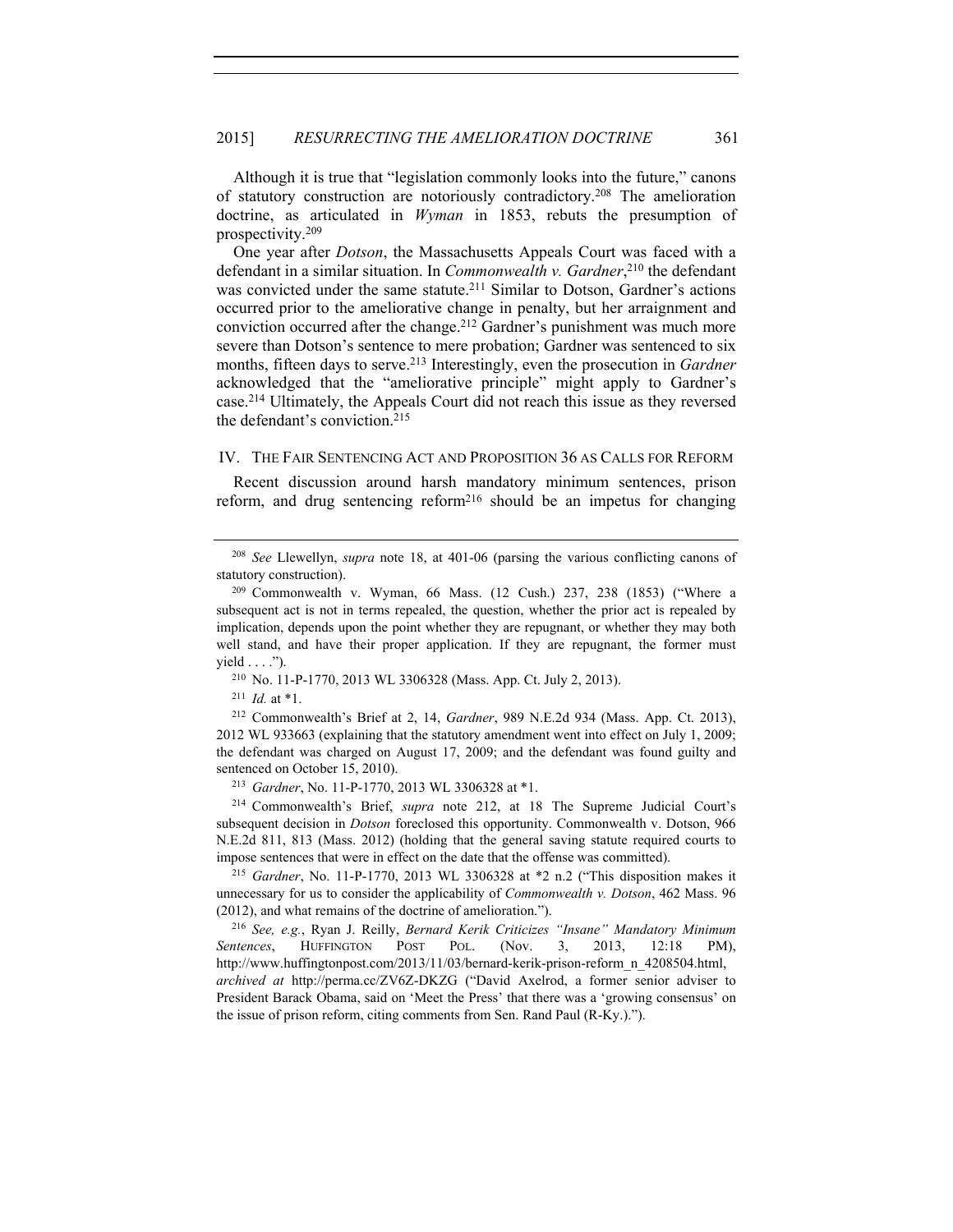general saving statutes. As shown by the cases construing the Fair Sentencing Act of 2010 and California's Proposition 36, new general saving statutes also need to be clear regarding which defendants may benefit from retroactive amelioration.

### A. *The Fair Sentencing Act*

A national media frenzy about crack cocaine led Congress to enact the Anti-Drug Abuse Act of 1986,<sup>217</sup> punishing crack cocaine trafficking 100 times more harshly than powder cocaine trafficking.<sup>218</sup> It was not until 2010 that Congress reduced the disparity to 18-to-1 with the Fair Sentencing Act.<sup>219</sup> The courts struggled to reconcile the drastic reduction in penalties, which suggest retroactivity,220 with the federal general saving statute and the fact that the Fair Sentencing Act did not include an explicit provision recognizing retroactive intent.221

In *United States v. Goncalves*, 222 the First Circuit refused to apply the Fair Sentencing Act retroactively when the defendant was sentenced before the Fair Sentencing Act's enactment and sought amelioration upon appeal.<sup>223</sup> In construing the federal general saving statute, the *Goncalves* court held that the use of the word "incurred" (rather than "already imposed") made it clear that the time of the conduct, rather than the time of the sentence, was the determinative factor.224 The *Goncalves* court also noted that other circuits

come to different conclusions as to whether the Fair Sentencing Act's more lenient mandatory minimums apply to offenders whose unlawful conduct took place before, but whose sentencing took place after, the date that Act took effect, namely, August 3, 2010."). <sup>221</sup> United States v. Brewer, 624 F.3d 900, 909 n.7 (8th Cir. 2010) ("[T]he Fair

Sentencing Act contains no express statement that it is retroactive, and thus the 'general savings statute,' 1 U.S.C.  $\S$  109, requires us to apply the penalties in place at the time the crime was committed."). 222 642 F.3d 245 (1st Cir. 2011).

<sup>223</sup> *Id.* at 252, 254-55 (holding that the Fair Sentencing Act does not apply retroactively). More recently, the same result was reached in *United States v. Hughes*, 733 F.3d 642, 645 (6th Cir. 2013), and in *United States v. Blewett*, 746 F.3d 647, 660 (6th Cir. 2013). 224 *Goncalves*, 642 F.3d at 252 (citing United States v. Reisinger, 128 U.S. 398, 401

(1888)) (finding that liability attaches at the time of conduct, rather than sentencing; "[t]hus,

<sup>217</sup> DEBORAH J. VAGINS & JESSELYN MCCURDY, ACLU, CRACKS IN THE SYSTEM: TWENTY YEARS OF THE UNJUST FEDERAL CRACK COCAINE LAW i (2006), *available at* https://www.aclu.org/files/pdfs/drugpolicy/cracksinsystem\_20061025.pdf, *archived at* http://perma.cc/8SDQ-38CH; Brungard, *supra* note 16, at 745-46. 218 Brungard, *supra* note 16, at 746.

<sup>219</sup> The Fair Sentencing Act of 2010, Pub. L. No. 111-220, 124 Stat. 2372 (2010). Ryan Brungard aptly summarized the Act as "reducing the cocaine sentencing disparity by amending provisions of 21 U.S.C.  $\S$  841 (b)(1), and eliminating the mandatory minimum for simple possession required by 21 U.S.C. § 844 (2012)." Brungard, *supra* note 16, at 746 n.20.<br><sup>220</sup> Dorsey v. United States, 132 S. Ct. 2321, 2330 (2012) ("The Courts of Appeals have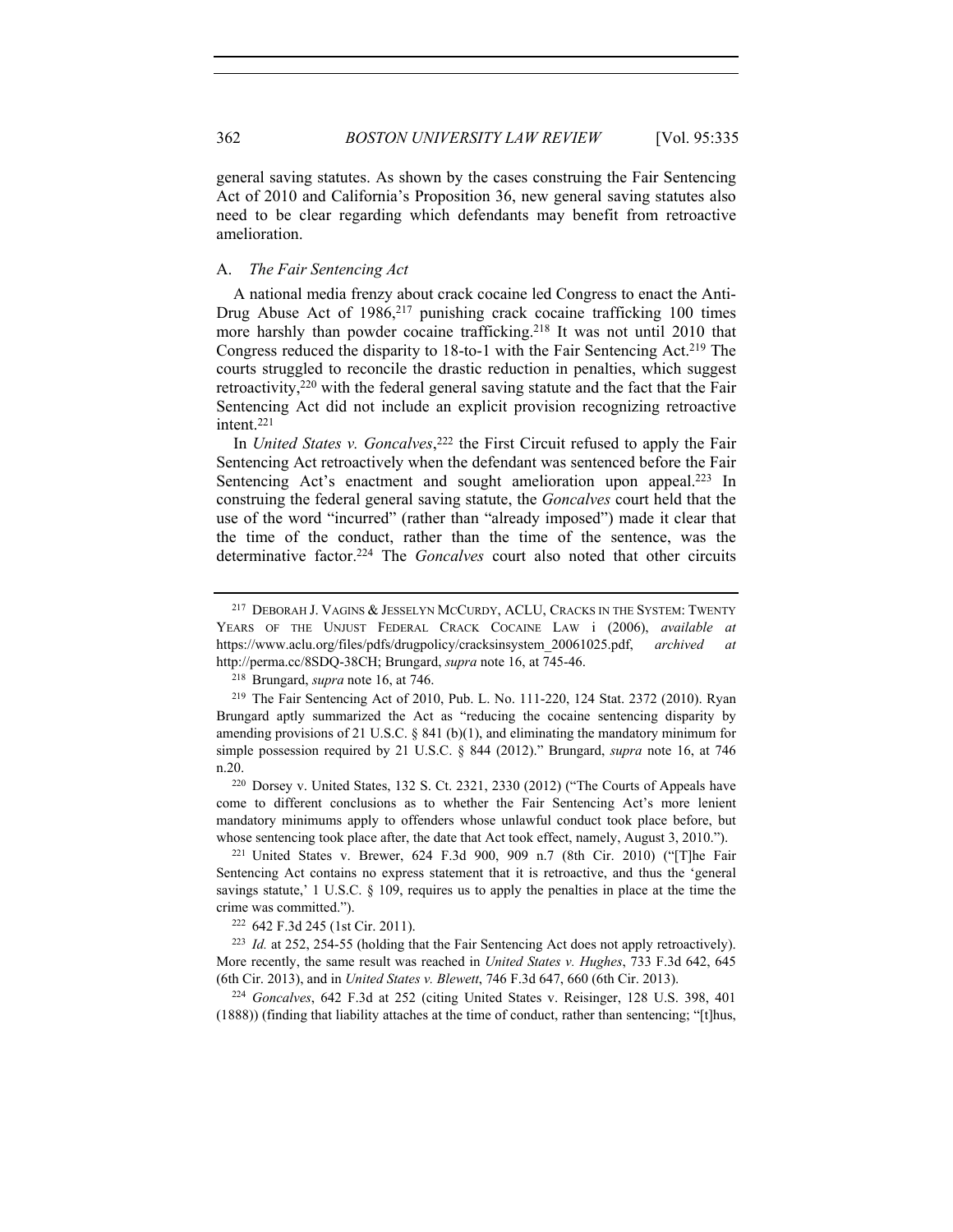previously held that the Fair Sentencing Act was not retroactive.225 The *Goncalves* court refused to find legislative intent to apply the ameliorative changes retroactively, stating that "[Congress] could sensibly amend section 109 so that *reductions in penalties* for a pre-existing crime presumptively applied upon the enactment (or effective date) of the statute to anyone not yet sentenced or otherwise still on direct appeal."226

In *United States v. Douglas*, 227 the First Circuit applied the Fair Sentencing Act retroactively to a defendant sentenced after the Act's effective date.<sup>228</sup> Procedurally, *Douglas* is an interesting case in the amelioration context because the trial court imposed the ameliorative changes retroactively, and the government appealed.229 In line with the reasoning in *Goncalves* regarding the use of the word "incurred" in the general saving statute, the *Douglas* court stated that the defendant became liable to the sentencing structure in effect at the time of his crimes "unless in some fashion the [Fair Sentencing Act] itself altered the calculus."230 The court then explained that although there was uniformity in the federal circuits regarding Goncalves's claim, Douglas's claim presented a different issue, which had split the federal district courts.231 Goncalves was sentenced before the Fair Sentencing Act's effective date and sought amelioration on appeal.<sup>232</sup> Douglas sought amelioration at sentencing, which took place after the Fair Sentencing Act went into effect.<sup>233</sup> The court found that the Fair Sentencing Act was ambiguous as to cases like Douglas's

<sup>228</sup> *Douglas*, 644 F.3d at 42 (finding that where a defendant had pleaded guilty before the enactment of the Fair Sentencing Act, and the Fair Sentencing Act took effect prior to sentencing, the Act could be applied at sentencing). The Fair Sentencing Act's changes became effective in practice when the Sentencing Commission revised the sentencing guidelines on November 1, 2010; the district court applied the revised guidelines even though the defendant had pleaded guilty in January 2010. *Id.* at 40-42.

<sup>229</sup> *Id.* at 40. ("Over the government's objection, the district court ruled in substance that the reduced mandatory minimums adopted by the Fair Sentencing Act . . . governed Douglas' sentence, and the government now appeals."). *Id.* at 40. Similarly, the trial court in *Commonwealth v. Hill* applied ameliorative changes, sentencing the defendant to life in prison without parole rather than death. *See* Commonwealth v. Hill, 950 N.E.2d 458, 461 (Mass. App. Ct. 2011). 230 *Douglas*, 644 F.3d at 42.

if a new criminal statute supersedes an older one, conduct occurring under the superseded version can still be punished under the older version.").

<sup>225</sup> *Id.* at 253 n.8 (listing cases).

<sup>226</sup> *Id.* at 255.

<sup>227</sup> 644 F.3d 39 (1st Cir. 2011). *Douglas* was pending when *Goncalves* was decided. *Goncalves*, 642 F.3d at 252 n.5.

<sup>231</sup> *Id.* at 42 n.3 (discussing *Goncalves*, 642 F.3d at 253 n.8).

<sup>232</sup> *Id.* at 40.

<sup>233</sup> *Id.*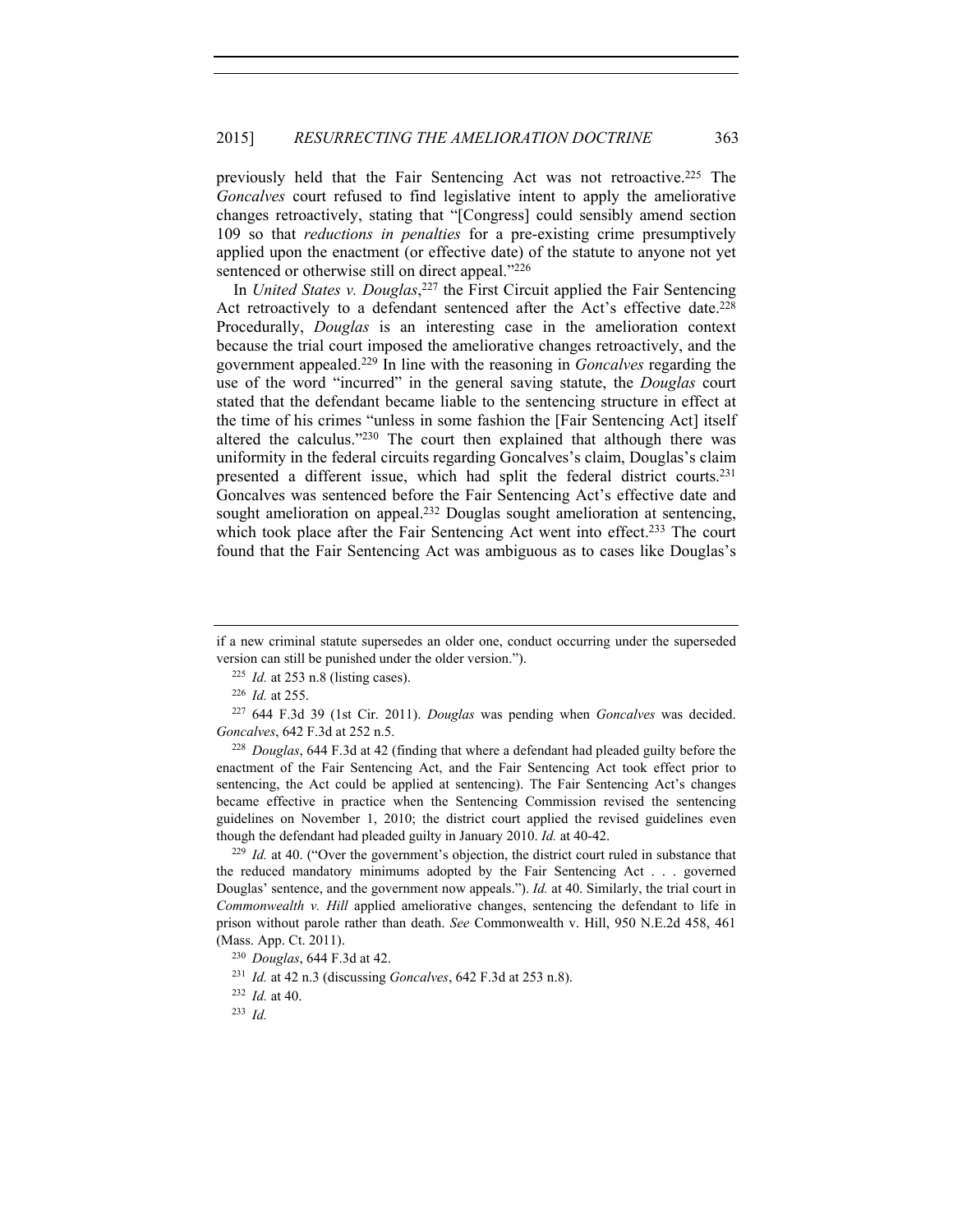and that the rule of lenity applied.234 The First Circuit affirmed the district court's application of ameliorative changes.235

In *Dorsey v. United States*, 236 the U.S. Supreme Court sided with the First Circuit's opinion in *Douglas* and concluded that Congress intended that the Fair Sentencing Act be applied retroactively.<sup>237</sup> The Court acknowledged that the federal general saving statute uses the terms "expressly provide,"238 but stated that the statute permits Congress to enact ameliorative changes that can be applied retroactively without expressly stating this intent.<sup>239</sup> Then, the Court found that Congress was legislating with the Sentencing Reform Act of 1984 in mind as a background principle.<sup>240</sup> The Sentencing Reform Act states, in relevant part: "The court, in determining the particular sentence to be imposed, shall consider . . . the kinds of sentence and sentencing range established for . . . the applicable category of offense committed by the applicable category of defendant as set forth in the guidelines . . . that . . . are in effect *on the date the defendant is sentenced* . . . ."241

The Court recognized that the general saving statute and the Sentencing Reform Act point "in opposite directions."242 The four dissenting Justices admitted that "our cases have not spoken with the utmost clarity on this point."243 The dissent would have applied the Sentencing Reform Act only to Guidelines amendments, and the general saving statute to statutory amendments.244 Although there is no requirement that Congress legislate in a

<sup>238</sup> *Dorsey*, 132 S. Ct. at 2331 (citing 1 U.S.C. § 109 (2012)) (explaining the interplay of ameliorative amendments and § 109).

<sup>239</sup> *Id.* ("It is true that the 1871 Act uses the words 'expressly provide.' But the Court has long recognized that this saving statute creates what is in effect a less demanding interpretive requirement." (citing 1 U.S.C. § 109 (2012))).

<sup>240</sup> *Id.* at 2332 ("[T]he Court has treated the 1871 Act as setting forth an important background principle of interpretation. The Court has also assumed Congress is well aware of the background principle when it enacts new criminal statutes."). <sup>241</sup> 18 U.S.C. § 3553(a)(4)(A)(ii) (2012) (emphasis added).

<sup>&</sup>lt;sup>234</sup> *Id.* at 44 ("The rule of lenity, applicable to penalties as well as the definition of crimes, adds a measure of further support to Douglas.").

<sup>235</sup> *Id.* at 46.

<sup>&</sup>lt;sup>236</sup> 132 S. Ct. 2321 (2012).<br><sup>237</sup> *Id.* at 2326. Although the Fair Sentencing Act's effective date was August 3, 2010, the Fair Sentencing Act did not amend the guidelines directly. *Douglas*, 644 F.3d at 41. Rather, the Act directed the U.S. Sentencing Commission "to adopt new guidelines in accordance with the [Act]." *Id.* These new guidelines did not take effect until November 1, 2010. *Id.* Strikingly, the Court decided to apply the ameliorative changes even before their effective date. *Dorsey*, 132 S. Ct. at 2335-36 ("Our reason is that the statute simply instructs the Commission to promulgate new Guidelines 'as soon as practicable' (but no later than 90 days after the Act took effect).").

<sup>242</sup> *Dorsey*, 132 S. Ct. at 2330.

<sup>243</sup> *Id.* at 2339.

<sup>&</sup>lt;sup>244</sup> *Id.* at 2340 ("We may readily do so here by holding that § 3553(a)(4)(A)(ii) applies to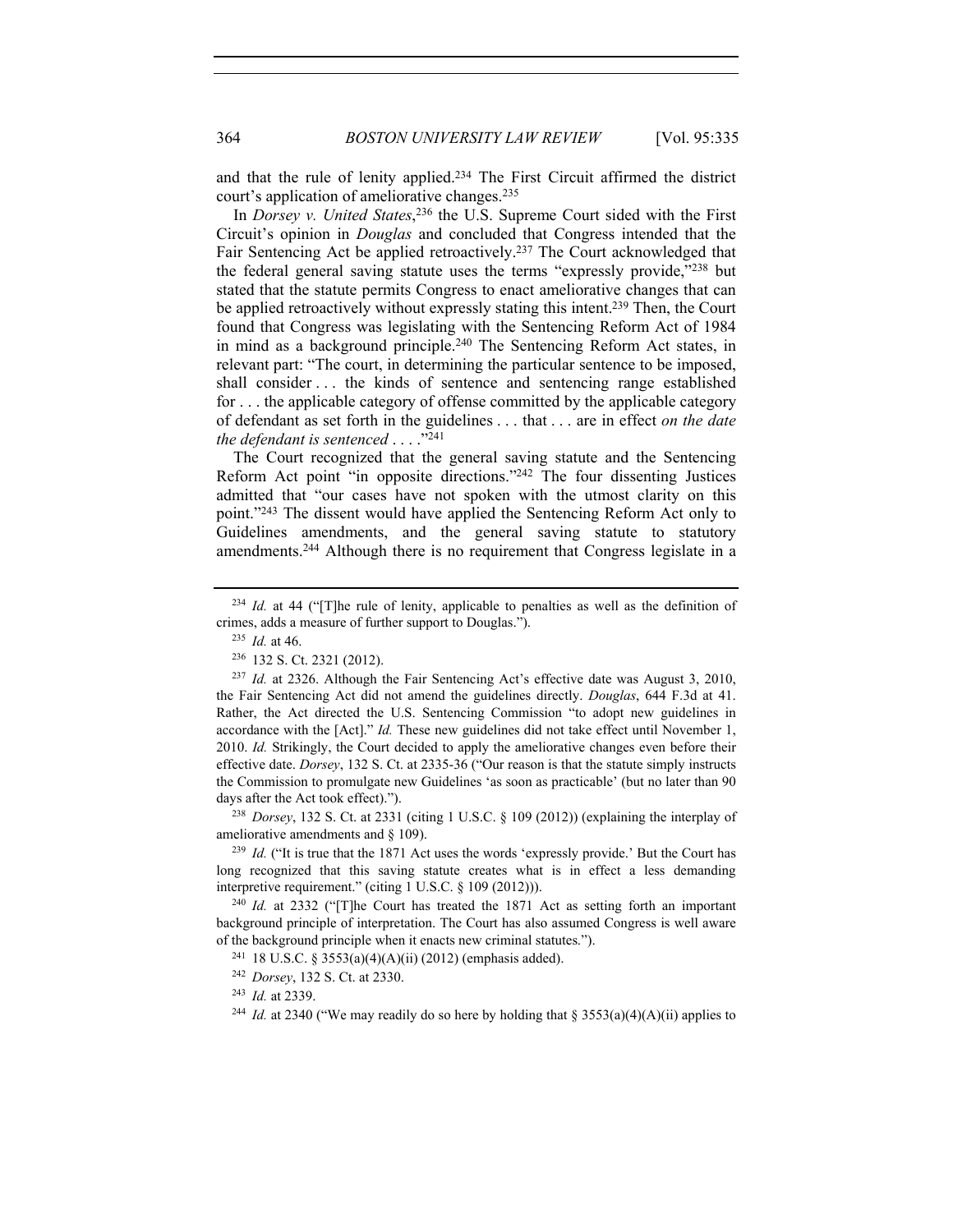logical fashion, this interpretative dissonance is starkly at odds with our criminal justice system's broad protections provided to defendants. The conflict between the Sentencing Reform Act and the general saving statute points only more strongly to the need for clarification regarding statutory construction of ameliorative changes.245

# B. *Proposition 36*

In 2012, California voters approved Proposition 36, "The Three Strikes Reform Act," by a wide margin.246 Reasons cited for the reform included relieving prison overcrowding and saving taxpayer funds.<sup>247</sup> The original Three Strikes law subjected defendants who received their third conviction to a sentence of twenty-five years to life.<sup>248</sup> With Proposition 36, voters reserved life sentences for cases where the defendant's third conviction was a serious or violent felony.249 Proposition 36 amended California Code sections 667 and 1170.12 and added section 1170.126.250 The amended sections 667 and 1170.12 prescribe when a recidivist may be sentenced as a third-strike offender.251 Section 1170.126 creates a post-conviction release proceeding for prisoners "presently serving" a life sentence to petition for resentencing as a

Guidelines amendments, and § 109 to statutory ones.").<br><sup>245</sup> *See id.* at 2344 (Scalia, J. dissenting) ("Are we to conclude that, after the Sentencing Reform Act,  $\S$  109 has no further application to criminal penalties, at least when statutory amendments lead to modification of the Guidelines? Portions of the Court's opinion could be understood to suggest that result, but the Court leaves us in suspense. That is most unfortunate, because the whole point of  $\S$  109, as well as other provisions of the Dictionary Act, and the definitional provisions of the federal criminal law, is to provide a stable set of background principles that will promote effective communication between Congress and the courts." (citations omitted)).<br><sup>246</sup> CAL. SEC'Y OF STATE, STATEMENT OF VOTE: NOVEMBER 6, 2012 GENERAL ELECTION

<sup>13</sup> (2012), *available at* http://www.sos.ca.gov/elections/sov/2012-general/sov-complete.pdf, *archived at* http://perma.cc/DJS3-CCB2 (showing that Proposition 36 passed with 69.3% in favor and 30.7% against).<br><sup>247</sup> STEVE COOLEY, GEORGE GASCON & DAVID MILLS, ARGUMENT IN FAVOR OF

PROPOSITION 36, *in* PROP 36: THREE STRIKES LAW. REPEAT FELONY OFFENDERS. PENALTIES. INITIATIVE STATUTE, (Nov. 2012), http://www.voterguide.sos.ca.gov/past/2012/general/propositions/36/argumentsrebuttals.htm, *archived at* http://perma.cc/W49F-6B3U.

<sup>&</sup>lt;sup>248</sup> KEITH ROYAL, CARL ADAMS & HARRIET SALERNO, ARGUMENT AGAINST PROPOSITION 36, *in* PROP 36: THREE STRIKES LAW. REPEAT FELONY OFFENDERS. PENALTIES. INITIATIVE STATUTE, (Nov. 2012), http://www.voterguide.sos.ca.gov/past/2012/general/propositions/36/argumentsrebuttals.htm, *archived at* http://perma.cc/W49F-6B3U.

<sup>249</sup> *Id.* 

<sup>250</sup> People v. Yearwood, 151 Cal. Rptr. 3d 901, 904 (Cal. Ct. App. 2013).

<sup>251</sup> *Id.* at 905-06 (finding that the Act applies to offenders with two prior convictions, where the new offense is not a violent or serious felony).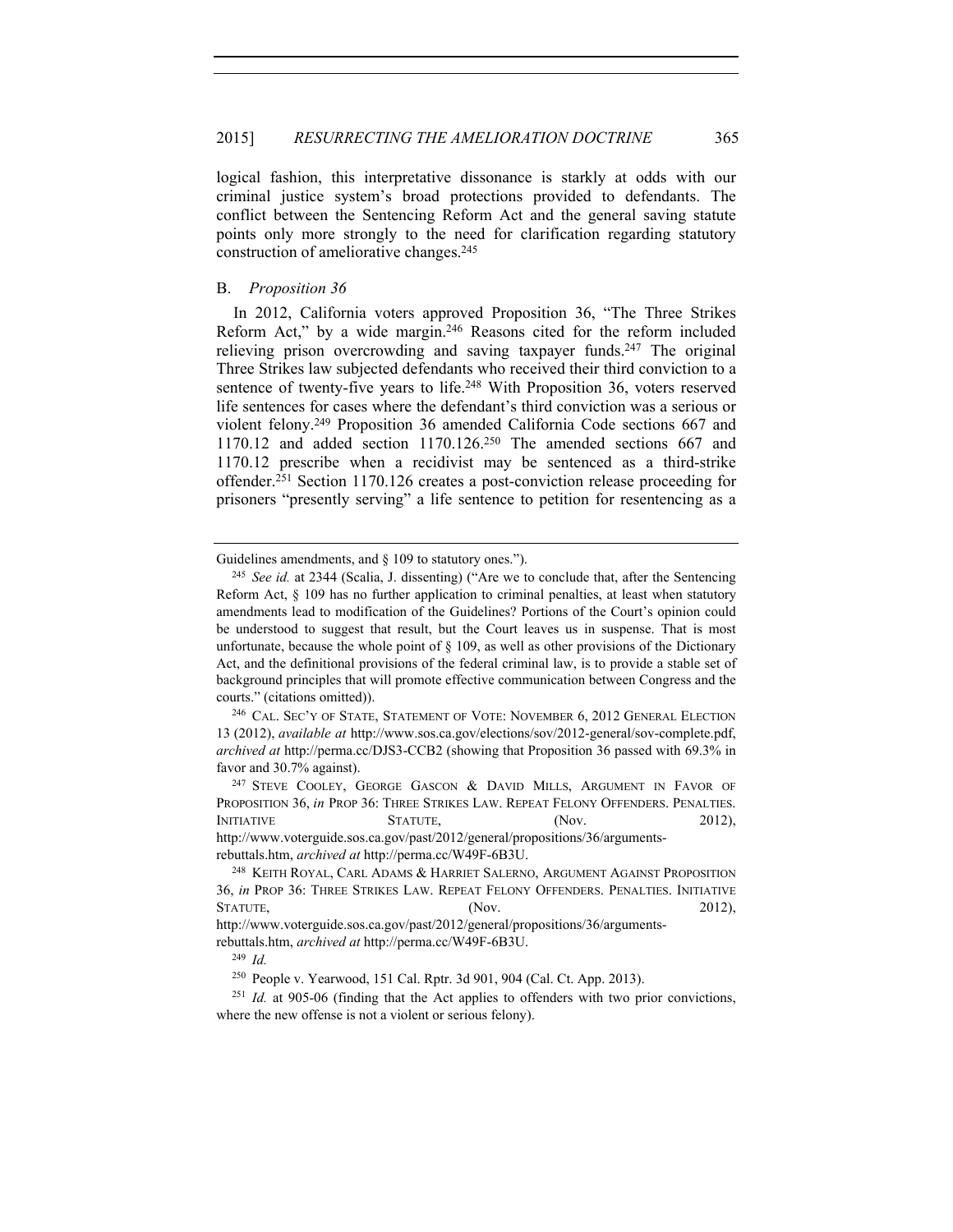second-strike offender.<sup>252</sup> Under section 1170.126, a judge has discretion to reject a post-conviction offender's petition for resentencing even if the defendant meets the section's objective criteria.253 Conversely, if a preconviction defendant meets the objective criteria, sentencing under amended sections 667 and 1170.12 is mandatory.<sup>254</sup> Therefore, if a pre-conviction offender meets the statutory criteria for a second-strike offender under sections 667 and 1170.12, the judge does not have discretion to refuse to sentence the defendant as a second-strike offender.255

*People v. Yearwood*<sup>256</sup> involved an appellant who had been convicted and sentenced before the Act's effective date, but his conviction was not yet final.257 The Court of Appeal, Fifth District of California found that the amelioration doctrine articulated in *Estrada* did not apply in the context of Proposition 36.<sup>258</sup> The court reasoned that the post-conviction release proceeding259 included in the Act was the "functional equivalent of a saving clause."260 The court found that section 1170.126 unambiguously required defendants who had been sentenced under the former three strikes law to use the discretionary post-conviction release proceedings rather than to benefit from the ameliorative mandatory sentencing provisions under sections 667 and 1170.12.261 The court stated that this interpretation was "consistent with the voters' intent," drawing upon arguments in the ballot pamphlets.262 The supporters of the initiative emphasized that the post-conviction release procedure would "keep dangerous criminals off the streets" because of the procedure's discretionary nature.263 The court was concerned that dangerous

<sup>258</sup> *Id.* at 907 ("The *Estrada* rule does not apply to the Act because section 1170.126 operates as the functional equivalent of a saving clause."). The court also found that the rule of lenity did not apply, as the statute was unambiguous. *Id.* at 911.

<sup>259</sup> The post-conviction release proceeding is set out in section 1170.126. *Id.* at 910.

<sup>263</sup> *Id.* (stating that Proposition 36's proponents asserted that the post-conviction release procedure was a "hidden provision" that would release "thousands of dangerous criminals").

 $252$  People v. Lewis, 156 Cal. Rptr. 3d 747, 750 (Cal. Ct. App. 2013) (adding that the court may resentence the prisoner "if the current offense is not a serious or violent felony and the person is not otherwise disqualified").

<sup>&</sup>lt;sup>253</sup> *Id.* ("The trial court may deny the petition even if those criteria are met, if the court determines that resentencing would pose an unreasonable risk of danger to public safety.").

<sup>254</sup> *Id*.

<sup>255</sup> *Id.*

<sup>256</sup> 151 Cal. Rptr. 3d 901.

<sup>257</sup> *Id.* at 905.

<sup>260</sup> *Id.* 

<sup>261</sup> *See id.* ("The quoted phrase is not ambiguous. Section 1170.126 could have been, but was not, drafted so that it applied only to prisoners whose judgments were final before the effective date. We believe that Section 1170.126 is correctly interpreted to apply to all prisoners serving an indeterminate life sentence imposed under the former three strikes  $\frac{\text{law."}}{262}$  *Id.*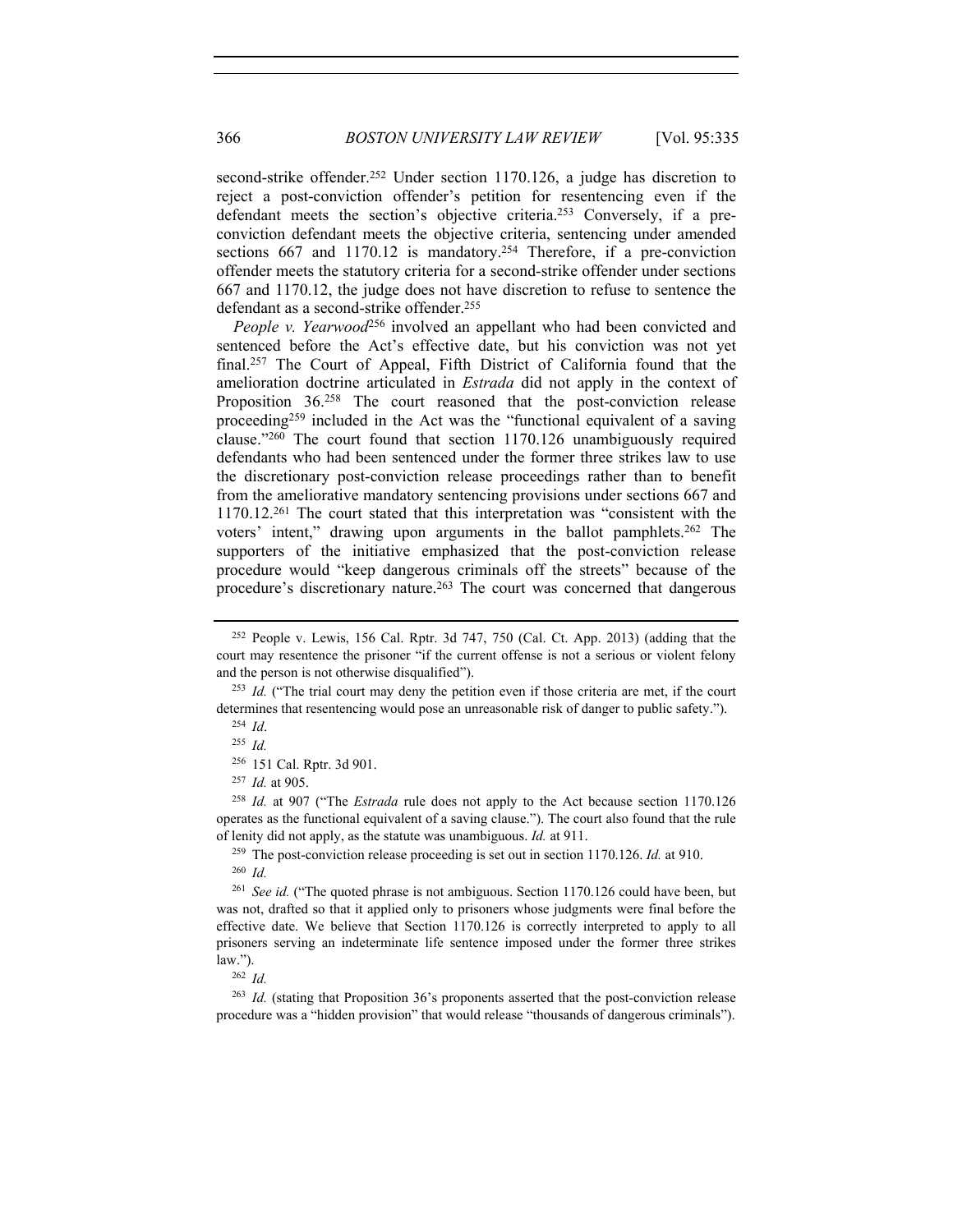defendants who had been convicted but whose judgments were not yet finalized would automatically receive a downgraded second-offense penalty.264 The decisions of the judge and prosecutor might have been different if Proposition 36 had been in effect at the time of the trial.<sup>265</sup>

Merely four months later, the same court held that *Estrada* allowed appellant Lewis to petition for resentencing.266 The appellant's case was pending before the Fifth District when the Act was passed by voters with Proposition 36.<sup>267</sup> The court looked to the reasons expressed by the initiative's supporters—namely, to reduce prison overcrowding and save taxpayers "\$100" million every year"—to find the necessary intent to apply the ameliorative change retroactively.268 The court addressed *Yearwood* specifically, stating that there was a sufficient logical basis to infer that the electorate intended defendants with non-final judgments to benefit from changes to sections 667 and 1170.12.269 Although section 1170.126's post-conviction release proceeding "applies 'exclusively to persons presently serving' a third-strike sentence," this wording does not unambiguously clarify which defendants are "presently serving."<sup>270</sup> The court queried, "does it refer only to prisoners serving sentences which are final, or does it include those whose judgments are

<sup>264</sup> *Id.* at 911 ("If amended sections 667 and 1170.12 are given retroactive application, prisoners in appellant's procedural posture would be entitled to automatic resentencing as second strike offenders without any judicial review to ensure they do not currently pose an unreasonable risk of danger to public safety.").

<sup>265</sup> *Id.* at 910-11 ("During the pretrial, trial and sentencing phases of the criminal justice system, various discretionary decisions are available to the prosecutor and the trial court that can result in a shorter or longer term of imprisonment (e.g., selection of the appropriate base term, concurrent/consecutive sentencing, dismissal of a strike in the interests of justice).").

<sup>266</sup> People v. Lewis, 156 Cal. Rptr. 3d 747, 755 (Cal. Ct. App. 2013) (holding that Proposition 36, under the *Estrada* doctrine, applied to "qualifying defendants whose judgments were not yet final on the effective date of the act"). Another case, *People v. Conley*, was decided in favor of the defendant with reasoning similar to *Yearwood*. *Conley*, 156 Cal. Rptr. 3d 508 (Cal Ct. App. 2013) (holding that prisoners sentenced under the Three Strikes law could petition for review of their sentence under 1170.12 and 1170.126). The *Lewis* court also found the *Conley* court's reasoning unpersuasive. *Lewis*, 156 Cal. Rptr. 3d at 754 ("Conley's [sic] reasoning is similar to *Yearwood*'s and we find it unpersuasive as well."). Both *Conley* and *Lewis* are awaiting rehearing before the California Supreme Court. *Conley,* 156 Cal. Rptr. 3d 508, *appeal docketed*, No. S211275 (Cal. Aug. 14, 2013); *Lewis*, 156 Cal. Rptr. 3d 747, *appeal docketed*, No. S211949 (Cal. Aug. 14, 2013). 267 *Lewis*, 156 Cal. Rptr. 3d at 748.

<sup>268</sup> *Id.* at 752.

<sup>269</sup> *Id.* at 752-53 (stating that *Yearwood* was the first published opinion on point and that retroactive application is consistent with voter intent). 270 *Id.*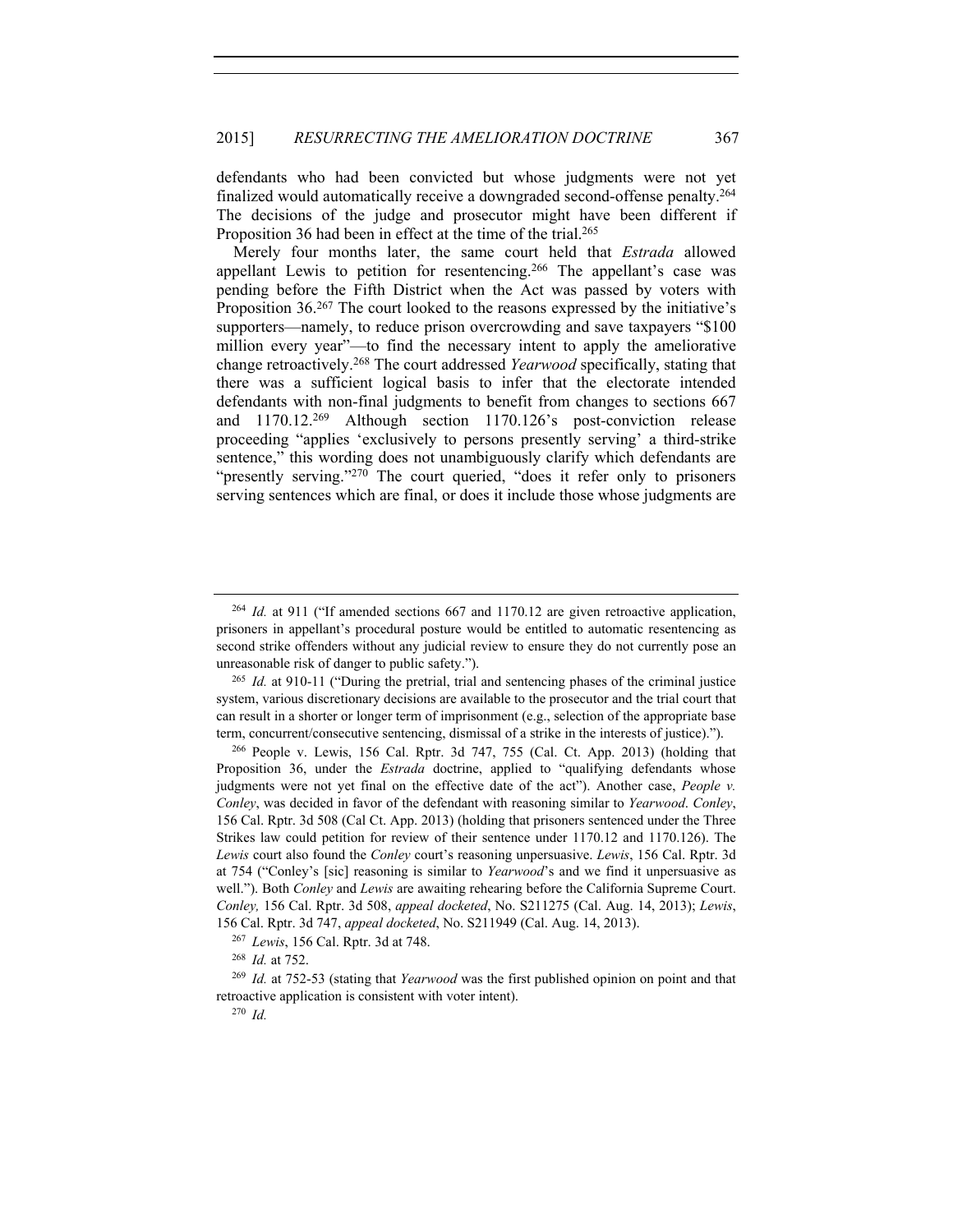not final?"271 Thus, the court found that section 1170.126 did not act as a saving clause.<sup>272</sup>

These cases illustrate the need for clear guidance for courts in construing ameliorative penal statutes. The defendants in *Yearwood* and *Lewis* received disparate treatment under the same set of laws, which suggests fundamental unfairness. Legislatures and courts must agree on a concrete set of rules to govern the application of the amelioration doctrine to ensure that similarly situated defendants receive identical ameliorative benefits.

### V. RESURRECTING THE AMELIORATION DOCTRINE

In line with the numerous protections afforded to the accused in criminal trials, states and the federal government should return to the common law amelioration doctrine. The first question that arises from this proposal is: To which defendants should amelioration apply? The nine states that provide for an ameliorative exception in their general saving statutes allow ameliorative changes up to the date of sentencing.273 The amelioration doctrine has traditionally applied

[w]hen, between the time a person commits a criminal act and the time of sentencing, a criminal statute is repealed or a penalty reduced because of a changed view regarding the gravity of the crime, the amelioration doctrine dictates that the punishment standard at the *time of sentencing* should guide the sentence.<sup>274</sup>

Therefore, this position is the most doctrinally consistent. In addition, this position is the simplest to execute in practice. However, that does not mean that this stance is free from opposition. In *United States v. Douglas*, the First

v. Oliver, 134 N.E.2d 197, 197 (N.Y. 1956)).

<sup>271</sup> *Id.* 

<sup>&</sup>lt;sup>272</sup> *Id.* at 754 ("It is certainly not so clear as to qualify as the functional equivalent of a savings clause."). 273 *See, e.g.*, State v. Chrisman, 514 N.W.2d 57, 61 (Iowa 1994) (discussing Iowa's

general saving statute, embodied in Iowa Code section 4.13, which requires courts to apply ameliorative amendments at the time of sentencing). The statute's ameliorative amendment clause states: "If the penalty, forfeiture, or punishment for any offense is reduced by a reenactment, revision, or amendment of a statute, the penalty, forfeiture, or punishment if not already imposed shall be imposed according to the statute as amended." IOWA CODE § 4.13 (2008 & Supp. 2013). The *Chrisman* court reiterated that "a penalty is 'imposed' at the time of sentencing." *Chrisman*, 514 N.W.2d at 61 (citing State v. Marvin, 307 N.W.2d 10, 12 (Iowa 1981)). A convicted offender cannot benefit from an ameliorative change after sentencing. State v. Hofmann, 705 N.W.2d 506, 506 (Iowa Ct. App. 2005) ("*Chrisman* is distinguishable. In *Chrisman*, the defendant's sentence was not imposed before the effective date of the amendment to the theft and burglary statutes. Here the amendments to Iowa Code section 903A.5 were effective after Hofmann's sentence was imposed."). 274 People v. Walker, 623 N.E.2d 1, 4-5 (N.Y. 1993) (emphasis added) (quoting People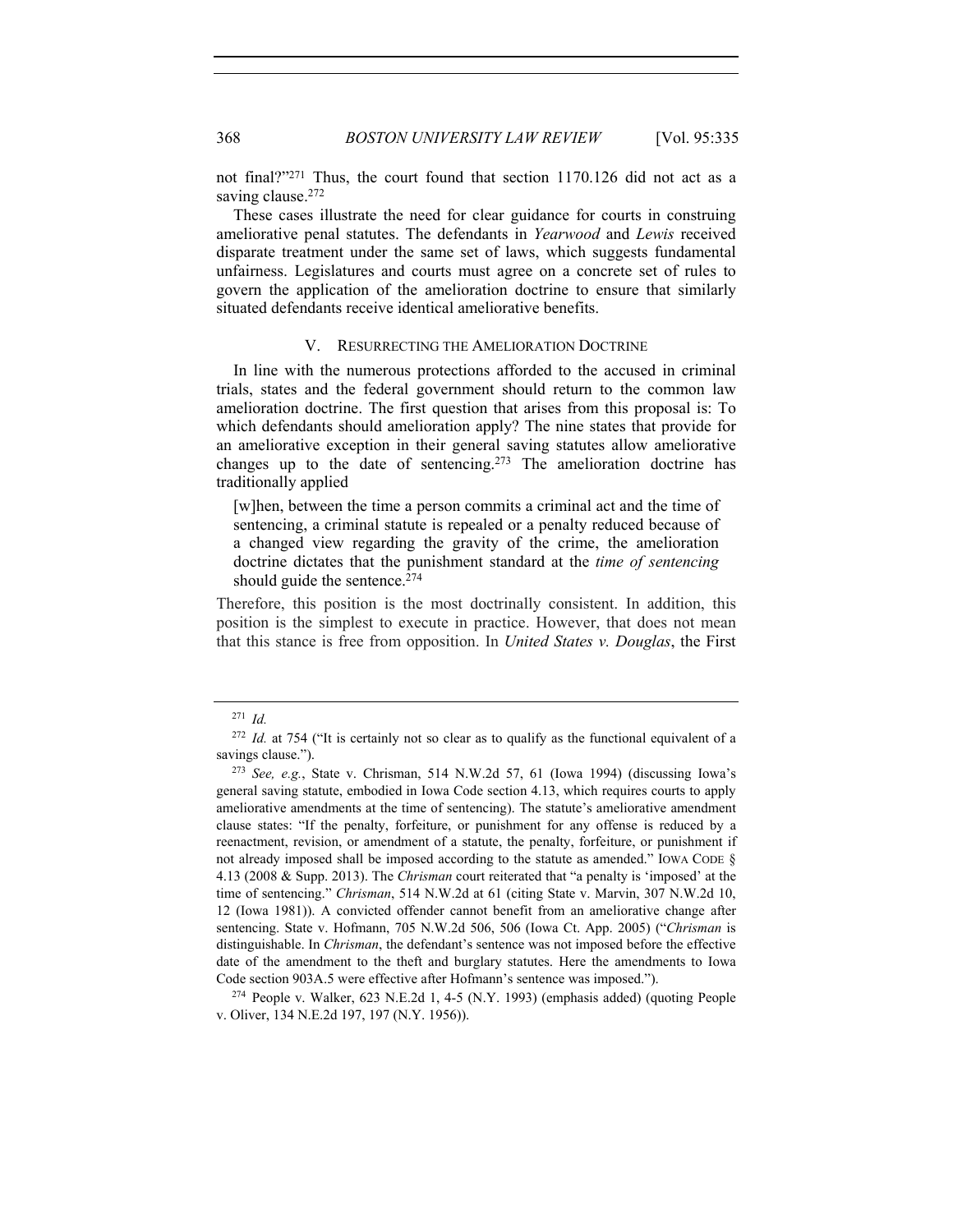Circuit discussed some of the problems associated with ameliorating penalties even for defendants who have pleaded guilty but have not yet been sentenced:

In some . . . plea agreements, the government may in exchange for the plea make concessions to the defendant such as the dismissal of other pending charges, promises as to recommended sentences and the like. To the extent that Congress thereafter reduces the penalties, the government in such a case may be deprived of the benefit of its bargain.275

At the opposite extreme, David Mitchell argues that amelioration should be applied to post-final judgment defendants.276 This poses doctrinal as well as practical problems. There would be difficult procedural questions regarding the adjudication process. Application of the amelioration doctrine to postjudgment defendants would best be left to statute-by-statute discretion. Proposition 36 may serve as a model for legislating a process for adjudicating post-conviction claims.

Although doctrine and practicality are important, concerns of fairness and rationality should guide courts and legislatures to take an intermediate position. Ameliorative changes should apply to all defendants who have not yet received a finalized conviction—that is, to any defendant who has not yet been sentenced or whose appeal is pending.<sup>277</sup> This can be accomplished in either of two ways: legislatures can amend their general saving statutes, $278$  or courts can adopt the reasoning of the California, Michigan, Minnesota, and New York courts, which interpret their states' general saving statutes to allow for mitigations in penalties for non-final conviction defendants. In line with those courts, other state courts should recognize that general saving statutes are merely a tool of statutory construction and ameliorative changes are an expression of contrary legislative intent. Legislatures should adopt modified versions of their general saving statutes to account for the doctrine of amelioration. While general saving statutes have a purpose in civil cases

<sup>275</sup> 644 F.3d 39, 45 (1st Cir. 2011). 276 Mitchell, *supra* note 3, at 20 ("The proposed retroactive amelioration statute provides a post-final judgment provision where individuals with finalized convictions can seek to have an ameliorative sentencing change applied to them through a sentence readjustment hearing."). 277 *See* Ann N. Bosse, *Retroactivity and the Supreme Court*, 41 MD. B.J. 30, 32 (2008)

<sup>(&</sup>quot;Under *Teague*, '[a] state conviction and sentence become final for purposes of [the Supreme Court's] retroactivity analysis when the availability of direct appeal to the state courts has been exhausted and the time for filing a petition for a writ of certiorari [in the United States Supreme Court] has elapsed or a timely petition has been finally denied.").

<sup>&</sup>lt;sup>278</sup> The three states with general saving provisions embodied in their constitutions (Florida, Oklahoma, and New Mexico) present a more difficult problem because these provisions have removed legislative discretion; these states' constitutions must be amended. *Cf.* Ruud, *supra* note 15, at 298-99 ("Only a constitutional savings clause can eliminate discretion to destroy or save the rights, privileges, penalties and liabilities recognizable when a law is repealed.").